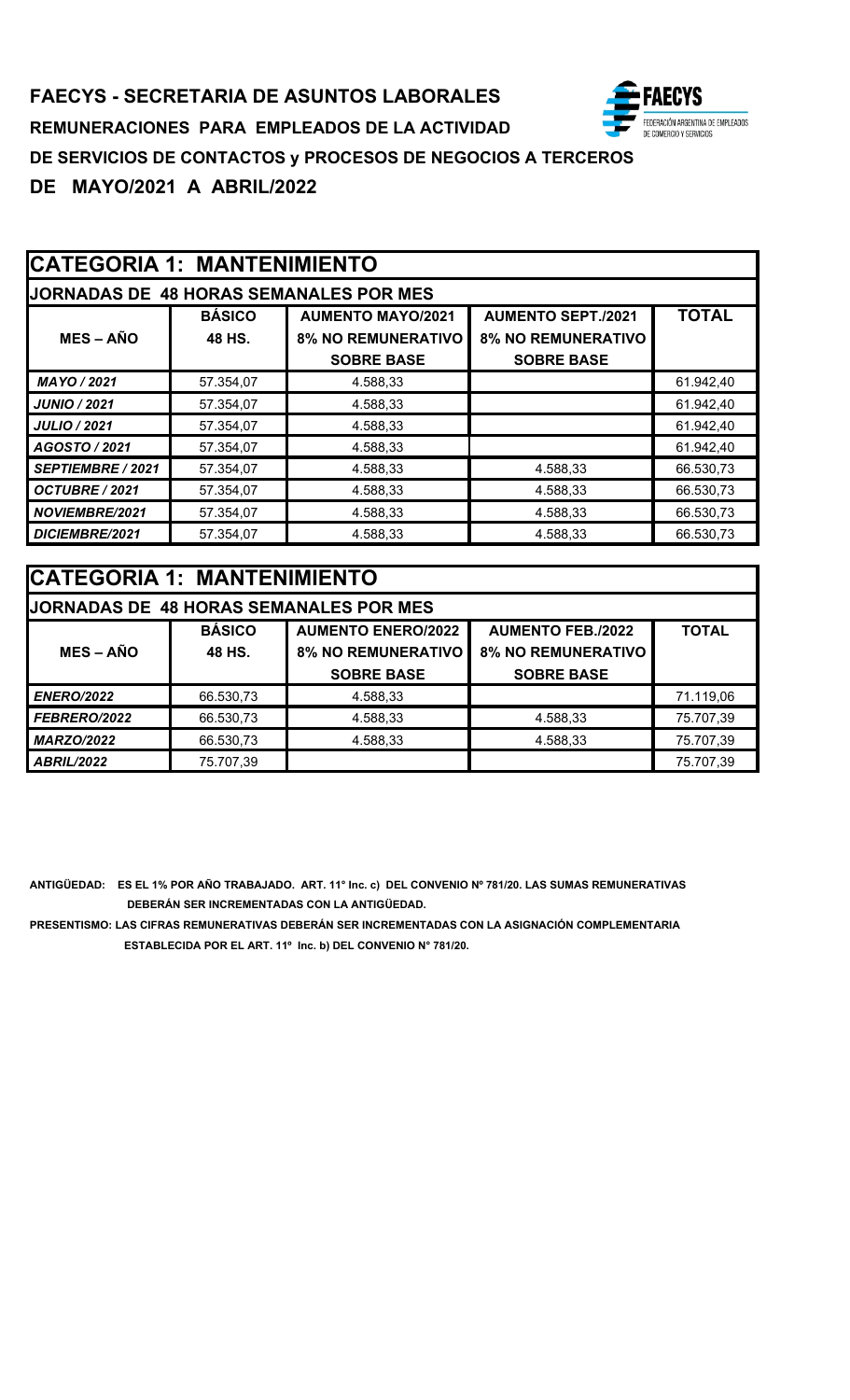### ECYS **FAECYS - SECRETARIA DE ASUNTOS LABORALES** FEDERACIÓN ARGENTINA DE EMPLEADOS<br>DE COMERCIO Y SERVICIOS **REMUNERACIONES PARA EMPLEADOS DE LA ACTIVIDAD DE SERVICIOS DE CONTACTOS y PROCESOS DE NEGOCIOS A TERCEROS DE MAYO/2021 A ABRIL/2022**

| <b>CATEGORIA 2: ADMINISTRATIVO</b> |                         |                                                                            |                                                                             |              |
|------------------------------------|-------------------------|----------------------------------------------------------------------------|-----------------------------------------------------------------------------|--------------|
|                                    |                         | <b>JORNADAS DE 48 HORAS SEMANALES POR MES</b>                              |                                                                             |              |
| $MES - AÑO$                        | <b>BÁSICO</b><br>48 HS. | <b>AUMENTO MAYO/2021</b><br><b>8% NO REMUNERATIVO</b><br><b>SOBRE BASE</b> | <b>AUMENTO SEPT./2021</b><br><b>8% NO REMUNERATIVO</b><br><b>SOBRE BASE</b> | <b>TOTAL</b> |
| MAYO / 2021                        | 57.477,37               | 4.598,19                                                                   |                                                                             | 62.075,56    |
| <b>JUNIO / 2021</b>                | 57.477,37               | 4.598,19                                                                   |                                                                             | 62.075,56    |
| <b>JULIO / 2021</b>                | 57.477,37               | 4.598,19                                                                   |                                                                             | 62.075,56    |
| AGOSTO / 2021                      | 57.477,37               | 4.598,19                                                                   |                                                                             | 62.075,56    |
| <b>SEPTIEMBRE / 2021</b>           | 57.477,37               | 4.598,19                                                                   | 4.598,19                                                                    | 66.673,75    |
| OCTUBRE / 2021                     | 57.477,37               | 4.598,19                                                                   | 4.598,19                                                                    | 66.673,75    |
| NOVIEMBRE/2021                     | 57.477,37               | 4.598,19                                                                   | 4.598,19                                                                    | 66.673,75    |
| DICIEMBRE/2021                     | 57.477,37               | 4.598,19                                                                   | 4.598,19                                                                    | 66.673,75    |

| <b>CATEGORIA 2: ADMINISTRATIVO</b> |               |                                               |                           |              |
|------------------------------------|---------------|-----------------------------------------------|---------------------------|--------------|
|                                    |               | <b>JORNADAS DE 48 HORAS SEMANALES POR MES</b> |                           |              |
|                                    | <b>BÁSICO</b> | <b>AUMENTO ENERO/2022</b>                     | <b>AUMENTO FEB./2022</b>  | <b>TOTAL</b> |
| <b>MES – AÑO</b>                   | 48 HS.        | <b>8% NO REMUNERATIVO</b>                     | <b>8% NO REMUNERATIVO</b> |              |
|                                    |               | <b>SOBRE BASE</b>                             | <b>SOBRE BASE</b>         |              |
| <b>ENERO/2022</b>                  | 66.673,75     | 4.598,19                                      |                           | 71.271,94    |
| <b>FEBRERO/2022</b>                | 66.673,75     | 4.598,19                                      | 4.598,19                  | 75.870,13    |
| <b>MARZO/2022</b>                  | 66.673,75     | 4.598,19                                      | 4.598,19                  | 75.870,13    |
| <b>ABRIL/2022</b>                  | 75.870,13     |                                               |                           | 75.870,13    |

**ANTIGÜEDAD: ES EL 1% POR AÑO TRABAJADO. ART. 11° Inc. c) DEL CONVENIO Nº 781/20. LAS SUMAS REMUNERATIVAS DEBERÁN SER INCREMENTADAS CON LA ANTIGÜEDAD.**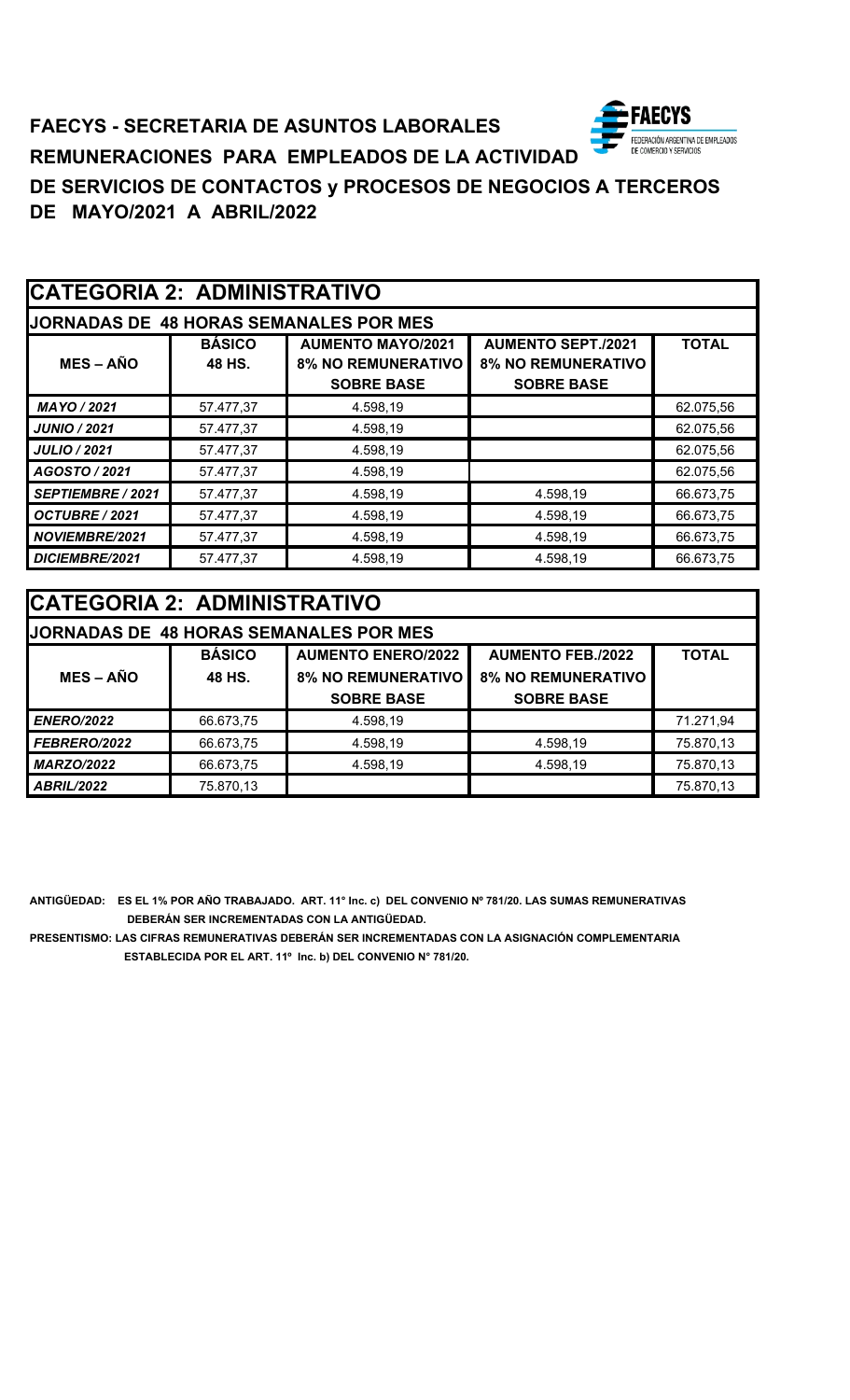| <b>CATEGORIA 3: OPERACION A</b> |                         |                                                                            |                                                                             |              |
|---------------------------------|-------------------------|----------------------------------------------------------------------------|-----------------------------------------------------------------------------|--------------|
|                                 |                         | <b>JORNADAS DE 20 HORAS SEMANALES POR MES</b>                              |                                                                             |              |
| $MES - AÑO$                     | <b>BÁSICO</b><br>20 HS. | <b>AUMENTO MAYO/2021</b><br><b>8% NO REMUNERATIVO</b><br><b>SOBRE BASE</b> | <b>AUMENTO SEPT./2021</b><br><b>8% NO REMUNERATIVO</b><br><b>SOBRE BASE</b> | <b>TOTAL</b> |
| MAYO / 2021                     | 23.948,91               | 1.915,91                                                                   |                                                                             | 25.864,82    |
| <b>JUNIO / 2021</b>             | 23.948,91               | 1.915,91                                                                   |                                                                             | 25.864,82    |
| <b>JULIO / 2021</b>             | 23.948,91               | 1.915,91                                                                   |                                                                             | 25.864,82    |
| AGOSTO / 2021                   | 23.948,91               | 1.915,91                                                                   |                                                                             | 25.864,82    |
| SEPTIEMBRE / 2021               | 23.948,91               | 1.915,91                                                                   | 1.915,91                                                                    | 27.780,73    |
| OCTUBRE / 2021                  | 23.948,91               | 1.915,91                                                                   | 1.915,91                                                                    | 27.780,73    |
| <b>NOVIEMBRE/2021</b>           | 23.948,91               | 1.915,91                                                                   | 1.915,91                                                                    | 27.780,73    |
| DICIEMBRE/2021                  | 23.948,91               | 1.915,91                                                                   | 1.915,91                                                                    | 27.780,73    |

| CATEGORIA 3: OPERACION A |               |                                               |                           |              |  |
|--------------------------|---------------|-----------------------------------------------|---------------------------|--------------|--|
|                          |               | <b>JORNADAS DE 20 HORAS SEMANALES POR MES</b> |                           |              |  |
|                          | <b>BÁSICO</b> | <b>AUMENTO ENERO/2022</b>                     | <b>AUMENTO FEB./2022</b>  | <b>TOTAL</b> |  |
| $MES - AÑO$              | 20 HS.        | <b>8% NO REMUNERATIVO</b>                     | <b>8% NO REMUNERATIVO</b> |              |  |
|                          |               | <b>SOBRE BASE</b>                             | <b>SOBRE BASE</b>         |              |  |
| <b>ENERO/2022</b>        | 27.780,73     | 1.915,91                                      |                           | 29.696,64    |  |
| FEBRERO/2022             | 27.780,73     | 1.915,91                                      | 1.915,91                  | 31.612,55    |  |
| <b>MARZO/2022</b>        | 27.780,73     | 1.915,91                                      | 1.915,91                  | 31.612,55    |  |
| <b>ABRIL/2022</b>        | 31.612,55     |                                               |                           | 31.612,55    |  |

**ANTIGÜEDAD: ES EL 1% POR AÑO TRABAJADO. ART. 11° Inc. c) DEL CONVENIO Nº 781/20. LAS SUMAS REMUNERATIVAS DEBERÁN SER INCREMENTADAS CON LA ANTIGÜEDAD.**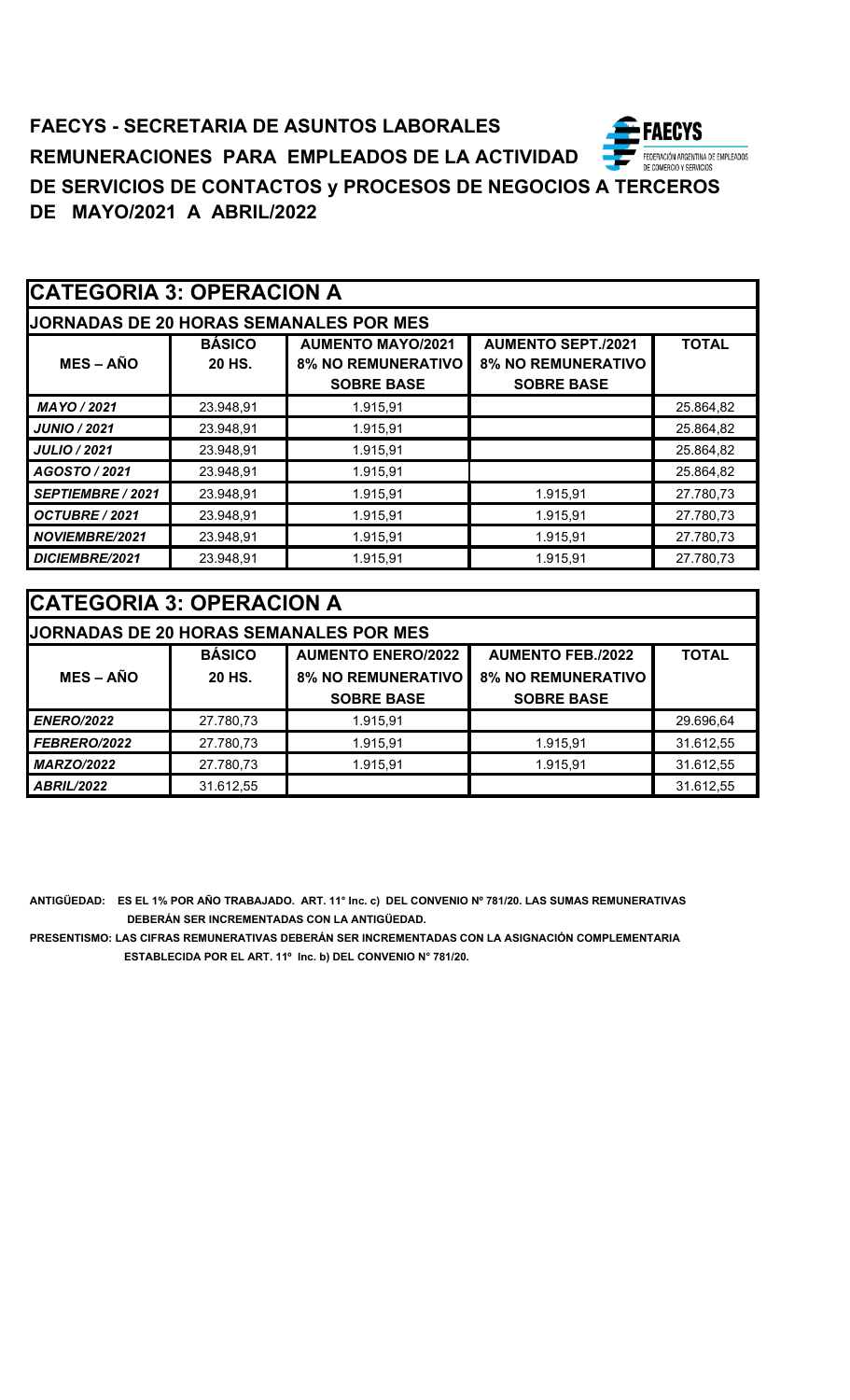### ECYS **FAECYS - SECRETARIA DE ASUNTOS LABORALES** FEDERACIÓN ARGENTINA DE EMPLEADOS<br>DE COMERCIO Y SERVICIOS **REMUNERACIONES PARA EMPLEADOS DE LA ACTIVIDAD DE SERVICIOS DE CONTACTOS y PROCESOS DE NEGOCIOS A TERCEROS DE MAYO/2021 A ABRIL/2022**

|                          | <b>CATEGORIA 3: OPERACION A</b> |                                                                            |                                                                             |              |  |
|--------------------------|---------------------------------|----------------------------------------------------------------------------|-----------------------------------------------------------------------------|--------------|--|
|                          |                                 | <b>JORNADAS DE 21 HORAS SEMANALES POR MES</b>                              |                                                                             |              |  |
| $MES - AÑO$              | <b>BÁSICO</b><br>21 HS.         | <b>AUMENTO MAYO/2021</b><br><b>8% NO REMUNERATIVO</b><br><b>SOBRE BASE</b> | <b>AUMENTO SEPT./2021</b><br><b>8% NO REMUNERATIVO</b><br><b>SOBRE BASE</b> | <b>TOTAL</b> |  |
| MAYO / 2021              | 25.146,35                       | 2.011,71                                                                   |                                                                             | 27.158,06    |  |
| <b>JUNIO / 2021</b>      | 25.146,35                       | 2.011,71                                                                   |                                                                             | 27.158,06    |  |
| <b>JULIO / 2021</b>      | 25.146,35                       | 2.011,71                                                                   |                                                                             | 27.158,06    |  |
| AGOSTO / 2021            | 25.146,35                       | 2.011,71                                                                   |                                                                             | 27.158,06    |  |
| <b>SEPTIEMBRE / 2021</b> | 25.146,35                       | 2.011,71                                                                   | 2.011,71                                                                    | 29.169,77    |  |
| OCTUBRE / 2021           | 25.146,35                       | 2.011,71                                                                   | 2.011,71                                                                    | 29.169,77    |  |
| <b>NOVIEMBRE/2021</b>    | 25.146,35                       | 2.011,71                                                                   | 2.011,71                                                                    | 29.169,77    |  |
| DICIEMBRE/2021           | 25.146,35                       | 2.011,71                                                                   | 2.011,71                                                                    | 29.169,77    |  |

| <b>CATEGORIA 3: OPERACION A</b> |               |                                               |                           |              |
|---------------------------------|---------------|-----------------------------------------------|---------------------------|--------------|
|                                 |               | <b>JORNADAS DE 21 HORAS SEMANALES POR MES</b> |                           |              |
|                                 | <b>BÁSICO</b> | <b>AUMENTO ENERO/2022</b>                     | <b>AUMENTO FEB./2022</b>  | <b>TOTAL</b> |
| <b>MES – AÑO</b>                | 21 HS.        | <b>8% NO REMUNERATIVO</b>                     | <b>8% NO REMUNERATIVO</b> |              |
|                                 |               | <b>SOBRE BASE</b>                             | <b>SOBRE BASE</b>         |              |
| <b>ENERO/2022</b>               | 29.169,77     | 2.011,71                                      |                           | 31.181,48    |
| FEBRERO/2022                    | 29.169,77     | 2.011,71                                      | 2.011,71                  | 33.193,19    |
| <b>MARZO/2022</b>               | 29.169,77     | 2.011,71                                      | 2.011,71                  | 33.193,19    |
| <b>ABRIL/2022</b>               | 33.193,19     |                                               |                           | 33.193,19    |

**ANTIGÜEDAD: ES EL 1% POR AÑO TRABAJADO. ART. 11° Inc. c) DEL CONVENIO Nº 781/20. LAS SUMAS REMUNERATIVAS DEBERÁN SER INCREMENTADAS CON LA ANTIGÜEDAD.**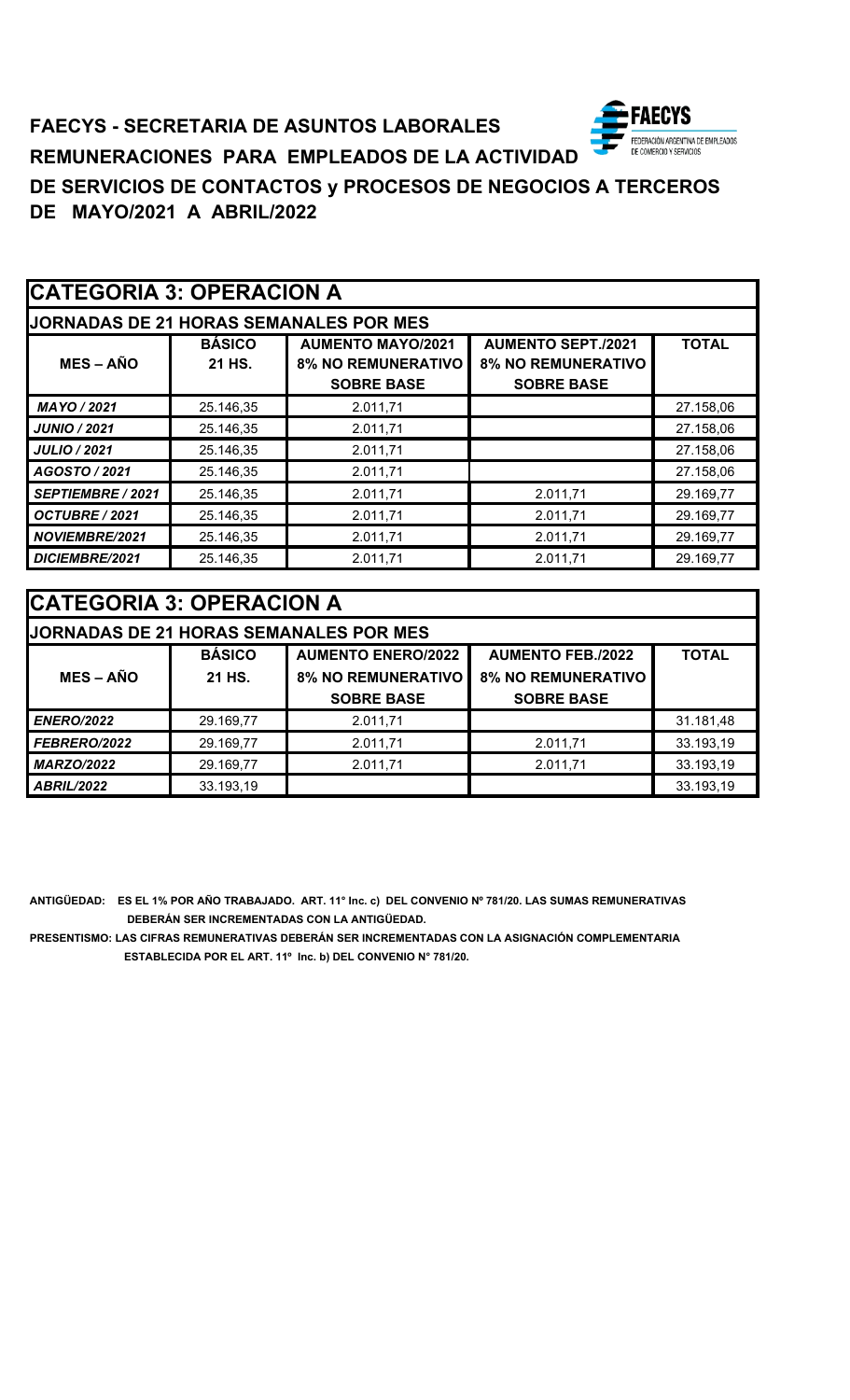### **FAECYS FAECYS - SECRETARIA DE ASUNTOS LABORALES** -<br>FEDERACIÓN ARGENTINA DE EMPLEADOS<br>DE COMERCIO Y SERVICIOS **REMUNERACIONES PARA EMPLEADOS DE LA ACTIVIDAD DE SERVICIOS DE CONTACTOS y PROCESOS DE NEGOCIOS A TERCEROS DE MAYO/2021 A ABRIL/2022**

| <b>CATEGORIA 3: OPERACION A</b> |                         |                                                                            |                                                                             |              |
|---------------------------------|-------------------------|----------------------------------------------------------------------------|-----------------------------------------------------------------------------|--------------|
|                                 |                         | <b>JORNADAS DE 22 HORAS SEMANALES POR MES</b>                              |                                                                             |              |
| $MES - AÑO$                     | <b>BÁSICO</b><br>22 HS. | <b>AUMENTO MAYO/2021</b><br><b>8% NO REMUNERATIVO</b><br><b>SOBRE BASE</b> | <b>AUMENTO SEPT./2021</b><br><b>8% NO REMUNERATIVO</b><br><b>SOBRE BASE</b> | <b>TOTAL</b> |
| MAYO / 2021                     | 26.343,80               | 2.107,50                                                                   |                                                                             | 28.451,30    |
| <b>JUNIO / 2021</b>             | 26.343,80               | 2.107,50                                                                   |                                                                             | 28.451,30    |
| <b>JULIO / 2021</b>             | 26.343,80               | 2.107,50                                                                   |                                                                             | 28.451,30    |
| AGOSTO / 2021                   | 26.343,80               | 2.107,50                                                                   |                                                                             | 28.451,30    |
| SEPTIEMBRE / 2021               | 26.343,80               | 2.107,50                                                                   | 2.107,50                                                                    | 30.558,80    |
| OCTUBRE / 2021                  | 26.343,80               | 2.107,50                                                                   | 2.107,50                                                                    | 30.558,80    |
| <b>NOVIEMBRE/2021</b>           | 26.343,80               | 2.107,50                                                                   | 2.107,50                                                                    | 30.558,80    |
| DICIEMBRE/2021                  | 26.343,80               | 2.107,50                                                                   | 2.107,50                                                                    | 30.558,80    |

| <b>CATEGORIA 3: OPERACION A</b> |               |                                               |                           |              |
|---------------------------------|---------------|-----------------------------------------------|---------------------------|--------------|
|                                 |               | <b>JORNADAS DE 22 HORAS SEMANALES POR MES</b> |                           |              |
|                                 | <b>BÁSICO</b> | <b>AUMENTO ENERO/2022</b>                     | <b>AUMENTO FEB./2022</b>  | <b>TOTAL</b> |
| $MES - AÑO$                     | 22 HS.        | <b>8% NO REMUNERATIVO</b>                     | <b>8% NO REMUNERATIVO</b> |              |
|                                 |               | <b>SOBRE BASE</b>                             | <b>SOBRE BASE</b>         |              |
| <b>ENERO/2022</b>               | 30.558,80     | 2.107,50                                      |                           | 32.666,30    |
| FEBRERO/2022                    | 30.558,80     | 2.107,50                                      | 2.107,50                  | 34.773,80    |
| <b>MARZO/2022</b>               | 30.558,80     | 2.107,50                                      | 2.107,50                  | 34.773,80    |
| <b>ABRIL/2022</b>               | 34.773,80     |                                               |                           | 34.773,80    |

**ANTIGÜEDAD: ES EL 1% POR AÑO TRABAJADO. ART. 11° Inc. c) DEL CONVENIO Nº 781/20. LAS SUMAS REMUNERATIVAS DEBERÁN SER INCREMENTADAS CON LA ANTIGÜEDAD.**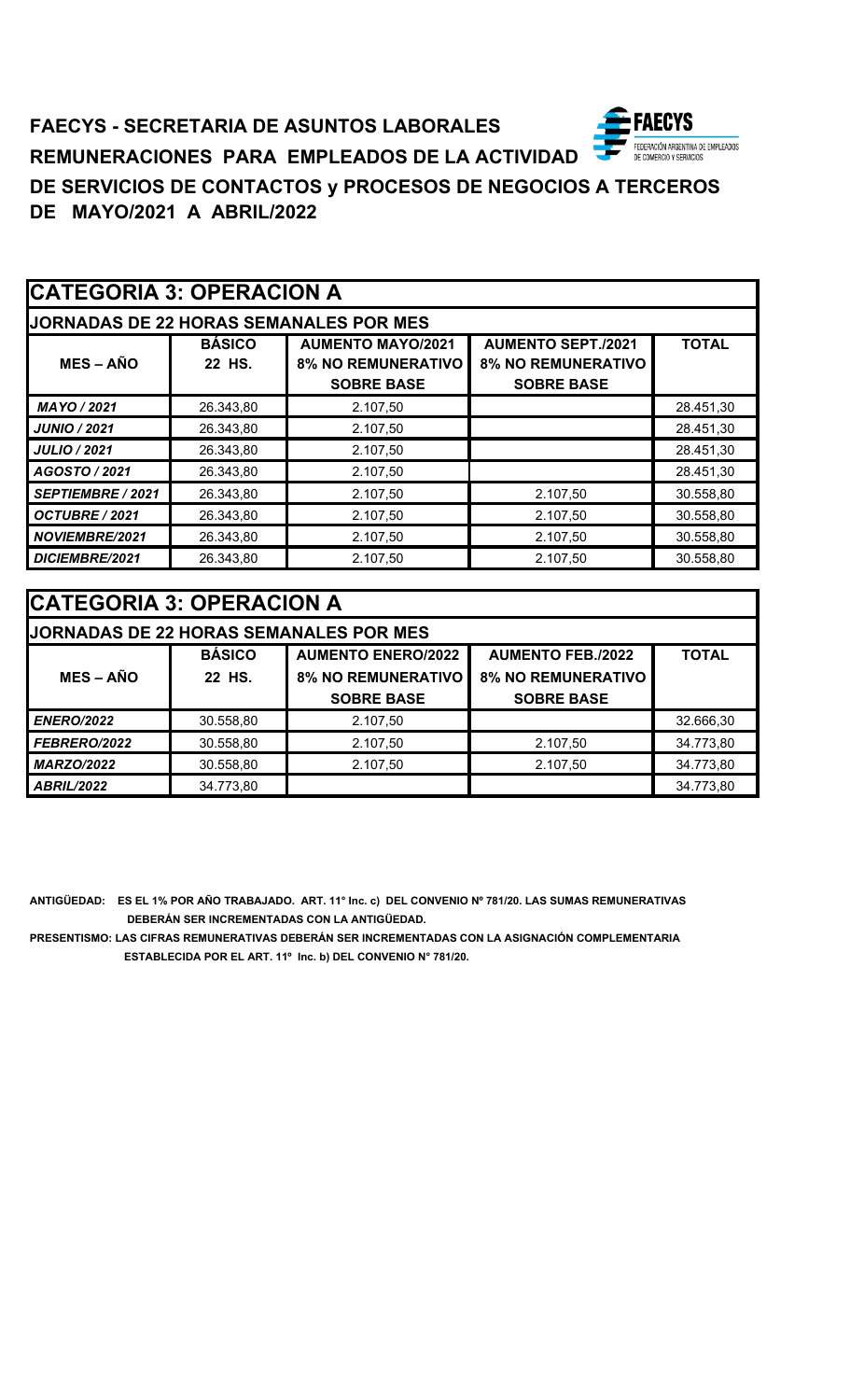### **ECYS FAECYS - SECRETARIA DE ASUNTOS LABORALES** FEDERACIÓN ARGENTINA DE EMPLEADOS<br>DE COMERCIO Y SERVICIOS **REMUNERACIONES PARA EMPLEADOS DE LA ACTIVIDAD DE SERVICIOS DE CONTACTOS y PROCESOS DE NEGOCIOS A TERCEROS DE MAYO/2021 A ABRIL/2022**

| <b>CATEGORIA 3: OPERACION A</b> |                         |                                                                            |                                                                             |              |
|---------------------------------|-------------------------|----------------------------------------------------------------------------|-----------------------------------------------------------------------------|--------------|
|                                 |                         | <b>JORNADAS DE 23 HORAS SEMANALES POR MES</b>                              |                                                                             |              |
| $MES - AÑO$                     | <b>BÁSICO</b><br>23 HS. | <b>AUMENTO MAYO/2021</b><br><b>8% NO REMUNERATIVO</b><br><b>SOBRE BASE</b> | <b>AUMENTO SEPT./2021</b><br><b>8% NO REMUNERATIVO</b><br><b>SOBRE BASE</b> | <b>TOTAL</b> |
| MAYO / 2021                     | 27.541,24               | 2.203,30                                                                   |                                                                             | 29.744,54    |
| <b>JUNIO / 2021</b>             | 27.541,24               | 2.203,30                                                                   |                                                                             | 29.744,54    |
| <b>JULIO / 2021</b>             | 27.541,24               | 2.203,30                                                                   |                                                                             | 29.744,54    |
| AGOSTO / 2021                   | 27.541,24               | 2.203,30                                                                   |                                                                             | 29.744,54    |
| SEPTIEMBRE / 2021               | 27.541,24               | 2.203,30                                                                   | 2.203,30                                                                    | 31.947,84    |
| OCTUBRE / 2021                  | 27.541,24               | 2.203,30                                                                   | 2.203,30                                                                    | 31.947,84    |
| <b>NOVIEMBRE/2021</b>           | 27.541,24               | 2.203,30                                                                   | 2.203,30                                                                    | 31.947,84    |
| DICIEMBRE/2021                  | 27.541,24               | 2.203,30                                                                   | 2.203,30                                                                    | 31.947,84    |

| <b>CATEGORIA 3: OPERACION A</b> |               |                                               |                           |              |
|---------------------------------|---------------|-----------------------------------------------|---------------------------|--------------|
|                                 |               | <b>JORNADAS DE 23 HORAS SEMANALES POR MES</b> |                           |              |
|                                 | <b>BÁSICO</b> | <b>AUMENTO ENERO/2022</b>                     | <b>AUMENTO FEB./2022</b>  | <b>TOTAL</b> |
| $MES - AÑO$                     | 23 HS.        | <b>8% NO REMUNERATIVO</b>                     | <b>8% NO REMUNERATIVO</b> |              |
|                                 |               | <b>SOBRE BASE</b>                             | <b>SOBRE BASE</b>         |              |
| <b>ENERO/2022</b>               | 31.947,84     | 2.203,30                                      |                           | 34.151,14    |
| FEBRERO/2022                    | 31.947,84     | 2.203,30                                      | 2.203,30                  | 36.354,44    |
| <b>MARZO/2022</b>               | 31.947,84     | 2.203,30                                      | 2.203,30                  | 36.354,44    |
| <b>ABRIL/2022</b>               | 36.354,44     |                                               |                           | 36.354,44    |

**ANTIGÜEDAD: ES EL 1% POR AÑO TRABAJADO. ART. 11° Inc. c) DEL CONVENIO Nº 781/20. LAS SUMAS REMUNERATIVAS DEBERÁN SER INCREMENTADAS CON LA ANTIGÜEDAD.**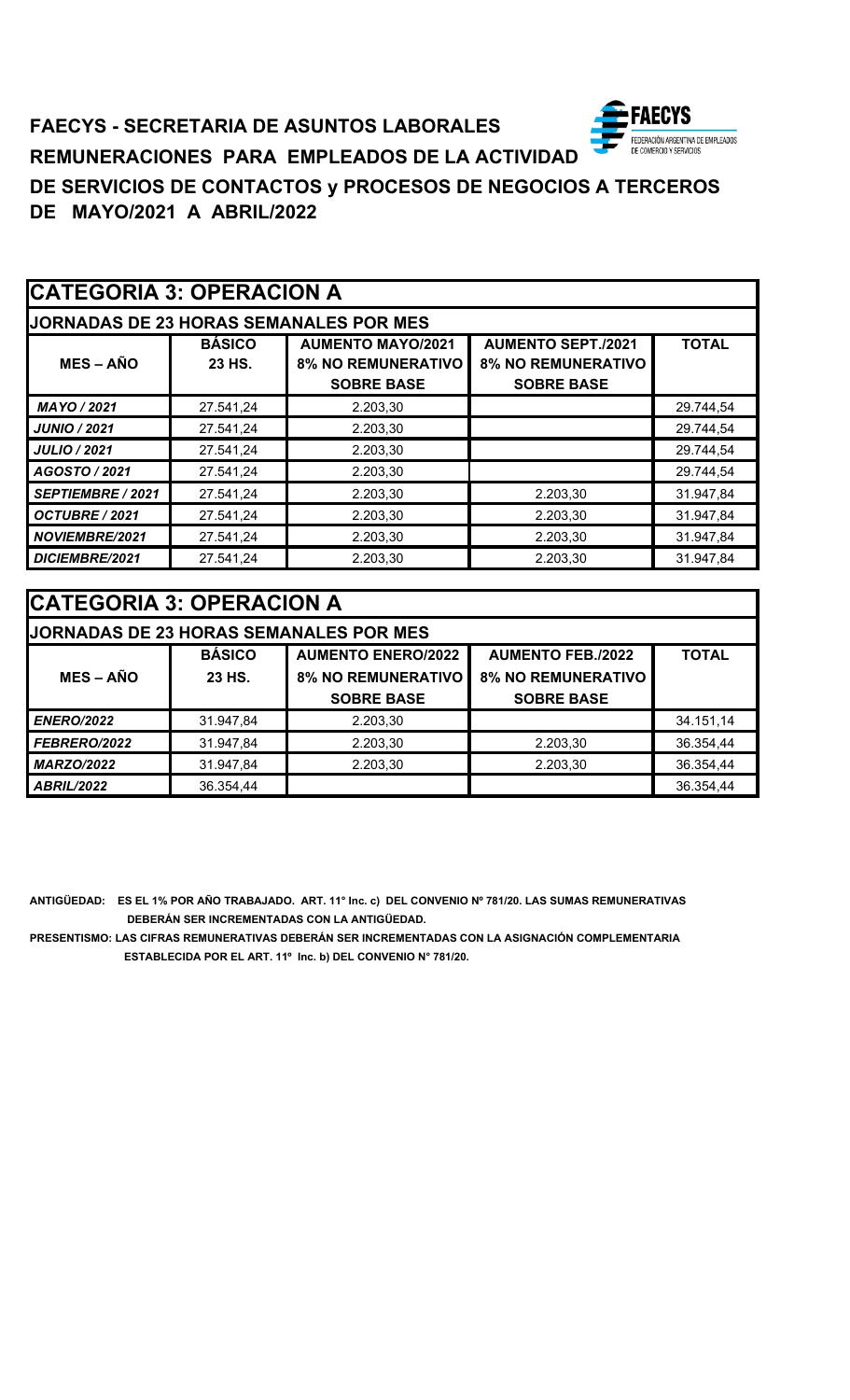### **AECYS FAECYS - SECRETARIA DE ASUNTOS LABORALES** FEDERACIÓN ARGENTINA DE EMPLEADOS<br>DE COMERCIO Y SERVICIOS **REMUNERACIONES PARA EMPLEADOS DE LA ACTIVIDAD DE SERVICIOS DE CONTACTOS y PROCESOS DE NEGOCIOS A TERCEROS DE MAYO/2021 A ABRIL/2022**

|                          | <b>CATEGORIA 3: OPERACION A</b> |                                                                            |                                                                             |              |
|--------------------------|---------------------------------|----------------------------------------------------------------------------|-----------------------------------------------------------------------------|--------------|
|                          |                                 | <b>JORNADAS DE 24 HORAS SEMANALES POR MES</b>                              |                                                                             |              |
| $MES - AÑO$              | <b>BÁSICO</b><br>24 HS.         | <b>AUMENTO MAYO/2021</b><br><b>8% NO REMUNERATIVO</b><br><b>SOBRE BASE</b> | <b>AUMENTO SEPT./2021</b><br><b>8% NO REMUNERATIVO</b><br><b>SOBRE BASE</b> | <b>TOTAL</b> |
| MAYO / 2021              | 28.738,69                       | 2.299,09                                                                   |                                                                             | 31.037,78    |
| <b>JUNIO / 2021</b>      | 28.738,69                       | 2.299,09                                                                   |                                                                             | 31.037,78    |
| <b>JULIO / 2021</b>      | 28.738,69                       | 2.299,09                                                                   |                                                                             | 31.037,78    |
| AGOSTO / 2021            | 28.738,69                       | 2.299,09                                                                   |                                                                             | 31.037,78    |
| <b>SEPTIEMBRE / 2021</b> | 28.738,69                       | 2.299,09                                                                   | 2.299,09                                                                    | 33.336,87    |
| OCTUBRE / 2021           | 28.738,69                       | 2.299,09                                                                   | 2.299,09                                                                    | 33.336,87    |
| NOVIEMBRE/2021           | 28.738,69                       | 2.299,09                                                                   | 2.299,09                                                                    | 33.336,87    |
| DICIEMBRE/2021           | 28.738,69                       | 2.299,09                                                                   | 2.299,09                                                                    | 33.336,87    |

| <b>ICATEGORIA 3: OPERACION A</b> |                                               |                           |                           |              |
|----------------------------------|-----------------------------------------------|---------------------------|---------------------------|--------------|
|                                  | <b>JORNADAS DE 24 HORAS SEMANALES POR MES</b> |                           |                           |              |
|                                  | <b>BÁSICO</b>                                 | <b>AUMENTO ENERO/2022</b> | <b>AUMENTO FEB./2022</b>  | <b>TOTAL</b> |
| $MES - AÑO$                      | 24 HS.                                        | <b>8% NO REMUNERATIVO</b> | <b>8% NO REMUNERATIVO</b> |              |
|                                  |                                               | <b>SOBRE BASE</b>         | <b>SOBRE BASE</b>         |              |
| <b>ENERO/2022</b>                | 33.336,87                                     | 2.299,09                  |                           | 35.635,96    |
| FEBRERO/2022                     | 33.336,87                                     | 2.299,09                  | 2.299,09                  | 37.935,05    |
| <b>MARZO/2022</b>                | 33.336,87                                     | 2.299,09                  | 2.299,09                  | 37.935,05    |
| <b>ABRIL/2022</b>                | 37.935,05                                     |                           |                           | 37.935,05    |

**ANTIGÜEDAD: ES EL 1% POR AÑO TRABAJADO. ART. 11° Inc. c) DEL CONVENIO Nº 781/20. LAS SUMAS REMUNERATIVAS DEBERÁN SER INCREMENTADAS CON LA ANTIGÜEDAD.**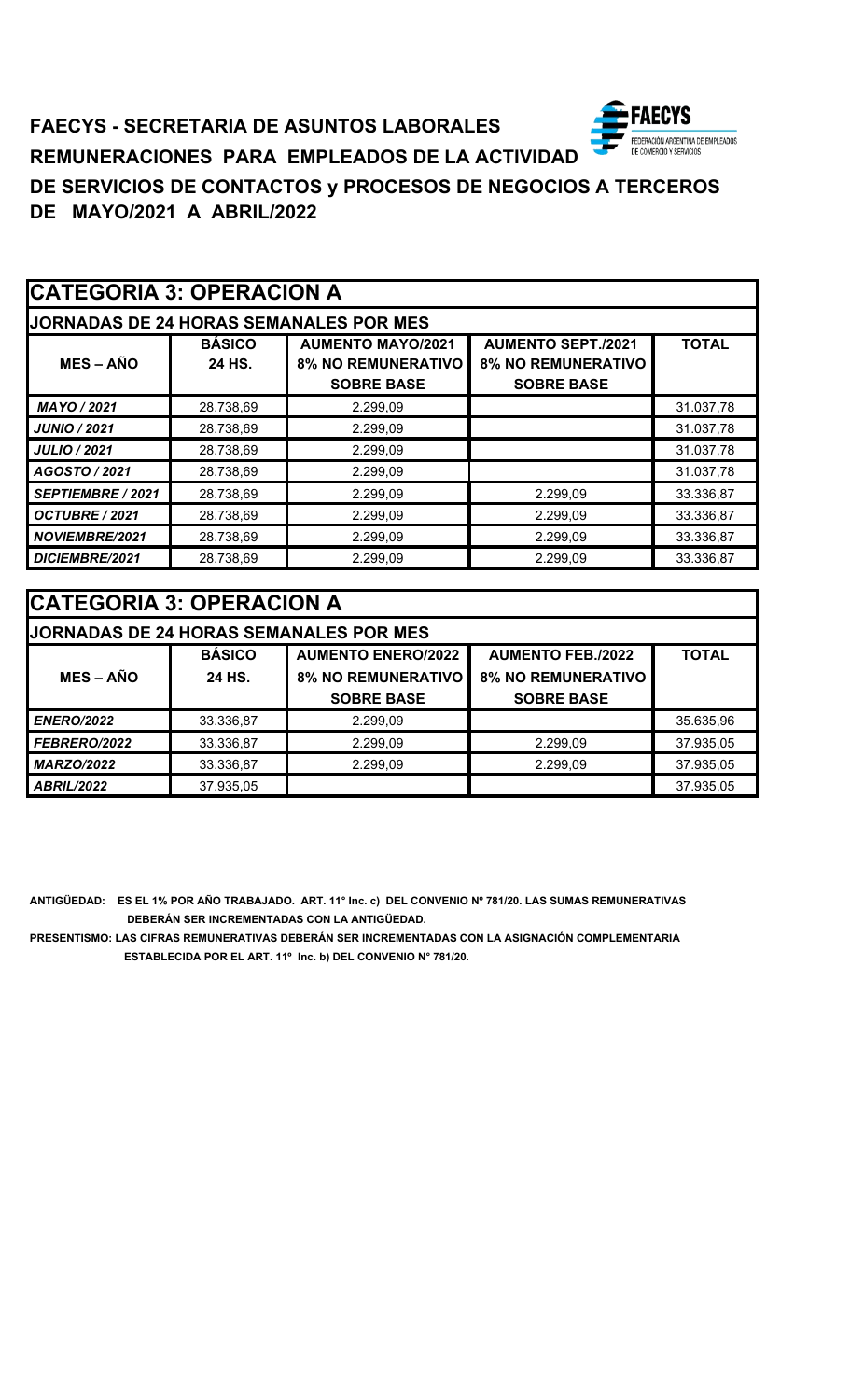

# **FAECYS - SECRETARIA DE ASUNTOS LABORALES REMUNERACIONES PARA EMPLEADOS DE LA ACTIVIDAD DE SERVICIOS DE CONTACTOS y PROCESOS DE NEGOCIOS A TERCEROS DE MAYO/2021 A ABRIL/2022**

|                       | <b>CATEGORIA 3: OPERACION A</b> |                                                                            |                                                                             |              |
|-----------------------|---------------------------------|----------------------------------------------------------------------------|-----------------------------------------------------------------------------|--------------|
|                       |                                 | <b>JORNADAS DE 25 HORAS SEMANALES POR MES</b>                              |                                                                             |              |
| $MES - AÑO$           | <b>BÁSICO</b><br>25 HS.         | <b>AUMENTO MAYO/2021</b><br><b>8% NO REMUNERATIVO</b><br><b>SOBRE BASE</b> | <b>AUMENTO SEPT./2021</b><br><b>8% NO REMUNERATIVO</b><br><b>SOBRE BASE</b> | <b>TOTAL</b> |
| <b>MAYO / 2021</b>    | 29.936,13                       | 2.394,89                                                                   |                                                                             | 32.331,02    |
| <b>JUNIO / 2021</b>   | 29.936,13                       | 2.394,89                                                                   |                                                                             | 32.331,02    |
| <b>JULIO / 2021</b>   | 29.936,13                       | 2.394,89                                                                   |                                                                             | 32.331,02    |
| AGOSTO / 2021         | 29.936,13                       | 2.394,89                                                                   |                                                                             | 32.331,02    |
| SEPTIEMBRE / 2021     | 29.936,13                       | 2.394,89                                                                   | 2.394,89                                                                    | 34.725,91    |
| OCTUBRE / 2021        | 29.936,13                       | 2.394,89                                                                   | 2.394,89                                                                    | 34.725,91    |
| <b>NOVIEMBRE/2021</b> | 29.936,13                       | 2.394,89                                                                   | 2.394,89                                                                    | 34.725,91    |
| DICIEMBRE/2021        | 29.936,13                       | 2.394,89                                                                   | 2.394,89                                                                    | 34.725,91    |

| <b>CATEGORIA 3: OPERACION A</b>               |               |                           |                           |              |
|-----------------------------------------------|---------------|---------------------------|---------------------------|--------------|
| <b>JORNADAS DE 25 HORAS SEMANALES POR MES</b> |               |                           |                           |              |
|                                               | <b>BÁSICO</b> | <b>AUMENTO ENERO/2022</b> | <b>AUMENTO FEB./2022</b>  | <b>TOTAL</b> |
| $MES - AÑO$                                   | 25 HS.        | <b>8% NO REMUNERATIVO</b> | <b>8% NO REMUNERATIVO</b> |              |
|                                               |               | <b>SOBRE BASE</b>         | <b>SOBRE BASE</b>         |              |
| <b>ENERO/2022</b>                             | 34.725,91     | 2.394,89                  |                           | 37.120,80    |
| FEBRERO/2022                                  | 34.725,91     | 2.394,89                  | 2.394,89                  | 39.515,69    |
| <b>MARZO/2022</b>                             | 34.725,91     | 2.394,89                  | 2.394,89                  | 39.515,69    |
| <b>ABRIL/2022</b>                             | 39.515,69     |                           |                           | 39.515,69    |

**ANTIGÜEDAD: ES EL 1% POR AÑO TRABAJADO. ART. 11° Inc. c) DEL CONVENIO Nº 781/20. LAS SUMAS REMUNERATIVAS DEBERÁN SER INCREMENTADAS CON LA ANTIGÜEDAD.**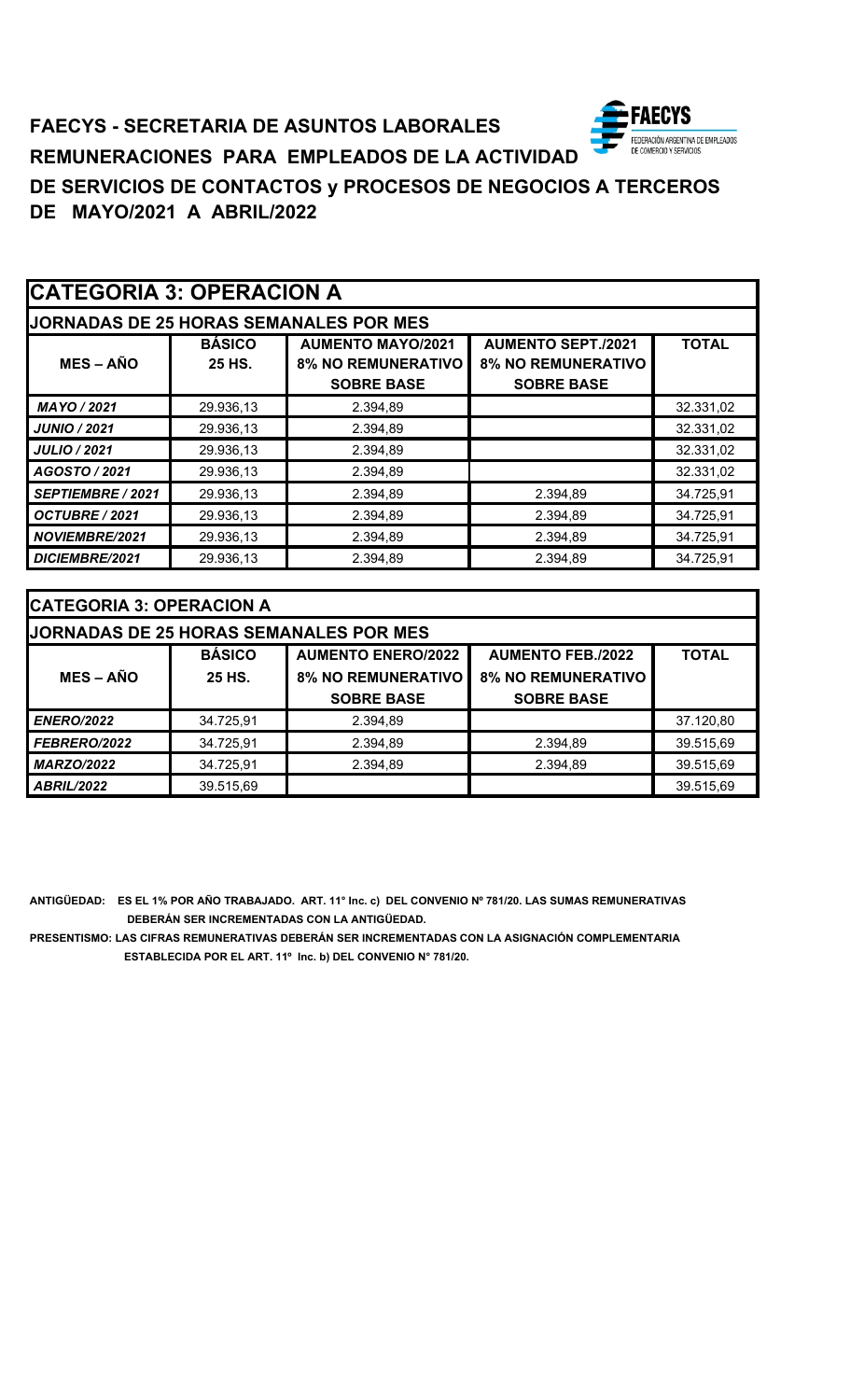### ECYS **FAECYS - SECRETARIA DE ASUNTOS LABORALES** FEDERACIÓN ARGENTINA DE EMPLEADOS<br>DE COMERCIO Y SERVICIOS **REMUNERACIONES PARA EMPLEADOS DE LA ACTIVIDAD DE SERVICIOS DE CONTACTOS y PROCESOS DE NEGOCIOS A TERCEROS DE MAYO/2021 A ABRIL/2022**

|                       | <b>CATEGORIA 3: OPERACION A</b> |                                                                            |                                                                             |              |  |
|-----------------------|---------------------------------|----------------------------------------------------------------------------|-----------------------------------------------------------------------------|--------------|--|
|                       |                                 | <b>JORNADAS DE 26 HORAS SEMANALES POR MES</b>                              |                                                                             |              |  |
| $MES - AÑO$           | <b>BÁSICO</b><br>26 HS.         | <b>AUMENTO MAYO/2021</b><br><b>8% NO REMUNERATIVO</b><br><b>SOBRE BASE</b> | <b>AUMENTO SEPT./2021</b><br><b>8% NO REMUNERATIVO</b><br><b>SOBRE BASE</b> | <b>TOTAL</b> |  |
| MAYO / 2021           | 31.133,59                       | 2.490,69                                                                   |                                                                             | 33.624,28    |  |
| <b>JUNIO / 2021</b>   | 31.133,59                       | 2.490,69                                                                   |                                                                             | 33.624,28    |  |
| <b>JULIO / 2021</b>   | 31.133,59                       | 2.490,69                                                                   |                                                                             | 33.624,28    |  |
| AGOSTO / 2021         | 31.133,59                       | 2.490.69                                                                   |                                                                             | 33.624,28    |  |
| SEPTIEMBRE / 2021     | 31.133,59                       | 2.490,69                                                                   | 2.490,69                                                                    | 36.114,97    |  |
| OCTUBRE / 2021        | 31.133,59                       | 2.490,69                                                                   | 2.490,69                                                                    | 36.114,97    |  |
| <b>NOVIEMBRE/2021</b> | 31.133,59                       | 2.490,69                                                                   | 2.490,69                                                                    | 36.114,97    |  |
| DICIEMBRE/2021        | 31.133,59                       | 2.490,69                                                                   | 2.490,69                                                                    | 36.114,97    |  |

| <b>CATEGORIA 3: OPERACION A</b> |                                               |                           |                           |              |  |
|---------------------------------|-----------------------------------------------|---------------------------|---------------------------|--------------|--|
|                                 | <b>JORNADAS DE 26 HORAS SEMANALES POR MES</b> |                           |                           |              |  |
|                                 | <b>BÁSICO</b>                                 | <b>AUMENTO ENERO/2022</b> | <b>AUMENTO FEB./2022</b>  | <b>TOTAL</b> |  |
| <b>MES – AÑO</b>                | 26 HS.                                        | <b>8% NO REMUNERATIVO</b> | <b>8% NO REMUNERATIVO</b> |              |  |
|                                 |                                               | <b>SOBRE BASE</b>         | <b>SOBRE BASE</b>         |              |  |
| <b>ENERO/2022</b>               | 36.114,97                                     | 2.490,69                  |                           | 38.605,66    |  |
| FEBRERO/2022                    | 36.114,97                                     | 2.490,69                  | 2.490,69                  | 41.096,35    |  |
| <b>MARZO/2022</b>               | 36.114,97                                     | 2.490,69                  | 2.490,69                  | 41.096,35    |  |
| <b>ABRIL/2022</b>               | 41.096,35                                     |                           |                           | 41.096,35    |  |

**ANTIGÜEDAD: ES EL 1% POR AÑO TRABAJADO. ART. 11° Inc. c) DEL CONVENIO Nº 781/20. LAS SUMAS REMUNERATIVAS DEBERÁN SER INCREMENTADAS CON LA ANTIGÜEDAD.**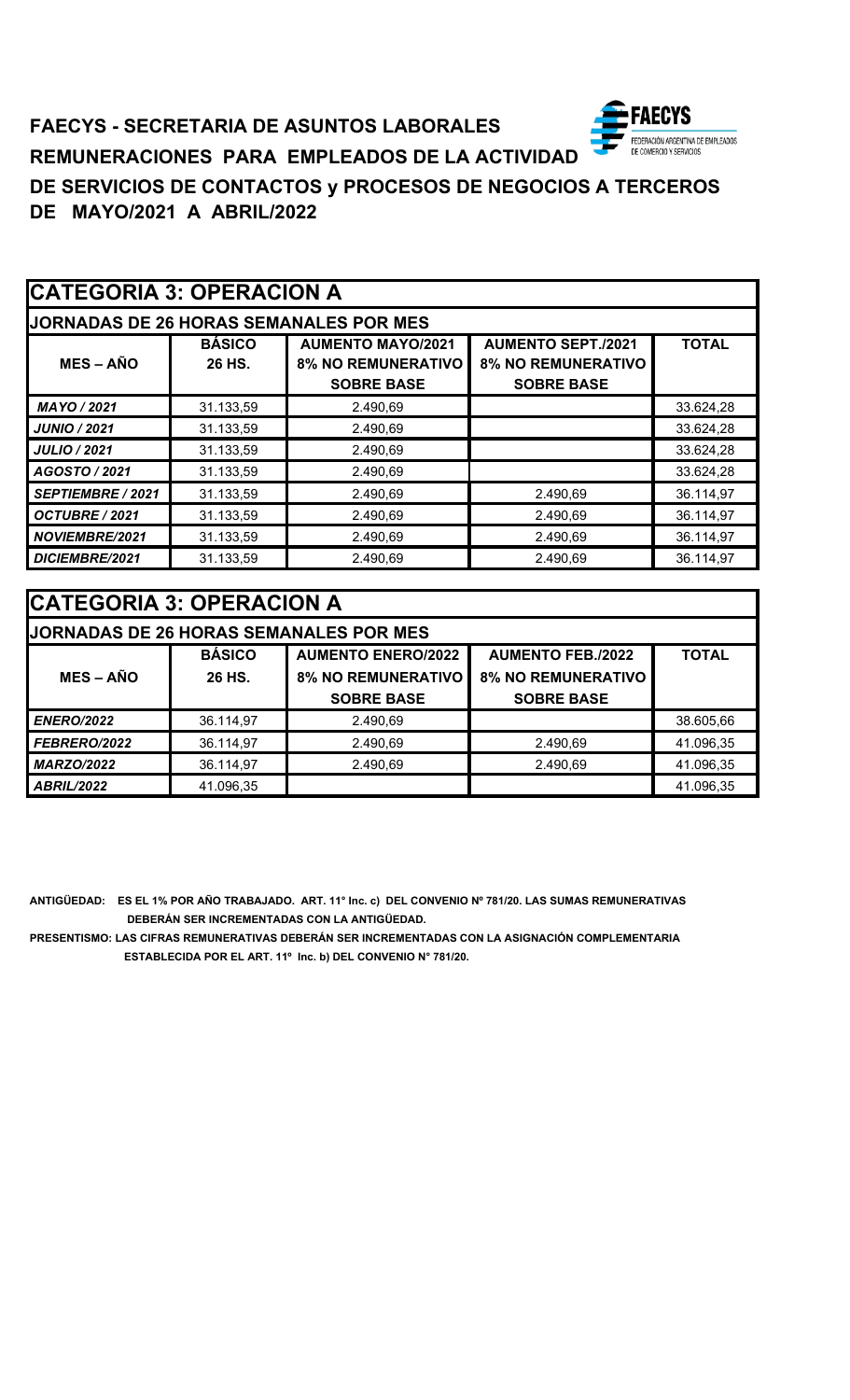### **AECYS FAECYS - SECRETARIA DE ASUNTOS LABORALES** FEDERACIÓN ARGENTINA DE EMPLEADOS<br>DE COMERCIO Y SERVICIOS **REMUNERACIONES PARA EMPLEADOS DE LA ACTIVIDAD DE SERVICIOS DE CONTACTOS y PROCESOS DE NEGOCIOS A TERCEROS DE MAYO/2021 A ABRIL/2022**

|                       | <b>CATEGORIA 3: OPERACION A</b> |                                                                            |                                                                             |              |  |
|-----------------------|---------------------------------|----------------------------------------------------------------------------|-----------------------------------------------------------------------------|--------------|--|
|                       |                                 | <b>JORNADAS DE 27 HORAS SEMANALES POR MES</b>                              |                                                                             |              |  |
| $MES - AÑO$           | <b>BÁSICO</b><br>27 HS.         | <b>AUMENTO MAYO/2021</b><br><b>8% NO REMUNERATIVO</b><br><b>SOBRE BASE</b> | <b>AUMENTO SEPT./2021</b><br><b>8% NO REMUNERATIVO</b><br><b>SOBRE BASE</b> | <b>TOTAL</b> |  |
| MAYO / 2021           | 32.331,02                       | 2.586,48                                                                   |                                                                             | 34.917,50    |  |
| <b>JUNIO / 2021</b>   | 32.331,02                       | 2.586,48                                                                   |                                                                             | 34.917,50    |  |
| <b>JULIO / 2021</b>   | 32.331,02                       | 2.586,48                                                                   |                                                                             | 34.917,50    |  |
| AGOSTO / 2021         | 32.331,02                       | 2.586,48                                                                   |                                                                             | 34.917,50    |  |
| SEPTIEMBRE / 2021     | 32.331,02                       | 2.586,48                                                                   | 2.586,48                                                                    | 37.503,98    |  |
| OCTUBRE / 2021        | 32.331,02                       | 2.586,48                                                                   | 2.586,48                                                                    | 37.503,98    |  |
| <b>NOVIEMBRE/2021</b> | 32.331,02                       | 2.586,48                                                                   | 2.586,48                                                                    | 37.503,98    |  |
| DICIEMBRE/2021        | 32.331,02                       | 2.586,48                                                                   | 2.586,48                                                                    | 37.503,98    |  |

| <b>CATEGORIA 3: OPERACION A</b> |                                               |                           |                           |              |
|---------------------------------|-----------------------------------------------|---------------------------|---------------------------|--------------|
|                                 | <b>JORNADAS DE 27 HORAS SEMANALES POR MES</b> |                           |                           |              |
|                                 | <b>BÁSICO</b>                                 | <b>AUMENTO ENERO/2022</b> | <b>AUMENTO FEB./2022</b>  | <b>TOTAL</b> |
| $MES - AÑO$                     | 27 HS.                                        | <b>8% NO REMUNERATIVO</b> | <b>8% NO REMUNERATIVO</b> |              |
|                                 |                                               | <b>SOBRE BASE</b>         | <b>SOBRE BASE</b>         |              |
| <b>ENERO/2022</b>               | 37.503,98                                     | 2.586,48                  |                           | 40.090,46    |
| FEBRERO/2022                    | 37.503,98                                     | 2.586,48                  | 2.586,48                  | 42.676,94    |
| <b>MARZO/2022</b>               | 37.503,98                                     | 2.586,48                  | 2.586,48                  | 42.676,94    |
| <b>ABRIL/2022</b>               | 42.676,94                                     |                           |                           | 42.676,94    |

**ANTIGÜEDAD: ES EL 1% POR AÑO TRABAJADO. ART. 11° Inc. c) DEL CONVENIO Nº 781/20. LAS SUMAS REMUNERATIVAS DEBERÁN SER INCREMENTADAS CON LA ANTIGÜEDAD.**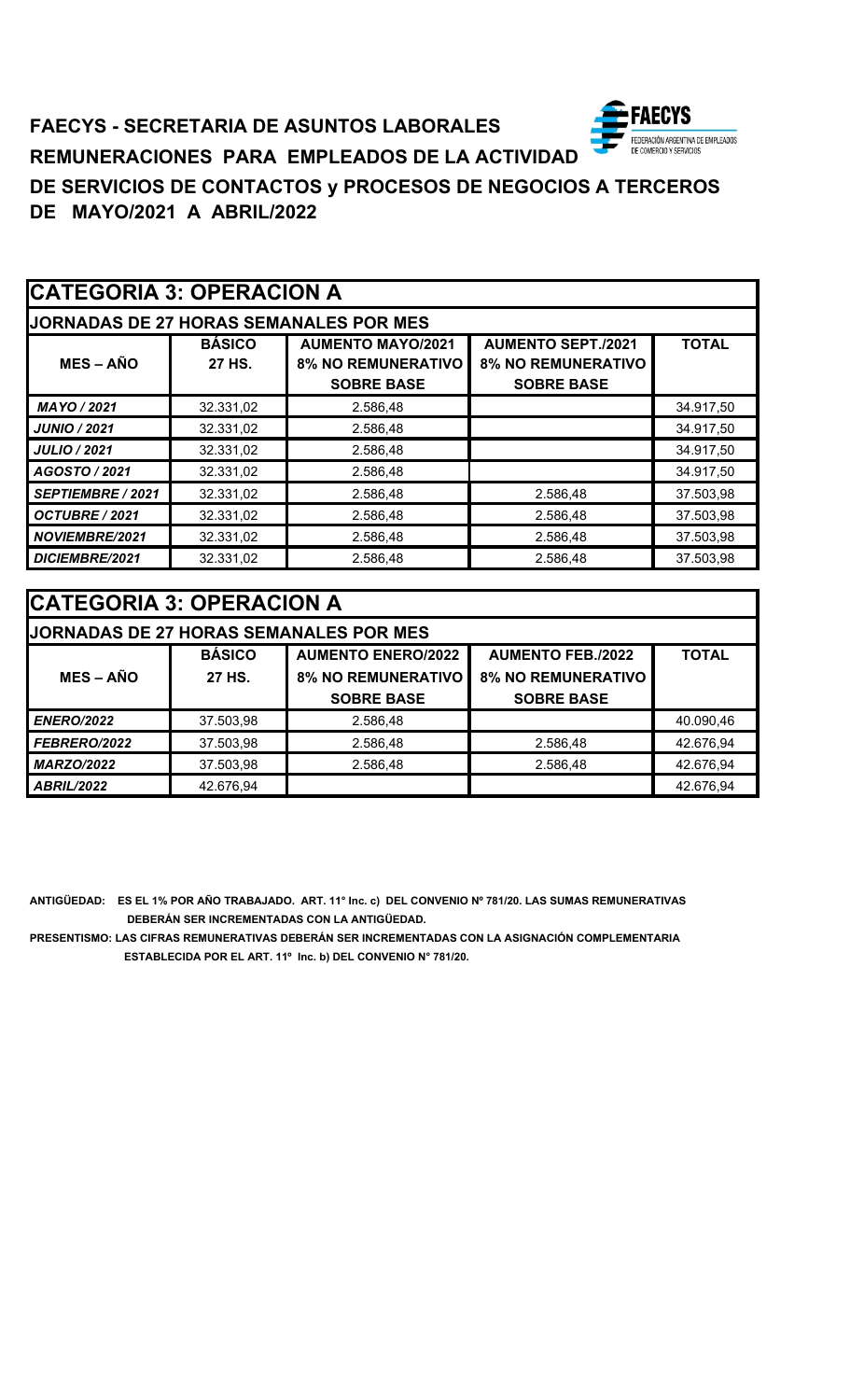### **ECYS FAECYS - SECRETARIA DE ASUNTOS LABORALES** FEDERACIÓN ARGENTINA DE EMPLEADOS<br>DE COMERCIO Y SERVICIOS **REMUNERACIONES PARA EMPLEADOS DE LA ACTIVIDAD DE SERVICIOS DE CONTACTOS y PROCESOS DE NEGOCIOS A TERCEROS DE MAYO/2021 A ABRIL/2022**

|                       | <b>CATEGORIA 3: OPERACION A</b> |                                                                            |                                                                             |              |  |
|-----------------------|---------------------------------|----------------------------------------------------------------------------|-----------------------------------------------------------------------------|--------------|--|
|                       |                                 | <b>JORNADAS DE 28 HORAS SEMANALES POR MES</b>                              |                                                                             |              |  |
| $MES - AÑO$           | <b>BÁSICO</b><br>28 HS.         | <b>AUMENTO MAYO/2021</b><br><b>8% NO REMUNERATIVO</b><br><b>SOBRE BASE</b> | <b>AUMENTO SEPT./2021</b><br><b>8% NO REMUNERATIVO</b><br><b>SOBRE BASE</b> | <b>TOTAL</b> |  |
| MAYO / 2021           | 33.528,46                       | 2.682,28                                                                   |                                                                             | 36.210,74    |  |
| <b>JUNIO / 2021</b>   | 33.528,46                       | 2.682,28                                                                   |                                                                             | 36.210,74    |  |
| <b>JULIO / 2021</b>   | 33.528,46                       | 2.682,28                                                                   |                                                                             | 36.210,74    |  |
| AGOSTO / 2021         | 33.528,46                       | 2.682,28                                                                   |                                                                             | 36.210,74    |  |
| SEPTIEMBRE / 2021     | 33.528,46                       | 2.682,28                                                                   | 2.682,28                                                                    | 38.893,02    |  |
| OCTUBRE / 2021        | 33.528,46                       | 2.682,28                                                                   | 2.682,28                                                                    | 38.893,02    |  |
| <b>NOVIEMBRE/2021</b> | 33.528,46                       | 2.682,28                                                                   | 2.682,28                                                                    | 38.893,02    |  |
| DICIEMBRE/2021        | 33.528,46                       | 2.682,28                                                                   | 2.682,28                                                                    | 38.893,02    |  |

| <b>CATEGORIA 3: OPERACION A</b> |                                               |                           |                           |              |
|---------------------------------|-----------------------------------------------|---------------------------|---------------------------|--------------|
|                                 | <b>JORNADAS DE 28 HORAS SEMANALES POR MES</b> |                           |                           |              |
|                                 | <b>BÁSICO</b>                                 | <b>AUMENTO ENERO/2022</b> | <b>AUMENTO FEB./2022</b>  | <b>TOTAL</b> |
| $MES - AÑO$                     | 28 HS.                                        | <b>8% NO REMUNERATIVO</b> | <b>8% NO REMUNERATIVO</b> |              |
|                                 |                                               | <b>SOBRE BASE</b>         | <b>SOBRE BASE</b>         |              |
| <b>ENERO/2022</b>               | 38.893,02                                     | 2.682,28                  |                           | 41.575,30    |
| FEBRERO/2022                    | 38.893,02                                     | 2.682,28                  | 2.682,28                  | 44.257,58    |
| <b>MARZO/2022</b>               | 38.893,02                                     | 2.682,28                  | 2.682,28                  | 44.257,58    |
| <b>ABRIL/2022</b>               | 44.257,58                                     |                           |                           | 44.257,58    |

**ANTIGÜEDAD: ES EL 1% POR AÑO TRABAJADO. ART. 11° Inc. c) DEL CONVENIO Nº 781/20. LAS SUMAS REMUNERATIVAS DEBERÁN SER INCREMENTADAS CON LA ANTIGÜEDAD.**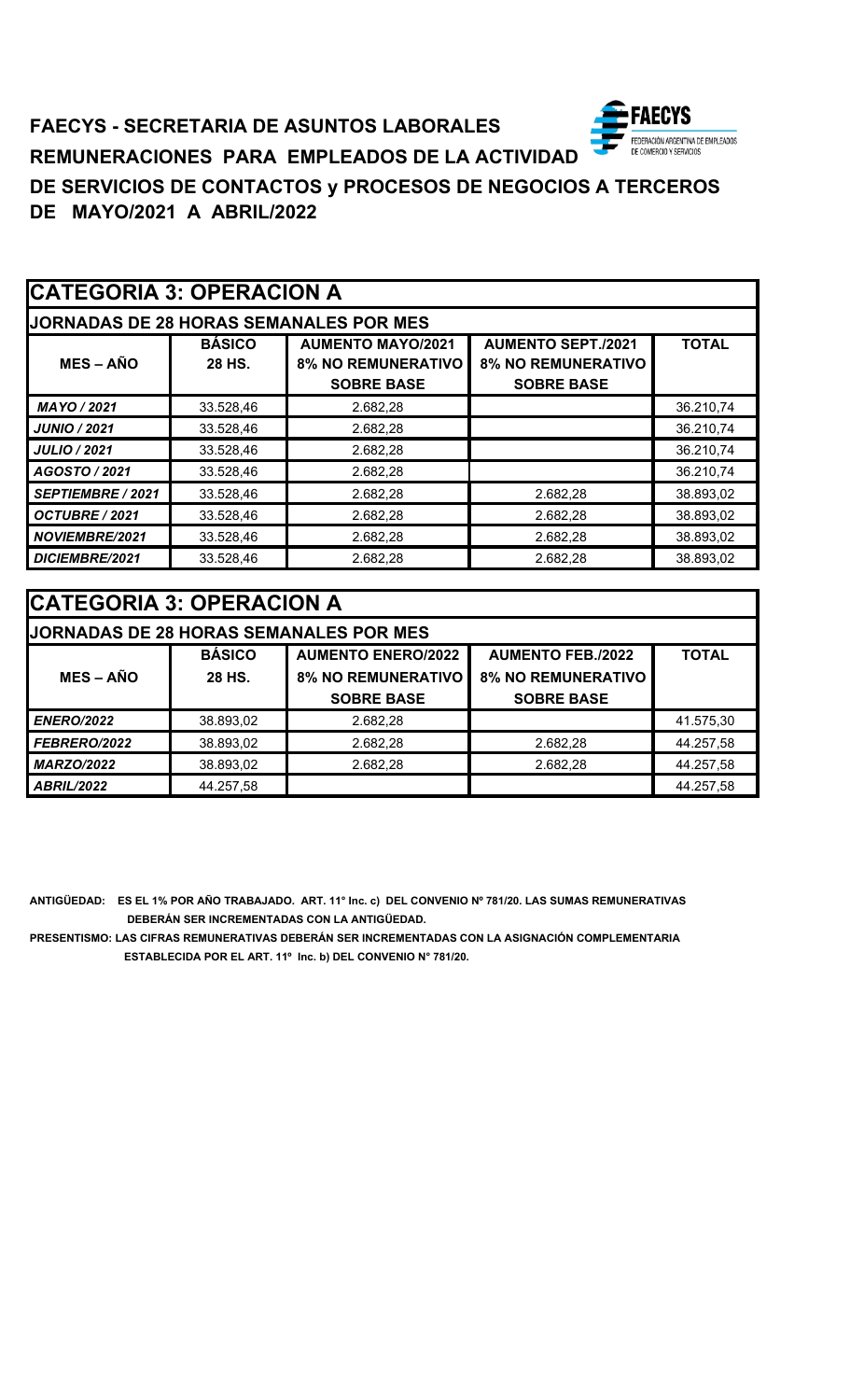# **FAECYS - SECRETARIA DE ASUNTOS LABORALES** FEDERACIÓN ARGENTINA DE EMPLEADOS<br>DE COMERCIO Y SERVICIOS **REMUNERACIONES PARA EMPLEADOS DE LA ACTIVIDAD DE SERVICIOS DE CONTACTOS y PROCESOS DE NEGOCIOS A TERCEROS DE MAYO/2021 A ABRIL/2022**

|                       | <b>CATEGORIA 3: OPERACION A</b> |                                                                            |                                                                             |              |  |
|-----------------------|---------------------------------|----------------------------------------------------------------------------|-----------------------------------------------------------------------------|--------------|--|
|                       |                                 | <b>JORNADAS DE 29 HORAS SEMANALES POR MES</b>                              |                                                                             |              |  |
| $MES - AÑO$           | <b>BÁSICO</b><br>29 HS.         | <b>AUMENTO MAYO/2021</b><br><b>8% NO REMUNERATIVO</b><br><b>SOBRE BASE</b> | <b>AUMENTO SEPT./2021</b><br><b>8% NO REMUNERATIVO</b><br><b>SOBRE BASE</b> | <b>TOTAL</b> |  |
| MAYO / 2021           | 34.725,92                       | 2.778,07                                                                   |                                                                             | 37.503,99    |  |
| <b>JUNIO / 2021</b>   | 34.725,92                       | 2.778,07                                                                   |                                                                             | 37.503,99    |  |
| <b>JULIO / 2021</b>   | 34.725,92                       | 2.778,07                                                                   |                                                                             | 37.503,99    |  |
| AGOSTO / 2021         | 34.725,92                       | 2.778,07                                                                   |                                                                             | 37.503,99    |  |
| SEPTIEMBRE / 2021     | 34.725,92                       | 2.778,07                                                                   | 2.778,07                                                                    | 40.282,06    |  |
| OCTUBRE / 2021        | 34.725,92                       | 2.778,07                                                                   | 2.778,07                                                                    | 40.282,06    |  |
| <b>NOVIEMBRE/2021</b> | 34.725,92                       | 2.778,07                                                                   | 2.778,07                                                                    | 40.282,06    |  |
| DICIEMBRE/2021        | 34.725,92                       | 2.778,07                                                                   | 2.778,07                                                                    | 40.282,06    |  |

| <b>CATEGORIA 3: OPERACION A</b> |  |
|---------------------------------|--|
|---------------------------------|--|

| <b>JORNADAS DE 29 HORAS SEMANALES POR MES</b> |               |                           |                           |              |
|-----------------------------------------------|---------------|---------------------------|---------------------------|--------------|
|                                               | <b>BÁSICO</b> | <b>AUMENTO ENERO/2022</b> | <b>AUMENTO FEB./2022</b>  | <b>TOTAL</b> |
| <b>MES – AÑO</b>                              | 29 HS.        | <b>8% NO REMUNERATIVO</b> | <b>8% NO REMUNERATIVO</b> |              |
|                                               |               | <b>SOBRE BASE</b>         | <b>SOBRE BASE</b>         |              |
| <b>ENERO/2022</b>                             | 40.282,06     | 2.778.07                  |                           | 43.060,13    |
| <b>FEBRERO/2022</b>                           | 40.282,06     | 2.778,07                  | 2.778,07                  | 45.838,20    |
| <b>MARZO/2022</b>                             | 40.282,06     | 2.778.07                  | 2.778.07                  | 45.838,20    |
| <b>ABRIL/2022</b>                             | 45.838,20     |                           |                           | 45.838,20    |

**ANTIGÜEDAD: ES EL 1% POR AÑO TRABAJADO. ART. 11° Inc. c) DEL CONVENIO Nº 781/20. LAS SUMAS REMUNERATIVAS DEBERÁN SER INCREMENTADAS CON LA ANTIGÜEDAD.**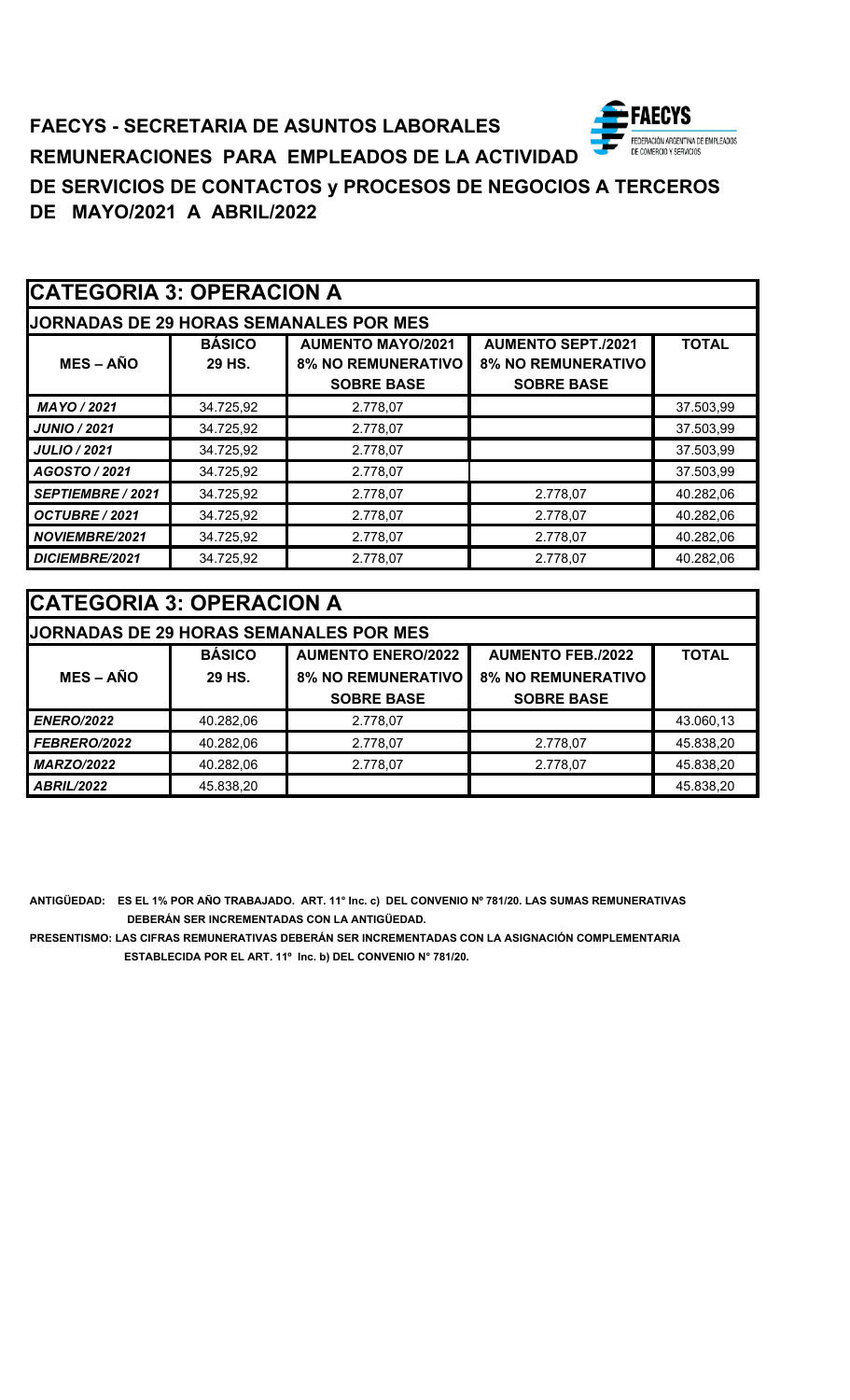### ECYS **FAECYS - SECRETARIA DE ASUNTOS LABORALES** FEDERACIÓN ARGENTINA DE EMPLEADOS<br>DE COMERCIO Y SERVICIOS **REMUNERACIONES PARA EMPLEADOS DE LA ACTIVIDAD DE SERVICIOS DE CONTACTOS y PROCESOS DE NEGOCIOS A TERCEROS DE MAYO/2021 A ABRIL/2022**

| <b>CATEGORIA 3: OPERACION A</b> |                         |                                                                            |                                                                             |              |
|---------------------------------|-------------------------|----------------------------------------------------------------------------|-----------------------------------------------------------------------------|--------------|
|                                 |                         | <b>JORNADAS DE 30 HORAS SEMANALES POR MES</b>                              |                                                                             |              |
| $MES - AÑO$                     | <b>BÁSICO</b><br>30 HS. | <b>AUMENTO MAYO/2021</b><br><b>8% NO REMUNERATIVO</b><br><b>SOBRE BASE</b> | <b>AUMENTO SEPT./2021</b><br><b>8% NO REMUNERATIVO</b><br><b>SOBRE BASE</b> | <b>TOTAL</b> |
| MAYO / 2021                     | 35.923,36               | 2.873,87                                                                   |                                                                             | 38.797,23    |
| <b>JUNIO / 2021</b>             | 35.923,36               | 2.873,87                                                                   |                                                                             | 38.797,23    |
| <b>JULIO / 2021</b>             | 35.923,36               | 2.873,87                                                                   |                                                                             | 38.797,23    |
| AGOSTO / 2021                   | 35.923,36               | 2.873,87                                                                   |                                                                             | 38.797,23    |
| <b>SEPTIEMBRE / 2021</b>        | 35.923,36               | 2.873,87                                                                   | 2.873,87                                                                    | 41.671,10    |
| OCTUBRE / 2021                  | 35.923,36               | 2.873,87                                                                   | 2.873,87                                                                    | 41.671,10    |
| NOVIEMBRE/2021                  | 35.923,36               | 2.873,87                                                                   | 2.873,87                                                                    | 41.671,10    |
| DICIEMBRE/2021                  | 35.923,36               | 2.873,87                                                                   | 2.873,87                                                                    | 41.671,10    |

| <b>ICATEGORIA 3: OPERACION A</b> |               |                                               |                           |              |
|----------------------------------|---------------|-----------------------------------------------|---------------------------|--------------|
|                                  |               | <b>JORNADAS DE 30 HORAS SEMANALES POR MES</b> |                           |              |
|                                  | <b>BÁSICO</b> | <b>AUMENTO ENERO/2022</b>                     | <b>AUMENTO FEB./2022</b>  | <b>TOTAL</b> |
| $MES - AÑO$                      | 30 HS.        | <b>8% NO REMUNERATIVO</b>                     | <b>8% NO REMUNERATIVO</b> |              |
|                                  |               | <b>SOBRE BASE</b>                             | <b>SOBRE BASE</b>         |              |
| <b>ENERO/2022</b>                | 41.671,10     | 2.873,87                                      |                           | 44.544,97    |
| <b>FEBRERO/2022</b>              | 41.671,10     | 2.873,87                                      | 2.873,87                  | 47.418,84    |
| <b>MARZO/2022</b>                | 41.671,10     | 2.873,87                                      | 2.873,87                  | 47.418,84    |
| <b>ABRIL/2022</b>                | 47.418,84     |                                               |                           | 47.418,84    |

**ANTIGÜEDAD: ES EL 1% POR AÑO TRABAJADO. ART. 11° Inc. c) DEL CONVENIO Nº 781/20. LAS SUMAS REMUNERATIVAS DEBERÁN SER INCREMENTADAS CON LA ANTIGÜEDAD.**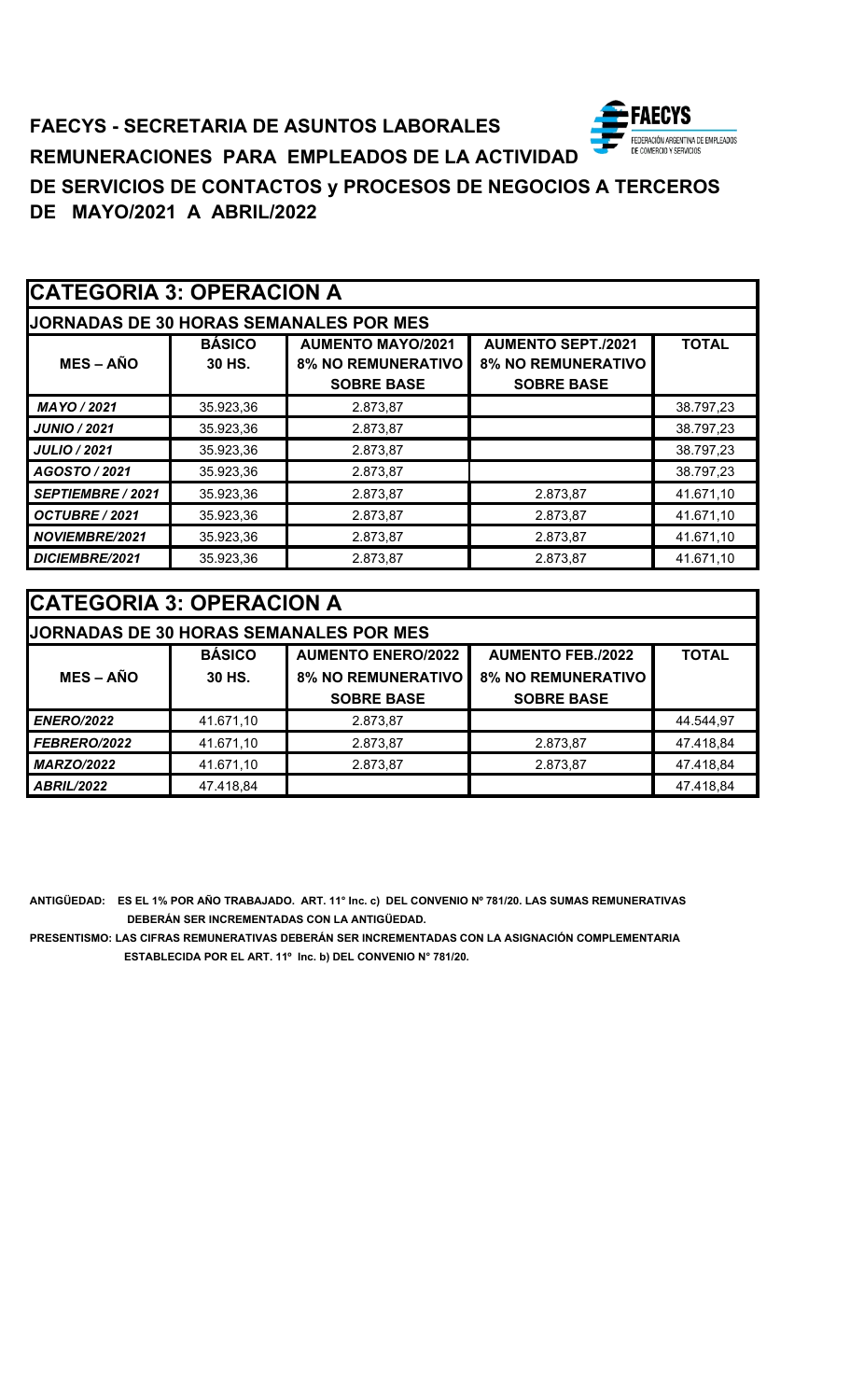

# **FAECYS - SECRETARIA DE ASUNTOS LABORALES REMUNERACIONES PARA EMPLEADOS DE LA ACTIVIDAD DE SERVICIOS DE CONTACTOS y PROCESOS DE NEGOCIOS A TERCEROS DE MAYO/2021 A ABRIL/2022**

| CATEGORIA 3: OPERACION A |                         |                                                                            |                                                                             |              |
|--------------------------|-------------------------|----------------------------------------------------------------------------|-----------------------------------------------------------------------------|--------------|
|                          |                         | <b>JORNADAS DE 31 HORAS SEMANALES POR MES</b>                              |                                                                             |              |
| <b>MES-AÑO</b>           | <b>BÁSICO</b><br>31 HS. | <b>AUMENTO MAYO/2021</b><br><b>8% NO REMUNERATIVO</b><br><b>SOBRE BASE</b> | <b>AUMENTO SEPT./2021</b><br><b>8% NO REMUNERATIVO</b><br><b>SOBRE BASE</b> | <b>TOTAL</b> |
| MAYO / 2021              | 37.120,80               | 2.969,66                                                                   |                                                                             | 40.090,46    |
| <b>JUNIO / 2021</b>      | 37.120,80               | 2.969,66                                                                   |                                                                             | 40.090,46    |
| <b>JULIO / 2021</b>      | 37.120,80               | 2.969,66                                                                   |                                                                             | 40.090,46    |
| AGOSTO / 2021            | 37.120,80               | 2.969,66                                                                   |                                                                             | 40.090,46    |
| <b>SEPTIEMBRE / 2021</b> | 37.120,80               | 2.969,66                                                                   | 2.969,66                                                                    | 43.060,12    |
| OCTUBRE / 2021           | 37.120,80               | 2.969,66                                                                   | 2.969,66                                                                    | 43.060,12    |
| <b>NOVIEMBRE/2021</b>    | 37.120,80               | 2.969,66                                                                   | 2.969,66                                                                    | 43.060,12    |
| DICIEMBRE/2021           | 37.120,80               | 2.969,66                                                                   | 2.969,66                                                                    | 43.060,12    |

| <b>CATEGORIA 3: OPERACION A</b> |               |                                               |                           |              |
|---------------------------------|---------------|-----------------------------------------------|---------------------------|--------------|
|                                 |               | <b>JORNADAS DE 31 HORAS SEMANALES POR MES</b> |                           |              |
|                                 | <b>BÁSICO</b> | <b>AUMENTO ENERO/2022</b>                     | <b>AUMENTO FEB./2022</b>  | <b>TOTAL</b> |
| $MES - A\tilde{N}O$             | 31 HS.        | <b>8% NO REMUNERATIVO</b>                     | <b>8% NO REMUNERATIVO</b> |              |
|                                 |               | <b>SOBRE BASE</b>                             | <b>SOBRE BASE</b>         |              |
| <b>ENERO/2022</b>               | 43.060,12     | 2.969,66                                      |                           | 46.029,78    |
| FEBRERO/2022                    | 43.060,12     | 2.969,66                                      | 2.969,66                  | 48.999,44    |
| <b>MARZO/2022</b>               | 43.060,12     | 2.969,66                                      | 2.969,66                  | 48.999,44    |
| <b>ABRIL/2022</b>               | 48.999,44     |                                               |                           | 48.999,44    |

**ANTIGÜEDAD: ES EL 1% POR AÑO TRABAJADO. ART. 11° Inc. c) DEL CONVENIO Nº 781/20. LAS SUMAS REMUNERATIVAS DEBERÁN SER INCREMENTADAS CON LA ANTIGÜEDAD.**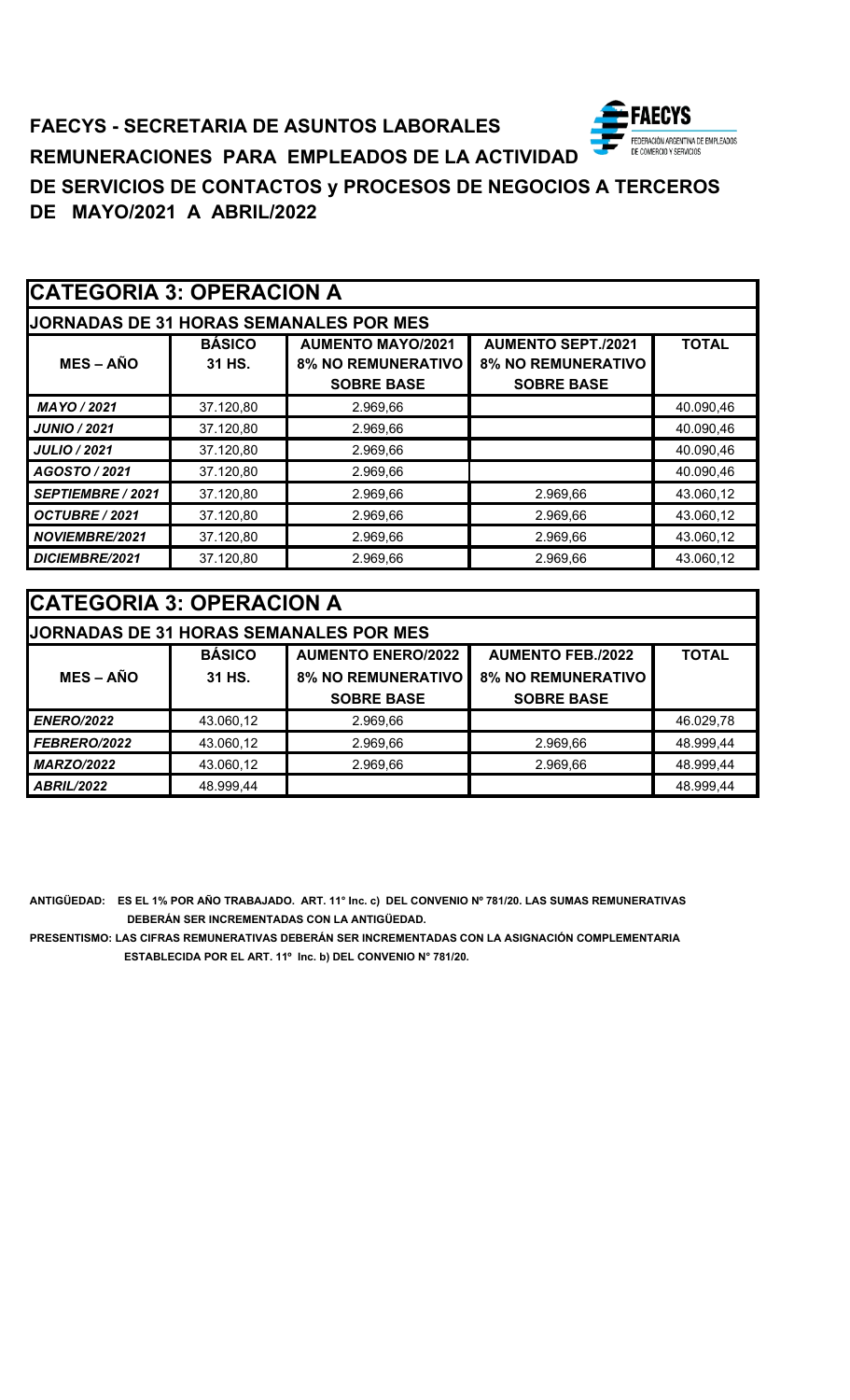### **ECYS FAECYS - SECRETARIA DE ASUNTOS LABORALES** FEDERACIÓN ARGENTINA DE EMPLEADOS<br>DE COMERCIO Y SERVICIOS **REMUNERACIONES PARA EMPLEADOS DE LA ACTIVIDAD DE SERVICIOS DE CONTACTOS y PROCESOS DE NEGOCIOS A TERCEROS DE MAYO/2021 A ABRIL/2022**

| <b>CATEGORIA 3: OPERACION A</b> |                         |                                                                            |                                                                             |              |
|---------------------------------|-------------------------|----------------------------------------------------------------------------|-----------------------------------------------------------------------------|--------------|
|                                 |                         | <b>JORNADAS DE 32 HORAS SEMANALES POR MES</b>                              |                                                                             |              |
| $MES - AÑO$                     | <b>BÁSICO</b><br>32 HS. | <b>AUMENTO MAYO/2021</b><br><b>8% NO REMUNERATIVO</b><br><b>SOBRE BASE</b> | <b>AUMENTO SEPT./2021</b><br><b>8% NO REMUNERATIVO</b><br><b>SOBRE BASE</b> | <b>TOTAL</b> |
| MAYO / 2021                     | 38.318,25               | 3.065,46                                                                   |                                                                             | 41.383,71    |
| <b>JUNIO / 2021</b>             | 38.318,25               | 3.065,46                                                                   |                                                                             | 41.383,71    |
| <b>JULIO / 2021</b>             | 38.318,25               | 3.065,46                                                                   |                                                                             | 41.383,71    |
| AGOSTO / 2021                   | 38.318,25               | 3.065,46                                                                   |                                                                             | 41.383,71    |
| SEPTIEMBRE / 2021               | 38.318,25               | 3.065,46                                                                   | 3.065,46                                                                    | 44.449,17    |
| OCTUBRE / 2021                  | 38.318,25               | 3.065,46                                                                   | 3.065,46                                                                    | 44.449,17    |
| NOVIEMBRE/2021                  | 38.318,25               | 3.065,46                                                                   | 3.065,46                                                                    | 44.449,17    |
| DICIEMBRE/2021                  | 38.318,25               | 3.065,46                                                                   | 3.065,46                                                                    | 44.449,17    |

| <b>CATEGORIA 3: OPERACION A</b>                                        |           |                                               |                           |              |
|------------------------------------------------------------------------|-----------|-----------------------------------------------|---------------------------|--------------|
|                                                                        |           | <b>JORNADAS DE 32 HORAS SEMANALES POR MES</b> |                           |              |
| <b>BÁSICO</b><br><b>AUMENTO ENERO/2022</b><br><b>AUMENTO FEB./2022</b> |           |                                               |                           | <b>TOTAL</b> |
| $MES - AÑO$                                                            | 32 HS.    | <b>8% NO REMUNERATIVO</b>                     | <b>8% NO REMUNERATIVO</b> |              |
|                                                                        |           | <b>SOBRE BASE</b>                             | <b>SOBRE BASE</b>         |              |
| <b>ENERO/2022</b>                                                      | 44.449,17 | 3.065,46                                      |                           | 47.514,63    |
| FEBRERO/2022                                                           | 44.449,17 | 3.065,46                                      | 3.065,46                  | 50.580,09    |
| <b>MARZO/2022</b>                                                      | 44.449,17 | 3.065,46                                      | 3.065,46                  | 50.580,09    |
| <b>ABRIL/2022</b>                                                      | 50.580,09 |                                               |                           | 50.580,09    |

**ANTIGÜEDAD: ES EL 1% POR AÑO TRABAJADO. ART. 11° Inc. c) DEL CONVENIO Nº 781/20. LAS SUMAS REMUNERATIVAS DEBERÁN SER INCREMENTADAS CON LA ANTIGÜEDAD.**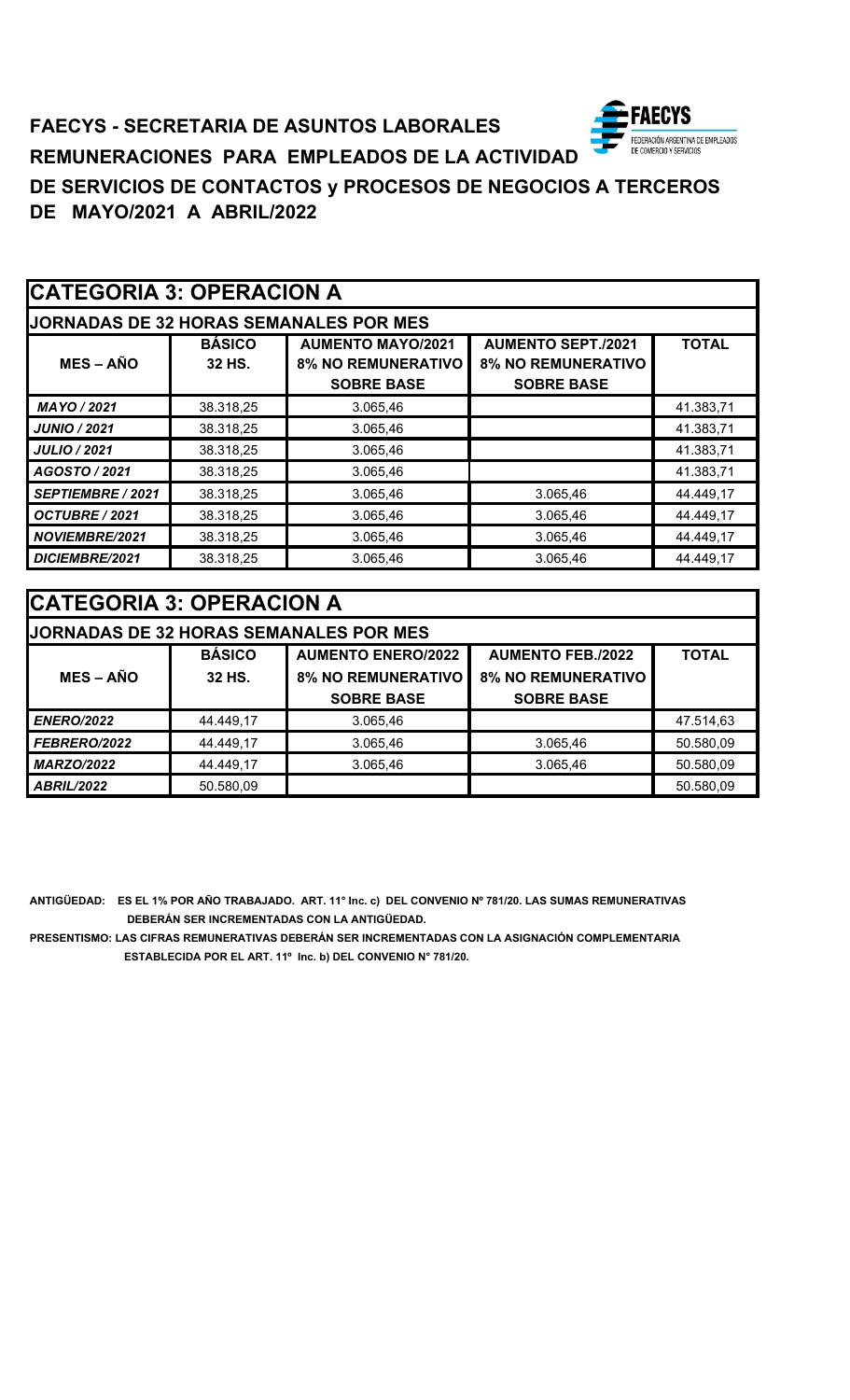

# **FAECYS - SECRETARIA DE ASUNTOS LABORALES REMUNERACIONES PARA EMPLEADOS DE LA ACTIVIDAD DE SERVICIOS DE CONTACTOS y PROCESOS DE NEGOCIOS A TERCEROS DE MAYO/2021 A ABRIL/2022**

|                     | <b>CATEGORIA 3: OPERACION A</b> |                                                                            |                                                                             |              |  |
|---------------------|---------------------------------|----------------------------------------------------------------------------|-----------------------------------------------------------------------------|--------------|--|
|                     |                                 | <b>JORNADAS DE 33 HORAS SEMANALES POR MES</b>                              |                                                                             |              |  |
| <b>MES-AÑO</b>      | <b>BÁSICO</b><br>33 HS.         | <b>AUMENTO MAYO/2021</b><br><b>8% NO REMUNERATIVO</b><br><b>SOBRE BASE</b> | <b>AUMENTO SEPT./2021</b><br><b>8% NO REMUNERATIVO</b><br><b>SOBRE BASE</b> | <b>TOTAL</b> |  |
| MAYO / 2021         | 39.515,70                       | 3.161,26                                                                   |                                                                             | 42.676,96    |  |
| <b>JUNIO / 2021</b> | 39.515,70                       | 3.161,26                                                                   |                                                                             | 42.676,96    |  |
| <b>JULIO / 2021</b> | 39.515,70                       | 3.161,26                                                                   |                                                                             | 42.676,96    |  |
| AGOSTO / 2021       | 39.515,70                       | 3.161,26                                                                   |                                                                             | 42.676,96    |  |
| SEPTIEMBRE / 2021   | 39.515,70                       | 3.161,26                                                                   | 3.161,26                                                                    | 45.838,22    |  |
| OCTUBRE / 2021      | 39.515,70                       | 3.161,26                                                                   | 3.161,26                                                                    | 45.838,22    |  |
| NOVIEMBRE/2021      | 39.515,70                       | 3.161,26                                                                   | 3.161,26                                                                    | 45.838,22    |  |
| DICIEMBRE/2021      | 39.515,70                       | 3.161,26                                                                   | 3.161,26                                                                    | 45.838,22    |  |

| <b>CATEGORIA 3: OPERACION A</b> |               |                                               |                           |              |
|---------------------------------|---------------|-----------------------------------------------|---------------------------|--------------|
|                                 |               | <b>JORNADAS DE 33 HORAS SEMANALES POR MES</b> |                           |              |
|                                 | <b>BÁSICO</b> | <b>AUMENTO ENERO/2022</b>                     | <b>AUMENTO FEB./2022</b>  | <b>TOTAL</b> |
| $MES - AÑO$                     | 33 HS.        | <b>8% NO REMUNERATIVO</b>                     | <b>8% NO REMUNERATIVO</b> |              |
|                                 |               | <b>SOBRE BASE</b>                             | <b>SOBRE BASE</b>         |              |
| <b>ENERO/2022</b>               | 45.838,22     | 3.161,26                                      |                           | 48.999,48    |
| FEBRERO/2022                    | 45.838,22     | 3.161,26                                      | 3.161,26                  | 52.160,74    |
| <b>MARZO/2022</b>               | 45.838,22     | 3.161,26                                      | 3.161,26                  | 52.160,74    |
| ABRIL/2022                      | 52.160,74     |                                               |                           | 52.160,74    |

**ANTIGÜEDAD: ES EL 1% POR AÑO TRABAJADO. ART. 11° Inc. c) DEL CONVENIO Nº 781/20. LAS SUMAS REMUNERATIVAS DEBERÁN SER INCREMENTADAS CON LA ANTIGÜEDAD.**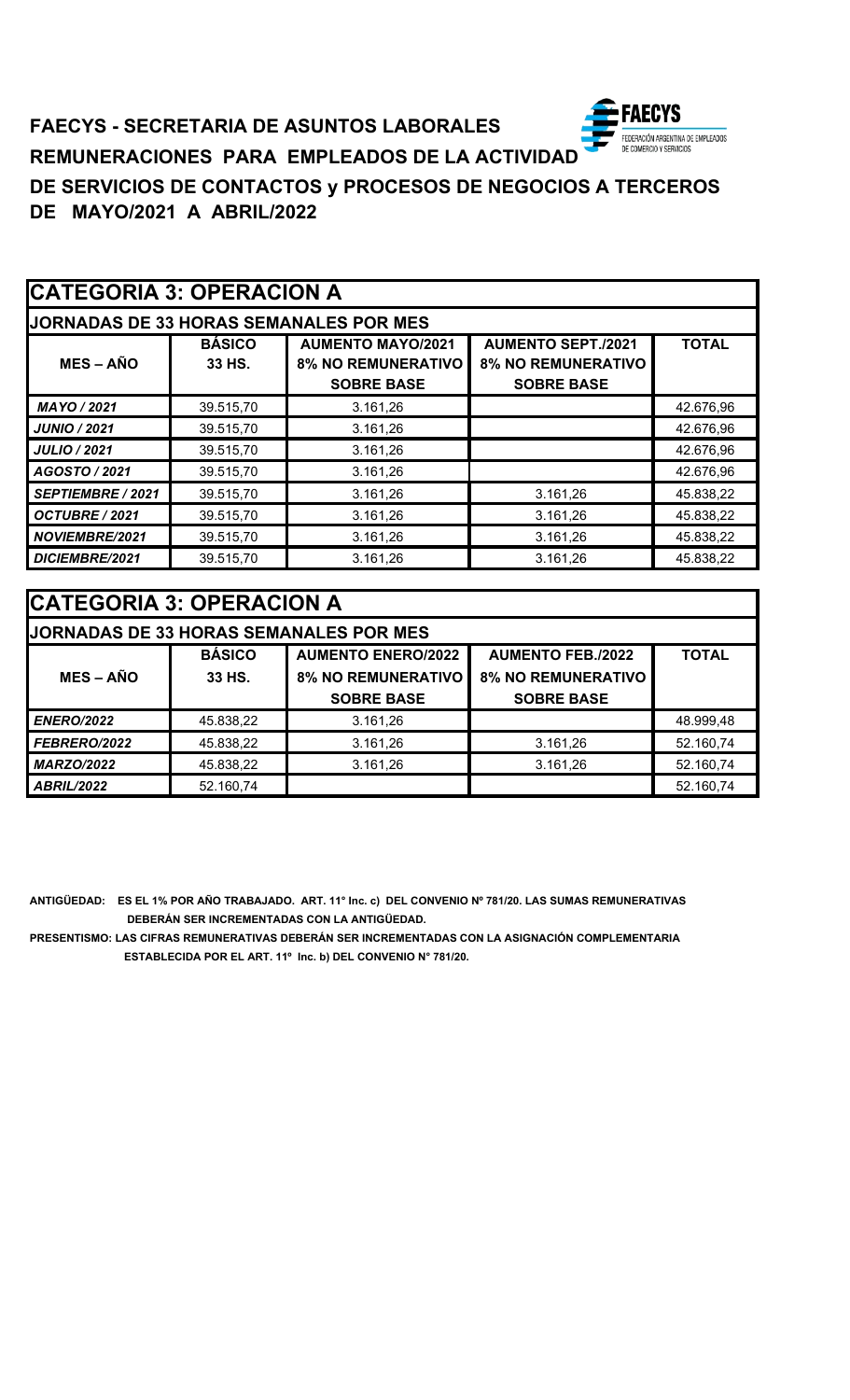| <b>CATEGORIA 3: OPERACION A</b> |                         |                                                                            |                                                                             |              |
|---------------------------------|-------------------------|----------------------------------------------------------------------------|-----------------------------------------------------------------------------|--------------|
|                                 |                         | <b>JORNADAS DE 34 HORAS SEMANALES POR MES</b>                              |                                                                             |              |
| $MES - AÑO$                     | <b>BÁSICO</b><br>34 HS. | <b>AUMENTO MAYO/2021</b><br><b>8% NO REMUNERATIVO</b><br><b>SOBRE BASE</b> | <b>AUMENTO SEPT./2021</b><br><b>8% NO REMUNERATIVO</b><br><b>SOBRE BASE</b> | <b>TOTAL</b> |
| MAYO / 2021                     | 40.713,14               | 3.257,05                                                                   |                                                                             | 43.970,19    |
| <b>JUNIO / 2021</b>             | 40.713,14               | 3.257,05                                                                   |                                                                             | 43.970,19    |
| <b>JULIO / 2021</b>             | 40.713,14               | 3.257,05                                                                   |                                                                             | 43.970,19    |
| AGOSTO / 2021                   | 40.713,14               | 3.257,05                                                                   |                                                                             | 43.970,19    |
| <b>SEPTIEMBRE / 2021</b>        | 40.713,14               | 3.257,05                                                                   | 3.257,05                                                                    | 47.227,24    |
| OCTUBRE / 2021                  | 40.713,14               | 3.257,05                                                                   | 3.257,05                                                                    | 47.227,24    |
| NOVIEMBRE/2021                  | 40.713,14               | 3.257,05                                                                   | 3.257,05                                                                    | 47.227,24    |
| DICIEMBRE/2021                  | 40.713,14               | 3.257,05                                                                   | 3.257,05                                                                    | 47.227,24    |

| <b>CATEGORIA 3: OPERACION A</b> |               |                                               |                           |              |
|---------------------------------|---------------|-----------------------------------------------|---------------------------|--------------|
|                                 |               | <b>JORNADAS DE 34 HORAS SEMANALES POR MES</b> |                           |              |
|                                 | <b>BÁSICO</b> | <b>AUMENTO ENERO/2022</b>                     | <b>AUMENTO FEB./2022</b>  | <b>TOTAL</b> |
| $MES - AÑO$                     | 34 HS.        | <b>8% NO REMUNERATIVO</b>                     | <b>8% NO REMUNERATIVO</b> |              |
|                                 |               | <b>SOBRE BASE</b>                             | <b>SOBRE BASE</b>         |              |
| <b>ENERO/2022</b>               | 47.227,24     | 3.257,05                                      |                           | 50.484,29    |
| FEBRERO/2022                    | 47.227,24     | 3.257,05                                      | 3.257,05                  | 53.741,34    |
| <b>MARZO/2022</b>               | 47.227,24     | 3.257,05                                      | 3.257,05                  | 53.741,34    |
| <b>ABRIL/2022</b>               | 53.741,34     |                                               |                           | 53.741,34    |

**ANTIGÜEDAD: ES EL 1% POR AÑO TRABAJADO. ART. 11° Inc. c) DEL CONVENIO Nº 781/20. LAS SUMAS REMUNERATIVAS DEBERÁN SER INCREMENTADAS CON LA ANTIGÜEDAD.**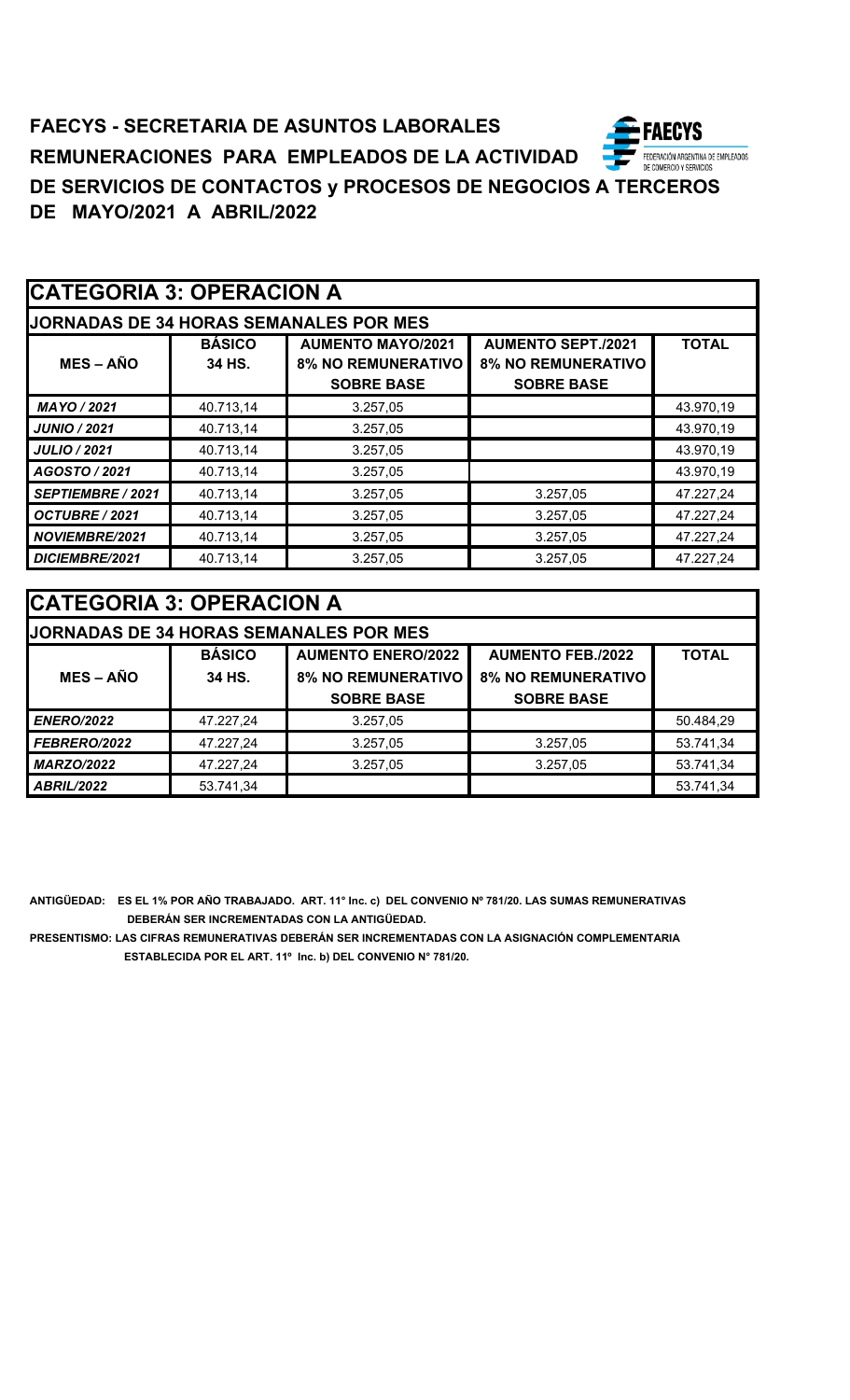|                          | <b>CATEGORIA 3: OPERACION A</b> |                                                                            |                                                                             |              |  |  |
|--------------------------|---------------------------------|----------------------------------------------------------------------------|-----------------------------------------------------------------------------|--------------|--|--|
|                          |                                 | <b>JORNADAS DE 35 HORAS SEMANALES POR MES</b>                              |                                                                             |              |  |  |
| $MES - AÑO$              | <b>BÁSICO</b><br>35 HS.         | <b>AUMENTO MAYO/2021</b><br><b>8% NO REMUNERATIVO</b><br><b>SOBRE BASE</b> | <b>AUMENTO SEPT./2021</b><br><b>8% NO REMUNERATIVO</b><br><b>SOBRE BASE</b> | <b>TOTAL</b> |  |  |
| MAYO / 2021              | 41.910,58                       | 3.352,85                                                                   |                                                                             | 45.263,43    |  |  |
| <b>JUNIO / 2021</b>      | 41.910,58                       | 3.352,85                                                                   |                                                                             | 45.263,43    |  |  |
| <b>JULIO / 2021</b>      | 41.910,58                       | 3.352,85                                                                   |                                                                             | 45.263,43    |  |  |
| AGOSTO / 2021            | 41.910,58                       | 3.352,85                                                                   |                                                                             | 45.263,43    |  |  |
| <b>SEPTIEMBRE / 2021</b> | 41.910,58                       | 3.352,85                                                                   | 3.352,85                                                                    | 48.616,28    |  |  |
| OCTUBRE / 2021           | 41.910,58                       | 3.352,85                                                                   | 3.352,85                                                                    | 48.616,28    |  |  |
| NOVIEMBRE/2021           | 41.910,58                       | 3.352,85                                                                   | 3.352,85                                                                    | 48.616,28    |  |  |
| DICIEMBRE/2021           | 41.910,58                       | 3.352,85                                                                   | 3.352,85                                                                    | 48.616,28    |  |  |

| <b>CATEGORIA 3: OPERACION A</b> |               |                                               |                           |              |  |  |
|---------------------------------|---------------|-----------------------------------------------|---------------------------|--------------|--|--|
|                                 |               | <b>JORNADAS DE 35 HORAS SEMANALES POR MES</b> |                           |              |  |  |
|                                 | <b>BÁSICO</b> | <b>AUMENTO ENERO/2022</b>                     | <b>AUMENTO FEB./2022</b>  | <b>TOTAL</b> |  |  |
| $MES - AÑO$                     | 35 HS.        | <b>8% NO REMUNERATIVO</b>                     | <b>8% NO REMUNERATIVO</b> |              |  |  |
|                                 |               | <b>SOBRE BASE</b>                             | <b>SOBRE BASE</b>         |              |  |  |
| <b>ENERO/2022</b>               | 48.616,28     | 3.352,85                                      |                           | 51.969,13    |  |  |
| FEBRERO/2022                    | 48.616,28     | 3.352,85                                      | 3.352,85                  | 55.321,98    |  |  |
| <b>MARZO/2022</b>               | 48.616,28     | 3.352,85                                      | 3.352,85                  | 55.321,98    |  |  |
| <b>ABRIL/2022</b>               | 55.321,98     |                                               |                           | 55.321,98    |  |  |

**ANTIGÜEDAD: ES EL 1% POR AÑO TRABAJADO. ART. 11° Inc. c) DEL CONVENIO Nº 781/20. LAS SUMAS REMUNERATIVAS DEBERÁN SER INCREMENTADAS CON LA ANTIGÜEDAD.**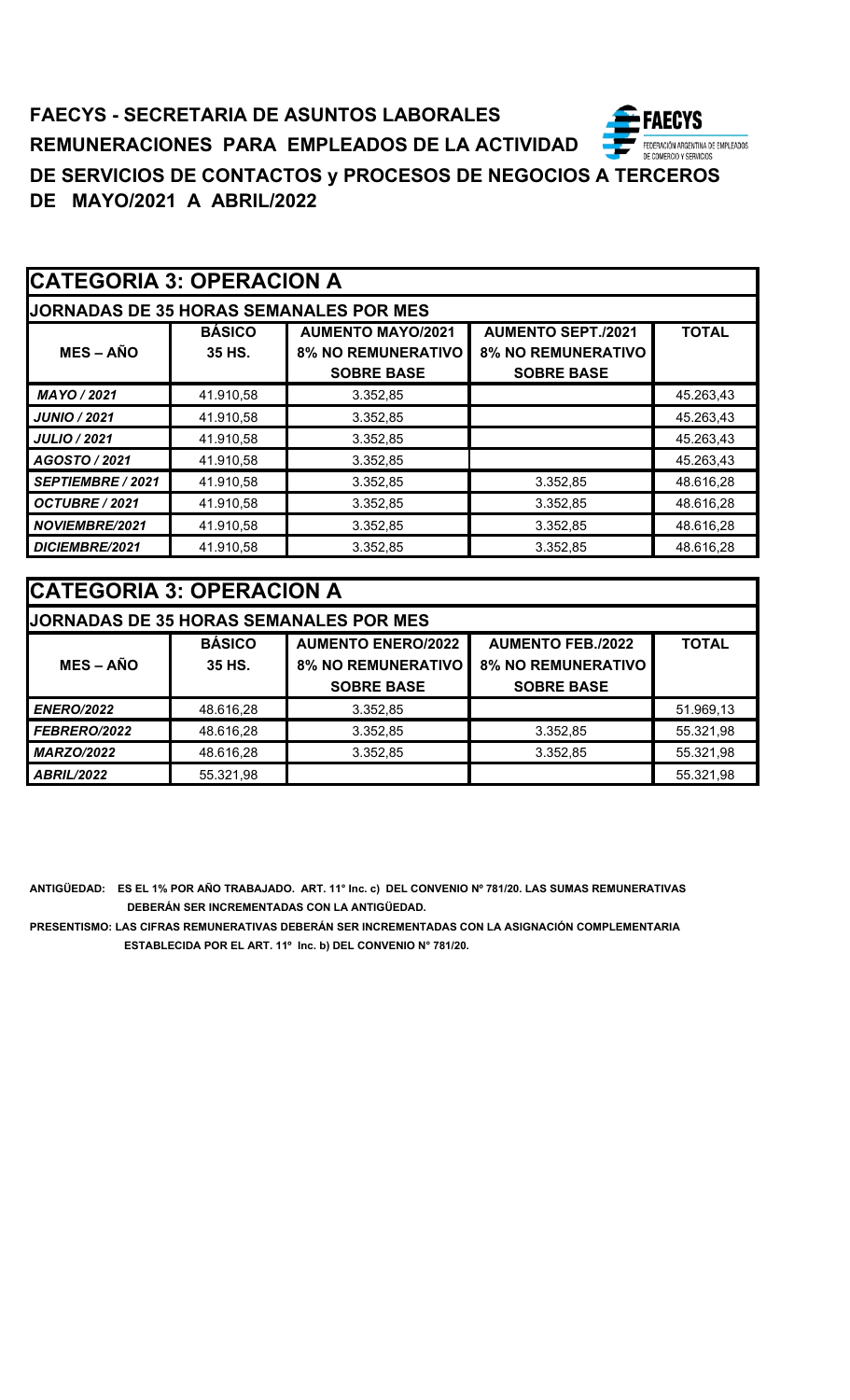| <b>CATEGORIA 3: OPERACION A</b> |  |  |
|---------------------------------|--|--|
|---------------------------------|--|--|

| <b>JORNADAS DE 36 HORAS SEMANALES POR MES</b> |               |                                                |                                                |              |  |  |
|-----------------------------------------------|---------------|------------------------------------------------|------------------------------------------------|--------------|--|--|
|                                               | <b>BÁSICO</b> | <b>AUMENTO MAYO/2021</b>                       | <b>AUMENTO SEPT./2021</b>                      | <b>TOTAL</b> |  |  |
| $MES - AÑO$                                   | 36 HS.        | <b>8% NO REMUNERATIVO</b><br><b>SOBRE BASE</b> | <b>8% NO REMUNERATIVO</b><br><b>SOBRE BASE</b> |              |  |  |
|                                               |               |                                                |                                                |              |  |  |
| MAYO / 2021                                   | 43.108,03     | 3.448,64                                       |                                                | 46.556,67    |  |  |
| <b>JUNIO / 2021</b>                           | 43.108,03     | 3.448,64                                       |                                                | 46.556,67    |  |  |
| <b>JULIO / 2021</b>                           | 43.108,03     | 3.448,64                                       |                                                | 46.556,67    |  |  |
| AGOSTO / 2021                                 | 43.108,03     | 3.448,64                                       |                                                | 46.556,67    |  |  |
| SEPTIEMBRE / 2021                             | 43.108,03     | 3.448,64                                       | 3.448,64                                       | 50.005,31    |  |  |
| OCTUBRE / 2021                                | 43.108,03     | 3.448,64                                       | 3.448,64                                       | 50.005,31    |  |  |
| <b>NOVIEMBRE/2021</b>                         | 43.108,03     | 3.448,64                                       | 3.448,64                                       | 50.005,31    |  |  |
| DICIEMBRE/2021                                | 43.108,03     | 3.448,64                                       | 3.448.64                                       | 50.005,31    |  |  |

| <b>CATEGORIA 3: OPERACION A</b>                    |                                                                        |                                               |                   |           |  |  |
|----------------------------------------------------|------------------------------------------------------------------------|-----------------------------------------------|-------------------|-----------|--|--|
|                                                    |                                                                        | <b>JORNADAS DE 36 HORAS SEMANALES POR MES</b> |                   |           |  |  |
|                                                    | <b>BÁSICO</b><br><b>AUMENTO ENERO/2022</b><br><b>AUMENTO FEB./2022</b> |                                               |                   |           |  |  |
| $MES - AÑO$<br><b>8% NO REMUNERATIVO</b><br>36 HS. |                                                                        | <b>8% NO REMUNERATIVO</b>                     |                   |           |  |  |
|                                                    |                                                                        | <b>SOBRE BASE</b>                             | <b>SOBRE BASE</b> |           |  |  |
| <b>ENERO/2022</b>                                  | 50.005,31                                                              | 3.448,64                                      |                   | 53.453,95 |  |  |
| FEBRERO/2022                                       | 50.005,31                                                              | 3.448,64                                      | 3.448,64          | 56.902,59 |  |  |
| <b>MARZO/2022</b>                                  | 50.005,31                                                              | 3.448,64                                      | 3.448,64          | 56.902,59 |  |  |
| <b>ABRIL/2022</b>                                  | 56.902,59                                                              |                                               |                   | 56.902,59 |  |  |

**ANTIGÜEDAD: ES EL 1% POR AÑO TRABAJADO. ART. 11° Inc. c) DEL CONVENIO Nº 781/20. LAS SUMAS REMUNERATIVAS DEBERÁN SER INCREMENTADAS CON LA ANTIGÜEDAD.**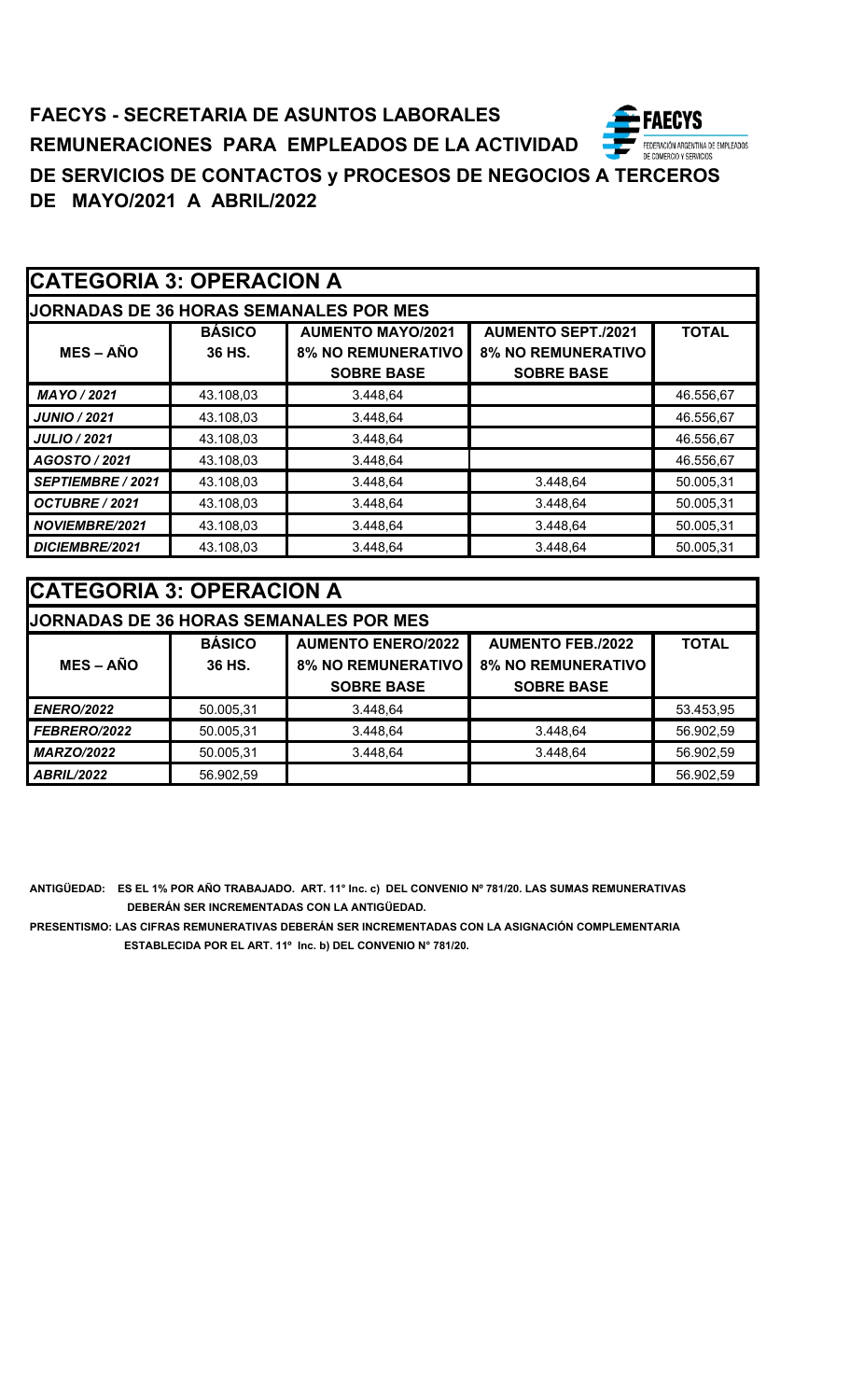# **FAECYS - SECRETARIA DE ASUNTOS LABORALES** FEDERACIÓN ARGENTINA DE EMPLEADOS<br>DE COMERCIO Y SERVICIOS **REMUNERACIONES PARA EMPLEADOS DE LA ACTIVIDAD DE SERVICIOS DE CONTACTOS y PROCESOS DE NEGOCIOS A TERCEROS DE MAYO/2021 A ABRIL/2022**

# **CATEGORIA 4: OPERACION B**

| <b>JORNADAS DE 20 HORAS SEMANALES POR MES</b> |                         |                                                                            |                                                                             |              |  |  |
|-----------------------------------------------|-------------------------|----------------------------------------------------------------------------|-----------------------------------------------------------------------------|--------------|--|--|
| $MES - AÑO$                                   | <b>BÁSICO</b><br>20 HS. | <b>AUMENTO MAYO/2021</b><br><b>8% NO REMUNERATIVO</b><br><b>SOBRE BASE</b> | <b>AUMENTO SEPT./2021</b><br><b>8% NO REMUNERATIVO</b><br><b>SOBRE BASE</b> | <b>TOTAL</b> |  |  |
| MAYO / 2021                                   | 24.359,11               | 1.948,73                                                                   |                                                                             | 26.307,84    |  |  |
| <b>JUNIO / 2021</b>                           | 24.359,11               | 1.948,73                                                                   |                                                                             | 26.307,84    |  |  |
| <b>JULIO / 2021</b>                           | 24.359,11               | 1.948,73                                                                   |                                                                             | 26.307,84    |  |  |
| AGOSTO / 2021                                 | 24.359,11               | 1.948,73                                                                   |                                                                             | 26.307,84    |  |  |
| SEPTIEMBRE / 2021                             | 24.359.11               | 1.948.73                                                                   | 1.948,73                                                                    | 28.256.57    |  |  |
| OCTUBRE / 2021                                | 24.359,11               | 1.948,73                                                                   | 1.948,73                                                                    | 28.256,57    |  |  |
| <b>NOVIEMBRE/2021</b>                         | 24.359,11               | 1.948,73                                                                   | 1.948,73                                                                    | 28.256,57    |  |  |
| DICIEMBRE/2021                                | 24.359,11               | 1.948.73                                                                   | 1.948.73                                                                    | 28.256,57    |  |  |

# **CATEGORIA 4: OPERACION B JORNADAS DE 20 HORAS SEMANALES POR MES BÁSICO AUMENTO ENERO/2022 AUMENTO FEB./2022 TOTAL MES – AÑO 20 HS. 8% NO REMUNERATIVO 8% NO REMUNERATIVO SOBRE BASE SOBRE BASE ENERO/2022** 28.256,57 1.948,73 30.205,30 **FEBRERO/2022** 28.256,57 1.948,73 1.948,73 1.948,73 32.154,03 **MARZO/2022** 28.256,57 1.948,73 1.948,73 1.948,73 32.154,03 *ABRIL/2022* 32.154,03 32.154,03 32.154,03 32.154,03 32.154,03

**ANTIGÜEDAD: ES EL 1% POR AÑO TRABAJADO. ART. 11° Inc. c) DEL CONVENIO Nº 781/20. LAS SUMAS REMUNERATIVAS DEBERÁN SER INCREMENTADAS CON LA ANTIGÜEDAD.**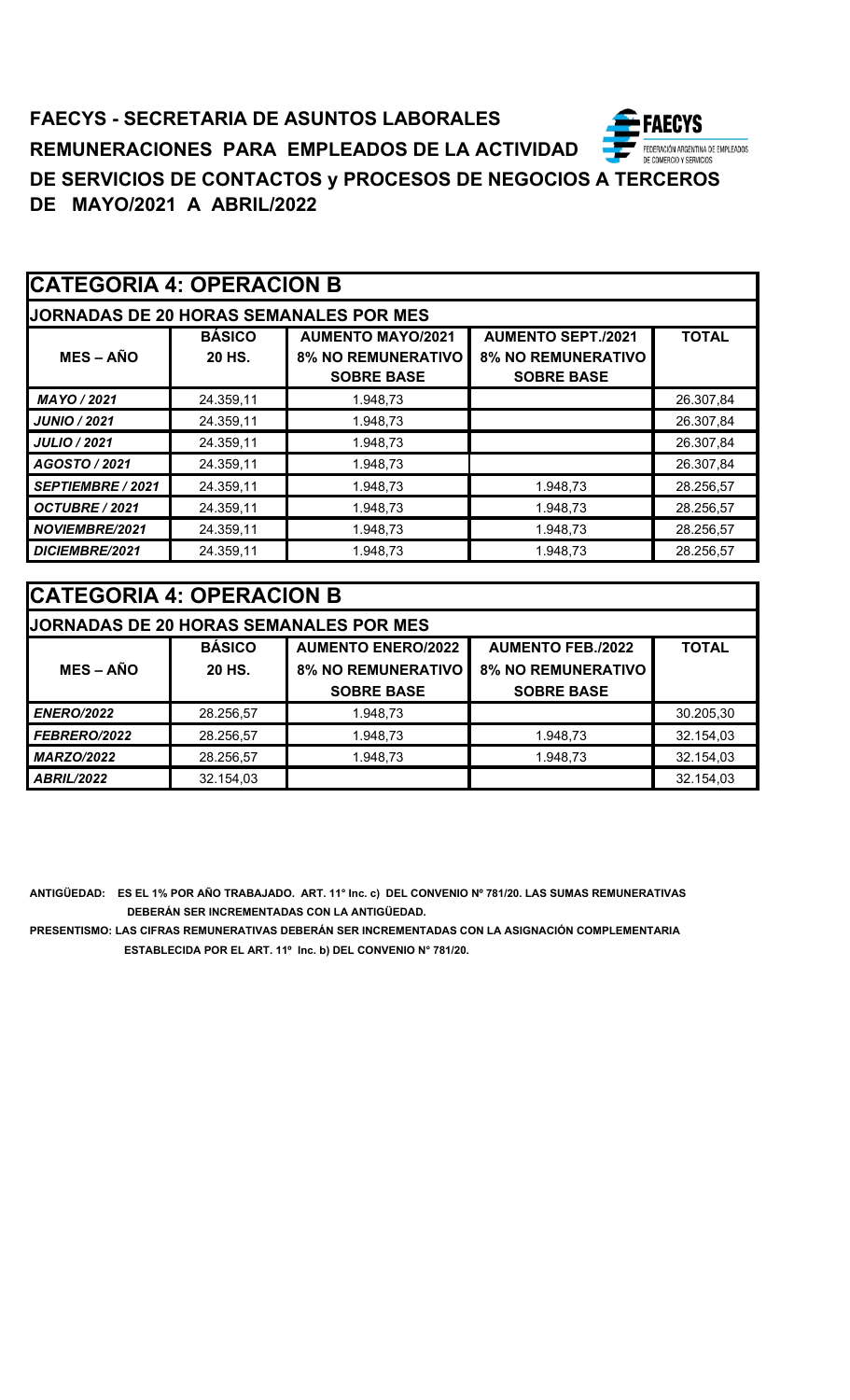# **CATEGORIA 4: OPERACION B**

| ODNADAO DE 04 HODAO OFMANALEO DOD MEC |  |  |
|---------------------------------------|--|--|

| <b>JORNADAS DE 21 HORAS SEMANALES POR MES</b> |               |                                                       |                           |              |  |  |
|-----------------------------------------------|---------------|-------------------------------------------------------|---------------------------|--------------|--|--|
|                                               | <b>BÁSICO</b> | <b>AUMENTO SEPT./2021</b><br><b>AUMENTO MAYO/2021</b> |                           | <b>TOTAL</b> |  |  |
| $MES - A\tilde{N}O$                           | 21 HS.        | <b>8% NO REMUNERATIVO</b>                             | <b>8% NO REMUNERATIVO</b> |              |  |  |
|                                               |               | <b>SOBRE BASE</b>                                     | <b>SOBRE BASE</b>         |              |  |  |
| MAYO / 2021                                   | 25.577,06     | 2.046.16                                              |                           | 27.623,22    |  |  |
| JUNIO / 2021                                  | 25.577,06     | 2.046.16                                              |                           | 27.623,22    |  |  |
| <b>JULIO / 2021</b>                           | 25.577,06     | 2.046,16                                              |                           | 27.623,22    |  |  |
| AGOSTO / 2021                                 | 25.577,06     | 2.046,16                                              |                           | 27.623,22    |  |  |
| <b>SEPTIEMBRE / 2021</b>                      | 25.577,06     | 2.046,16                                              | 2.046,16                  | 29.669,38    |  |  |
| OCTUBRE / 2021                                | 25.577,06     | 2.046.16                                              | 2.046,16                  | 29.669,38    |  |  |
| NOVIEMBRE/2021                                | 25.577,06     | 2.046.16                                              | 2.046,16                  | 29.669,38    |  |  |
| DICIEMBRE/2021                                | 25.577,06     | 2.046,16                                              | 2.046,16                  | 29.669,38    |  |  |

| <b>CATEGORIA 4: OPERACION B</b> |                                                                        |                                        |                           |           |  |  |
|---------------------------------|------------------------------------------------------------------------|----------------------------------------|---------------------------|-----------|--|--|
|                                 |                                                                        | JORNADAS DE 21 HORAS SEMANALES POR MES |                           |           |  |  |
|                                 | <b>BÁSICO</b><br><b>AUMENTO ENERO/2022</b><br><b>AUMENTO FEB./2022</b> |                                        |                           |           |  |  |
| $MES - A\tilde{N}O$             | 21 HS.                                                                 | <b>8% NO REMUNERATIVO</b>              | <b>8% NO REMUNERATIVO</b> |           |  |  |
|                                 |                                                                        | <b>SOBRE BASE</b>                      | <b>SOBRE BASE</b>         |           |  |  |
| <b>ENERO/2022</b>               | 29.669,38                                                              | 2.046,16                               |                           | 31.715,54 |  |  |
| <b>FEBRERO/2022</b>             | 29.669,38                                                              | 2.046,16                               | 2.046,16                  | 33.761,70 |  |  |
| <b>MARZO/2022</b>               | 29.669,38                                                              | 2.046,16                               | 2.046,16                  | 33.761,70 |  |  |
| <b>ABRIL/2022</b>               | 33.761,70                                                              |                                        |                           | 33.761,70 |  |  |

**ANTIGÜEDAD: ES EL 1% POR AÑO TRABAJADO. ART. 11° Inc. c) DEL CONVENIO Nº 781/20. LAS SUMAS REMUNERATIVAS DEBERÁN SER INCREMENTADAS CON LA ANTIGÜEDAD.**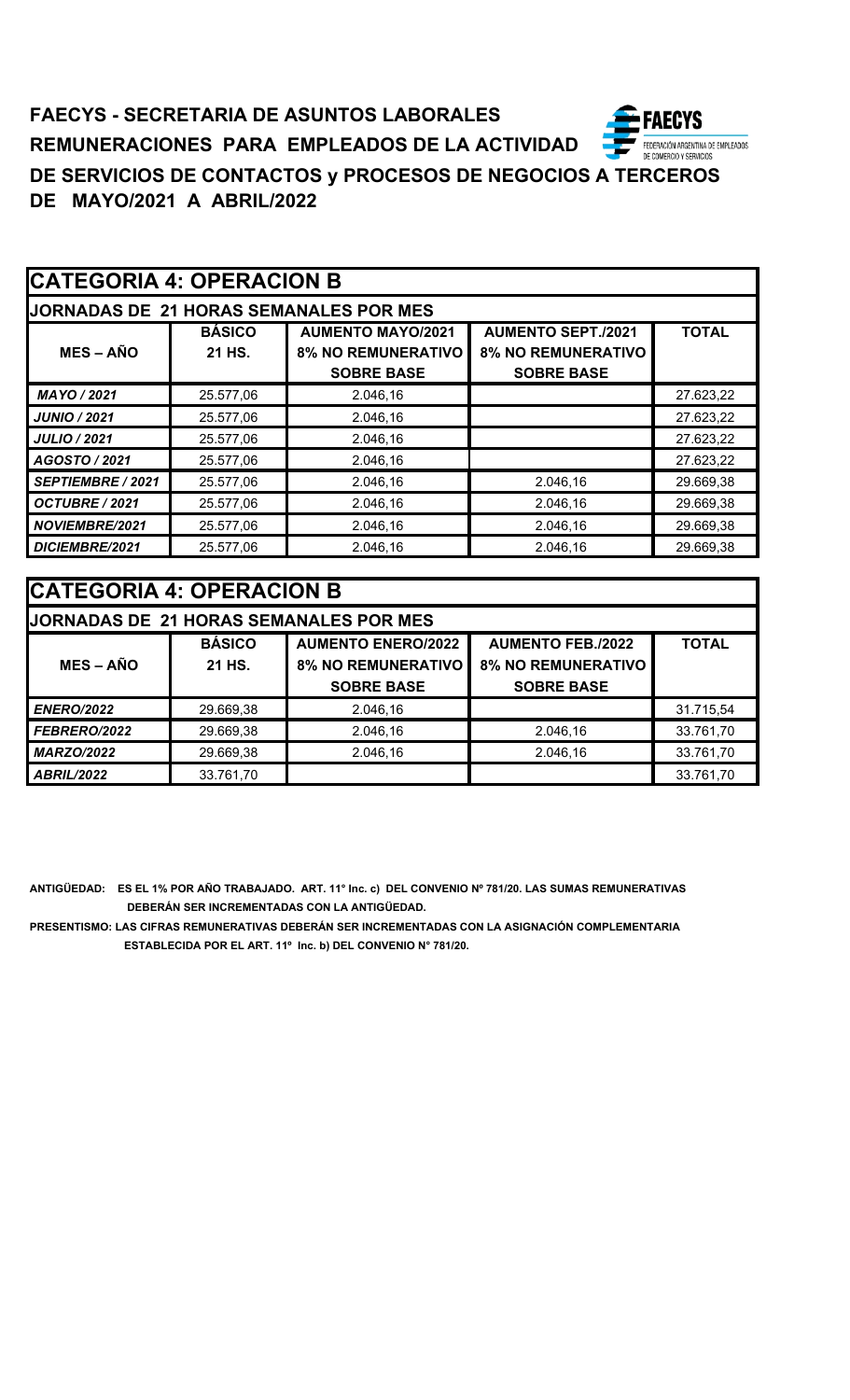# **CATEGORIA 4: OPERACION B**

| IODNADAS DE 22 HODAS SEMANAI ES DOD MES |  |  |  |
|-----------------------------------------|--|--|--|

| <b>JORNADAS DE 22 HORAS SEMANALES POR MES</b> |               |                                                       |                           |              |  |  |
|-----------------------------------------------|---------------|-------------------------------------------------------|---------------------------|--------------|--|--|
|                                               | <b>BÁSICO</b> | <b>AUMENTO SEPT./2021</b><br><b>AUMENTO MAYO/2021</b> |                           | <b>TOTAL</b> |  |  |
| $MES - AÑO$                                   | 22 HS.        | <b>8% NO REMUNERATIVO</b>                             | <b>8% NO REMUNERATIVO</b> |              |  |  |
|                                               |               | <b>SOBRE BASE</b>                                     | <b>SOBRE BASE</b>         |              |  |  |
| MAYO / 2021                                   | 26.795,02     | 2.143.60                                              |                           | 28.938,62    |  |  |
| <b>JUNIO / 2021</b>                           | 26.795,02     | 2.143,60                                              |                           | 28.938,62    |  |  |
| <b>JULIO / 2021</b>                           | 26.795,02     | 2.143,60                                              |                           | 28.938,62    |  |  |
| AGOSTO / 2021                                 | 26.795,02     | 2.143,60                                              |                           | 28.938,62    |  |  |
| SEPTIEMBRE / 2021                             | 26.795,02     | 2.143,60                                              | 2.143,60                  | 31.082,22    |  |  |
| OCTUBRE / 2021                                | 26.795,02     | 2.143,60                                              | 2.143,60                  | 31.082,22    |  |  |
| NOVIEMBRE/2021                                | 26.795,02     | 2.143,60                                              | 2.143,60                  | 31.082,22    |  |  |
| DICIEMBRE/2021                                | 26.795,02     | 2.143.60                                              | 2.143,60                  | 31.082,22    |  |  |

| <b>CATEGORIA 4: OPERACION B</b> |               |                                               |                           |              |  |  |
|---------------------------------|---------------|-----------------------------------------------|---------------------------|--------------|--|--|
|                                 |               | <b>JORNADAS DE 22 HORAS SEMANALES POR MES</b> |                           |              |  |  |
|                                 | <b>BÁSICO</b> | <b>AUMENTO ENERO/2022</b>                     | <b>AUMENTO FEB./2022</b>  | <b>TOTAL</b> |  |  |
| $MES - AÑO$                     | <b>22 HS</b>  | <b>8% NO REMUNERATIVO</b>                     | <b>8% NO REMUNERATIVO</b> |              |  |  |
|                                 |               | <b>SOBRE BASE</b>                             | <b>SOBRE BASE</b>         |              |  |  |
| <b>ENERO/2022</b>               | 31.082,22     | 2.143,60                                      |                           | 33.225,82    |  |  |
| FEBRERO/2022                    | 31.082,22     | 2.143,60                                      | 2.143,60                  | 35.369,42    |  |  |
| <b>MARZO/2022</b>               | 31.082,22     | 2.143.60                                      | 2.143,60                  | 35.369,42    |  |  |
| <b>ABRIL/2022</b>               | 35.369,42     |                                               |                           | 35.369,42    |  |  |

**ANTIGÜEDAD: ES EL 1% POR AÑO TRABAJADO. ART. 11° Inc. c) DEL CONVENIO Nº 781/20. LAS SUMAS REMUNERATIVAS DEBERÁN SER INCREMENTADAS CON LA ANTIGÜEDAD.**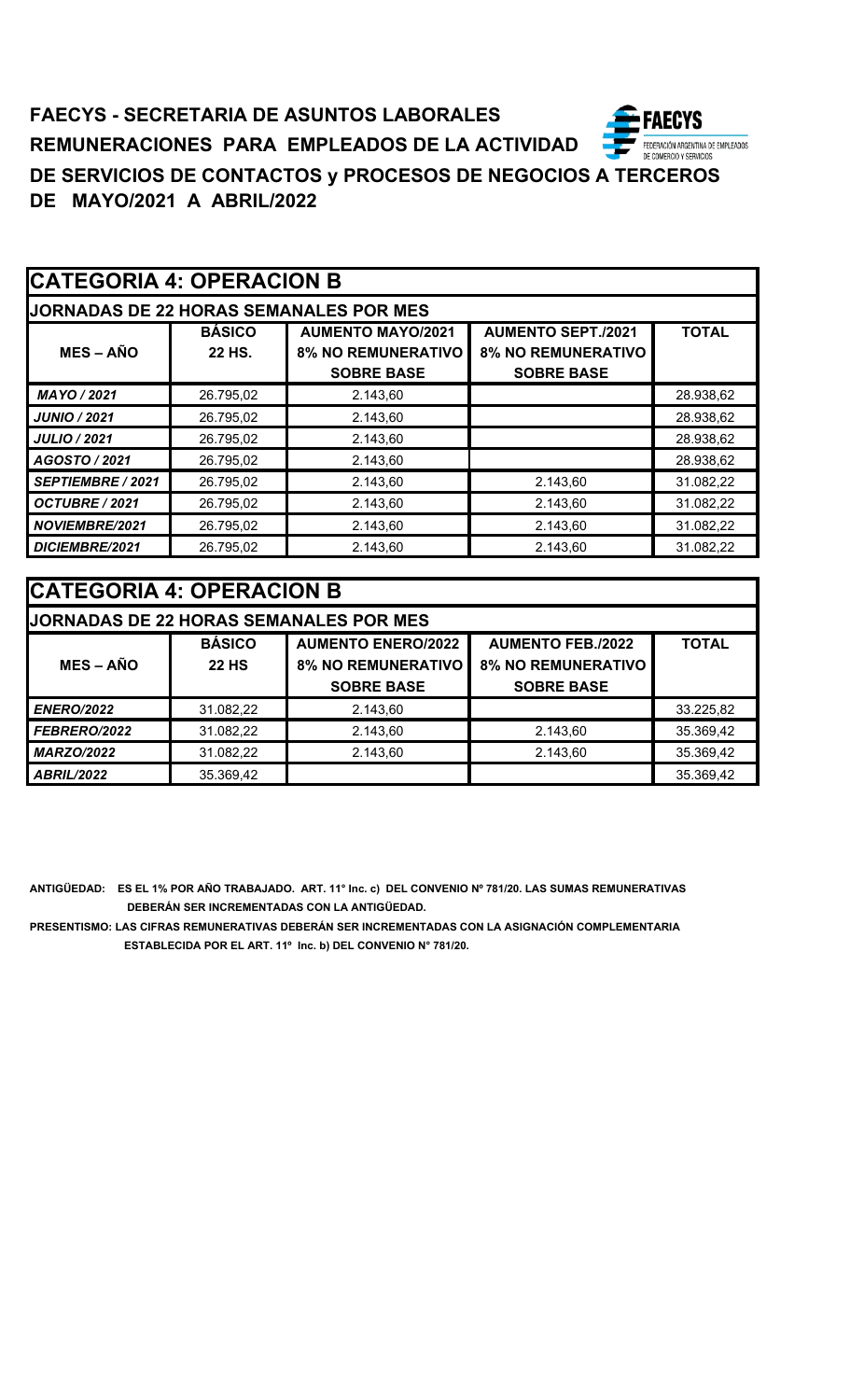# **CATEGORIA 4: OPERACION B**

|  |  | IODNADAS DE 22 HODAS SEMANAI ES DOD MES |  |  |
|--|--|-----------------------------------------|--|--|
|  |  |                                         |  |  |

| <b>JORNADAS DE 23 HORAS SEMANALES POR MES</b> |               |                           |                           |              |  |
|-----------------------------------------------|---------------|---------------------------|---------------------------|--------------|--|
|                                               | <b>BÁSICO</b> | <b>AUMENTO MAYO/2021</b>  | <b>AUMENTO SEPT./2021</b> | <b>TOTAL</b> |  |
| $MES - AÑO$                                   | 23 HS.        | <b>8% NO REMUNERATIVO</b> | <b>8% NO REMUNERATIVO</b> |              |  |
|                                               |               | <b>SOBRE BASE</b>         | <b>SOBRE BASE</b>         |              |  |
| MAYO / 2021                                   | 28.012,98     | 2.241.04                  |                           | 30.254,02    |  |
| <b>JUNIO / 2021</b>                           | 28.012,98     | 2.241.04                  |                           | 30.254,02    |  |
| <b>JULIO / 2021</b>                           | 28.012,98     | 2.241,04                  |                           | 30.254,02    |  |
| AGOSTO / 2021                                 | 28.012,98     | 2.241.04                  |                           | 30.254,02    |  |
| SEPTIEMBRE / 2021                             | 28.012,98     | 2.241,04                  | 2.241,04                  | 32.495,06    |  |
| OCTUBRE / 2021                                | 28.012,98     | 2.241.04                  | 2.241,04                  | 32.495.06    |  |
| <b>NOVIEMBRE/2021</b>                         | 28.012,98     | 2.241,04                  | 2.241,04                  | 32.495,06    |  |
| DICIEMBRE/2021                                | 28.012,98     | 2.241.04                  | 2.241.04                  | 32.495,06    |  |

| <b>CATEGORIA 4: OPERACION B</b> |               |                                               |                           |              |  |
|---------------------------------|---------------|-----------------------------------------------|---------------------------|--------------|--|
|                                 |               | <b>JORNADAS DE 23 HORAS SEMANALES POR MES</b> |                           |              |  |
|                                 | <b>BÁSICO</b> | <b>AUMENTO ENERO/2022</b>                     | <b>AUMENTO FEB./2022</b>  | <b>TOTAL</b> |  |
| $MES - A\tilde{N}O$             | 23 HS.        | <b>8% NO REMUNERATIVO</b>                     | <b>8% NO REMUNERATIVO</b> |              |  |
|                                 |               | <b>SOBRE BASE</b>                             | <b>SOBRE BASE</b>         |              |  |
| <b>ENERO/2022</b>               | 32.495,06     | 2.241,04                                      |                           | 34.736,10    |  |
| FEBRERO/2022                    | 32.495,06     | 2.241,04                                      | 2.241,04                  | 36.977,14    |  |
| <b>MARZO/2022</b>               | 32.495,06     | 2.241,04                                      | 2.241,04                  | 36.977,14    |  |
| <b>ABRIL/2022</b>               | 36.977,14     |                                               |                           | 36.977,14    |  |

**ANTIGÜEDAD: ES EL 1% POR AÑO TRABAJADO. ART. 11° Inc. c) DEL CONVENIO Nº 781/20. LAS SUMAS REMUNERATIVAS DEBERÁN SER INCREMENTADAS CON LA ANTIGÜEDAD.**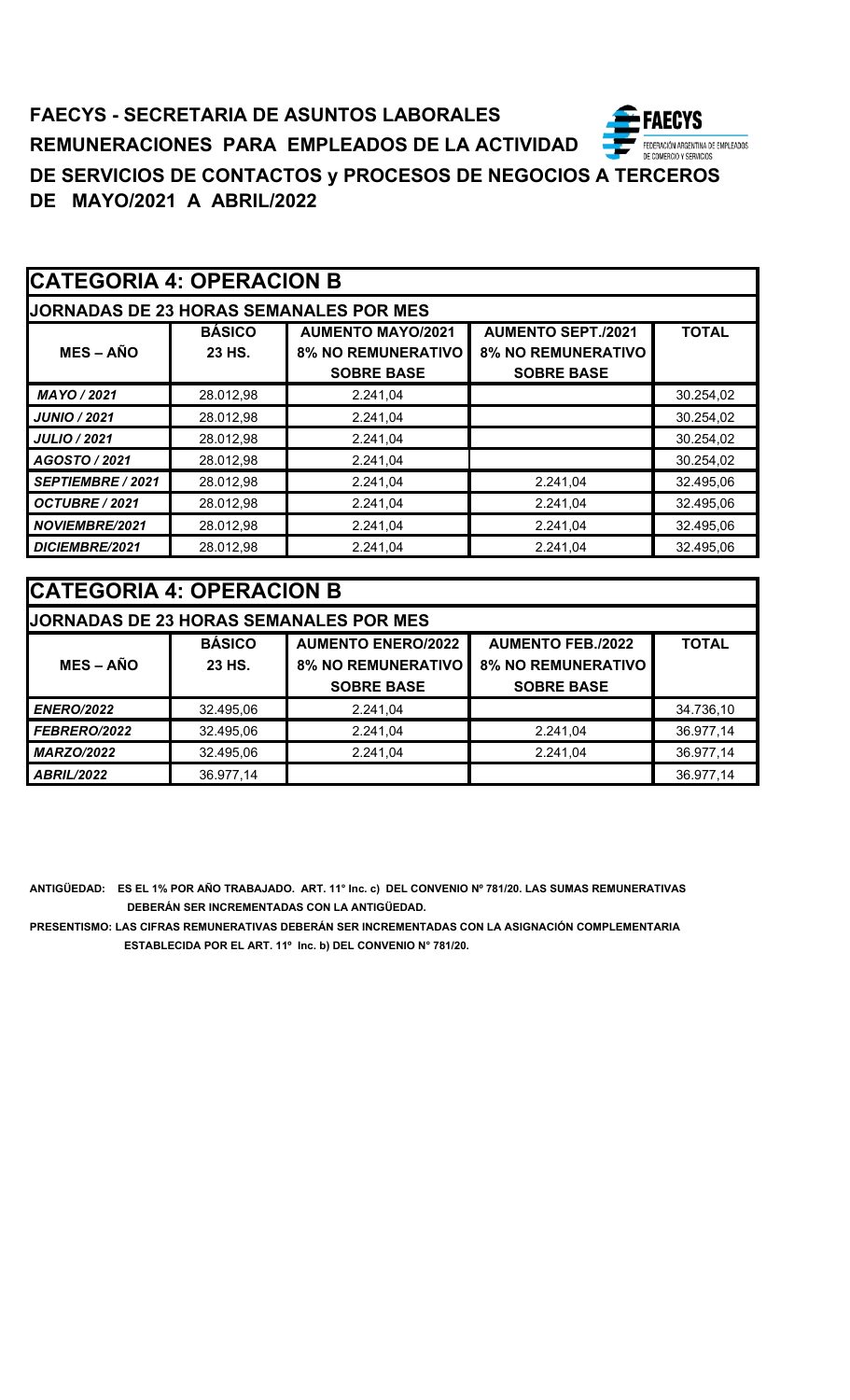| <b>JORNADAS DE 24 HORAS SEMANALES POR MES</b> |                         |                                                       |                                                        |              |  |
|-----------------------------------------------|-------------------------|-------------------------------------------------------|--------------------------------------------------------|--------------|--|
| $MES - AÑO$                                   | <b>BÁSICO</b><br>24 HS. | <b>AUMENTO MAYO/2021</b><br><b>8% NO REMUNERATIVO</b> | <b>AUMENTO SEPT./2021</b><br><b>8% NO REMUNERATIVO</b> | <b>TOTAL</b> |  |
|                                               |                         | <b>SOBRE BASE</b>                                     | <b>SOBRE BASE</b>                                      |              |  |
| MAYO / 2021                                   | 29.230,94               | 2.338,48                                              |                                                        | 31.569,42    |  |
| <b>JUNIO / 2021</b>                           | 29.230,94               | 2.338,48                                              |                                                        | 31.569,42    |  |
| <b>JULIO / 2021</b>                           | 29.230,94               | 2.338,48                                              |                                                        | 31.569,42    |  |
| AGOSTO / 2021                                 | 29.230,94               | 2.338,48                                              |                                                        | 31.569,42    |  |
| SEPTIEMBRE / 2021                             | 29.230,94               | 2.338,48                                              | 2.338,48                                               | 33.907,90    |  |
| OCTUBRE / 2021                                | 29.230,94               | 2.338,48                                              | 2.338,48                                               | 33.907,90    |  |
| <b>NOVIEMBRE/2021</b>                         | 29.230,94               | 2.338,48                                              | 2.338,48                                               | 33.907,90    |  |
| DICIEMBRE/2021                                | 29.230,94               | 2.338,48                                              | 2.338,48                                               | 33.907,90    |  |

| <b>ICATEGORIA 4: OPERACION B</b> |               |                                               |                           |              |  |
|----------------------------------|---------------|-----------------------------------------------|---------------------------|--------------|--|
|                                  |               | <b>JORNADAS DE 24 HORAS SEMANALES POR MES</b> |                           |              |  |
|                                  | <b>BÁSICO</b> | <b>AUMENTO ENERO/2022</b>                     | <b>AUMENTO FEB./2022</b>  | <b>TOTAL</b> |  |
| $MES - AÑO$                      | 24 HS.        | <b>8% NO REMUNERATIVO</b>                     | <b>8% NO REMUNERATIVO</b> |              |  |
|                                  |               | <b>SOBRE BASE</b>                             | <b>SOBRE BASE</b>         |              |  |
| <b>ENERO/2022</b>                | 33.907,90     | 2.338,48                                      |                           | 36.246,38    |  |
| FEBRERO/2022                     | 33.907,90     | 2.338,48                                      | 2.338,48                  | 38.584,86    |  |
| <b>MARZO/2022</b>                | 33.907,90     | 2.338,48                                      | 2.338,48                  | 38.584,86    |  |
| <b>ABRIL/2022</b>                | 38.584,86     |                                               |                           | 38.584,86    |  |

**ANTIGÜEDAD: ES EL 1% POR AÑO TRABAJADO. ART. 11° Inc. c) DEL CONVENIO Nº 781/20. LAS SUMAS REMUNERATIVAS DEBERÁN SER INCREMENTADAS CON LA ANTIGÜEDAD.**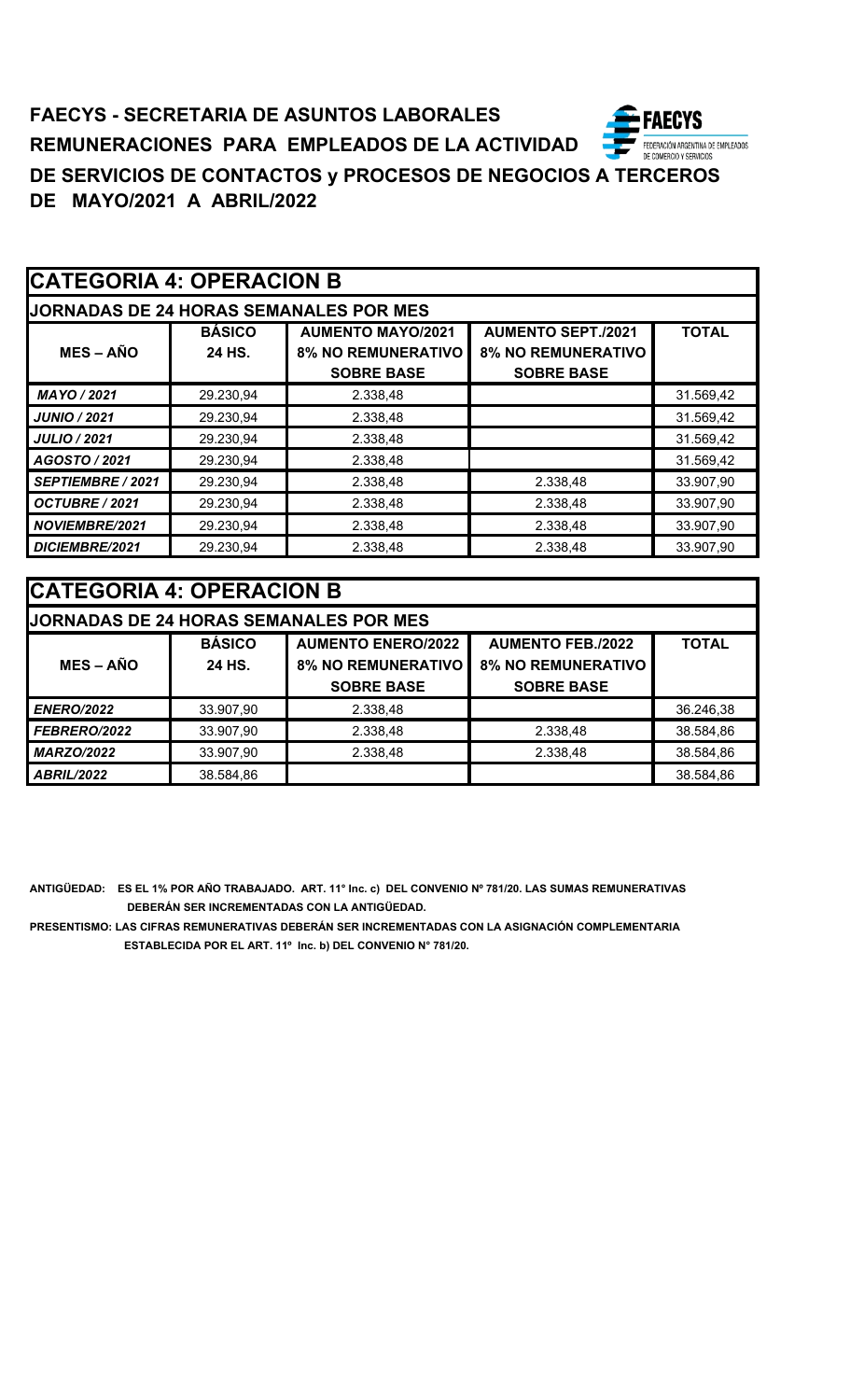# **CATEGORIA 4: OPERACION B**

| IODNADAS DE 25 HODAS SEMANAI ES DOD MES |  |  |  |  |
|-----------------------------------------|--|--|--|--|
|                                         |  |  |  |  |

| <b>JORNADAS DE 25 HORAS SEMANALES POR MES</b> |               |                           |                           |              |  |  |
|-----------------------------------------------|---------------|---------------------------|---------------------------|--------------|--|--|
|                                               | <b>BÁSICO</b> | <b>AUMENTO MAYO/2021</b>  | <b>AUMENTO SEPT./2021</b> | <b>TOTAL</b> |  |  |
| $MES - AÑO$                                   | 25 HS.        | <b>8% NO REMUNERATIVO</b> | <b>8% NO REMUNERATIVO</b> |              |  |  |
|                                               |               | <b>SOBRE BASE</b>         | <b>SOBRE BASE</b>         |              |  |  |
| MAYO / 2021                                   | 30.448,88     | 2.435,91                  |                           | 32.884,79    |  |  |
| <b>JUNIO / 2021</b>                           | 30.448,88     | 2.435,91                  |                           | 32.884,79    |  |  |
| <b>JULIO / 2021</b>                           | 30.448,88     | 2.435,91                  |                           | 32.884,79    |  |  |
| AGOSTO / 2021                                 | 30.448,88     | 2.435,91                  |                           | 32.884,79    |  |  |
| SEPTIEMBRE / 2021                             | 30.448,88     | 2.435,91                  | 2.435,91                  | 35.320,70    |  |  |
| OCTUBRE / 2021                                | 30.448,88     | 2.435,91                  | 2.435,91                  | 35.320,70    |  |  |
| <b>NOVIEMBRE/2021</b>                         | 30.448,88     | 2.435,91                  | 2.435,91                  | 35.320,70    |  |  |
| DICIEMBRE/2021                                | 30.448,88     | 2.435,91                  | 2.435.91                  | 35.320,70    |  |  |

| <b>CATEGORIA 4: OPERACION B</b> |               |                                               |                           |              |  |
|---------------------------------|---------------|-----------------------------------------------|---------------------------|--------------|--|
|                                 |               | <b>JORNADAS DE 25 HORAS SEMANALES POR MES</b> |                           |              |  |
|                                 | <b>BÁSICO</b> | <b>AUMENTO ENERO/2022</b>                     | <b>AUMENTO FEB./2022</b>  | <b>TOTAL</b> |  |
| $MES - A\tilde{N}O$             | 25 HS.        | <b>8% NO REMUNERATIVO</b>                     | <b>8% NO REMUNERATIVO</b> |              |  |
|                                 |               | <b>SOBRE BASE</b>                             | <b>SOBRE BASE</b>         |              |  |
| <b>ENERO/2022</b>               | 35.320,70     | 2.435,91                                      |                           | 37.756,61    |  |
| FEBRERO/2022                    | 35.320,70     | 2.435,91                                      | 2.435,91                  | 40.192,52    |  |
| <b>MARZO/2022</b>               | 35.320,70     | 2.435,91                                      | 2.435,91                  | 40.192,52    |  |
| <b>ABRIL/2022</b>               | 40.192,52     |                                               |                           | 40.192,52    |  |

**ANTIGÜEDAD: ES EL 1% POR AÑO TRABAJADO. ART. 11° Inc. c) DEL CONVENIO Nº 781/20. LAS SUMAS REMUNERATIVAS DEBERÁN SER INCREMENTADAS CON LA ANTIGÜEDAD.**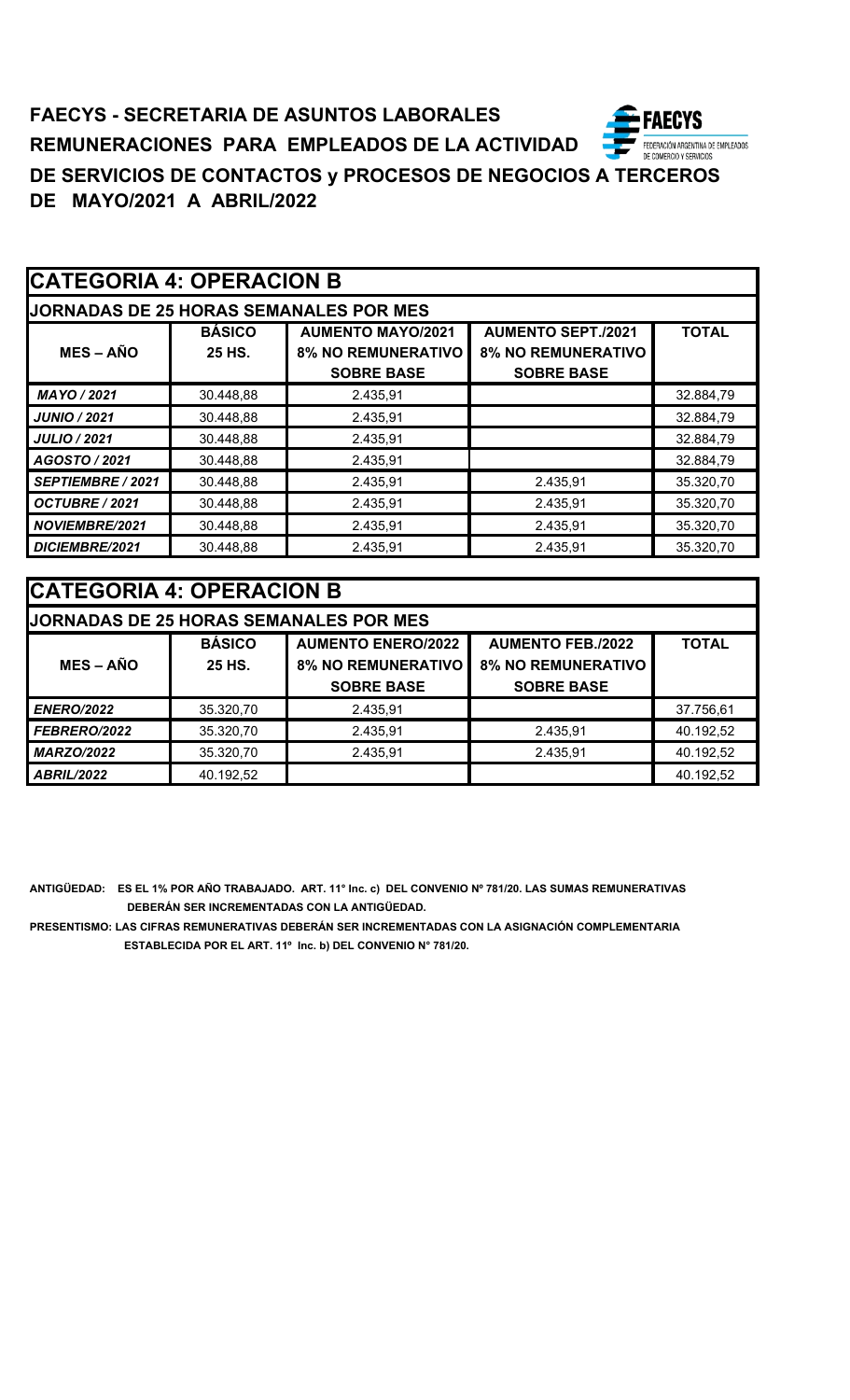| <b>CATEGORIA 4: OPERACION B</b> |
|---------------------------------|
|---------------------------------|

| <b>JORNADAS DE 26 HORAS SEMANALES POR MES</b> |                         |                                                                            |                                                                             |              |  |
|-----------------------------------------------|-------------------------|----------------------------------------------------------------------------|-----------------------------------------------------------------------------|--------------|--|
| <b>MES-AÑO</b>                                | <b>BÁSICO</b><br>26 HS. | <b>AUMENTO MAYO/2021</b><br><b>8% NO REMUNERATIVO</b><br><b>SOBRE BASE</b> | <b>AUMENTO SEPT./2021</b><br><b>8% NO REMUNERATIVO</b><br><b>SOBRE BASE</b> | <b>TOTAL</b> |  |
| MAYO / 2021                                   | 31.666,84               | 2.533,35                                                                   |                                                                             | 34.200,19    |  |
| <b>JUNIO / 2021</b>                           | 31.666,84               | 2.533,35                                                                   |                                                                             | 34.200,19    |  |
| <b>JULIO / 2021</b>                           | 31.666,84               | 2.533,35                                                                   |                                                                             | 34.200,19    |  |
| AGOSTO / 2021                                 | 31.666,84               | 2.533,35                                                                   |                                                                             | 34.200,19    |  |
| SEPTIEMBRE / 2021                             | 31.666,84               | 2.533,35                                                                   | 2.533,35                                                                    | 36.733,54    |  |
| OCTUBRE / 2021                                | 31.666,84               | 2.533,35                                                                   | 2.533,35                                                                    | 36.733,54    |  |
| NOVIEMBRE/2021                                | 31.666,84               | 2.533,35                                                                   | 2.533,35                                                                    | 36.733,54    |  |
| DICIEMBRE/2021                                | 31.666,84               | 2.533,35                                                                   | 2.533,35                                                                    | 36.733,54    |  |

| <b>CATEGORIA 4: OPERACION B</b> |               |                                               |                           |              |  |
|---------------------------------|---------------|-----------------------------------------------|---------------------------|--------------|--|
|                                 |               | <b>JORNADAS DE 26 HORAS SEMANALES POR MES</b> |                           |              |  |
|                                 | <b>BÁSICO</b> | <b>AUMENTO ENERO/2022</b>                     | <b>AUMENTO FEB./2022</b>  | <b>TOTAL</b> |  |
| $MES - A\tilde{N}O$             | 26 HS.        | <b>8% NO REMUNERATIVO</b>                     | <b>8% NO REMUNERATIVO</b> |              |  |
|                                 |               | <b>SOBRE BASE</b>                             | <b>SOBRE BASE</b>         |              |  |
| <b>ENERO/2022</b>               | 36.733,54     | 2.533,35                                      |                           | 39.266,89    |  |
| FEBRERO/2022                    | 36.733,54     | 2.533,35                                      | 2.533,35                  | 41.800,24    |  |
| <b>MARZO/2022</b>               | 36.733,54     | 2.533,35                                      | 2.533,35                  | 41.800,24    |  |
| <b>ABRIL/2022</b>               | 41.800,24     |                                               |                           | 41.800,24    |  |

**ANTIGÜEDAD: ES EL 1% POR AÑO TRABAJADO. ART. 11° Inc. c) DEL CONVENIO Nº 781/20. LAS SUMAS REMUNERATIVAS DEBERÁN SER INCREMENTADAS CON LA ANTIGÜEDAD.**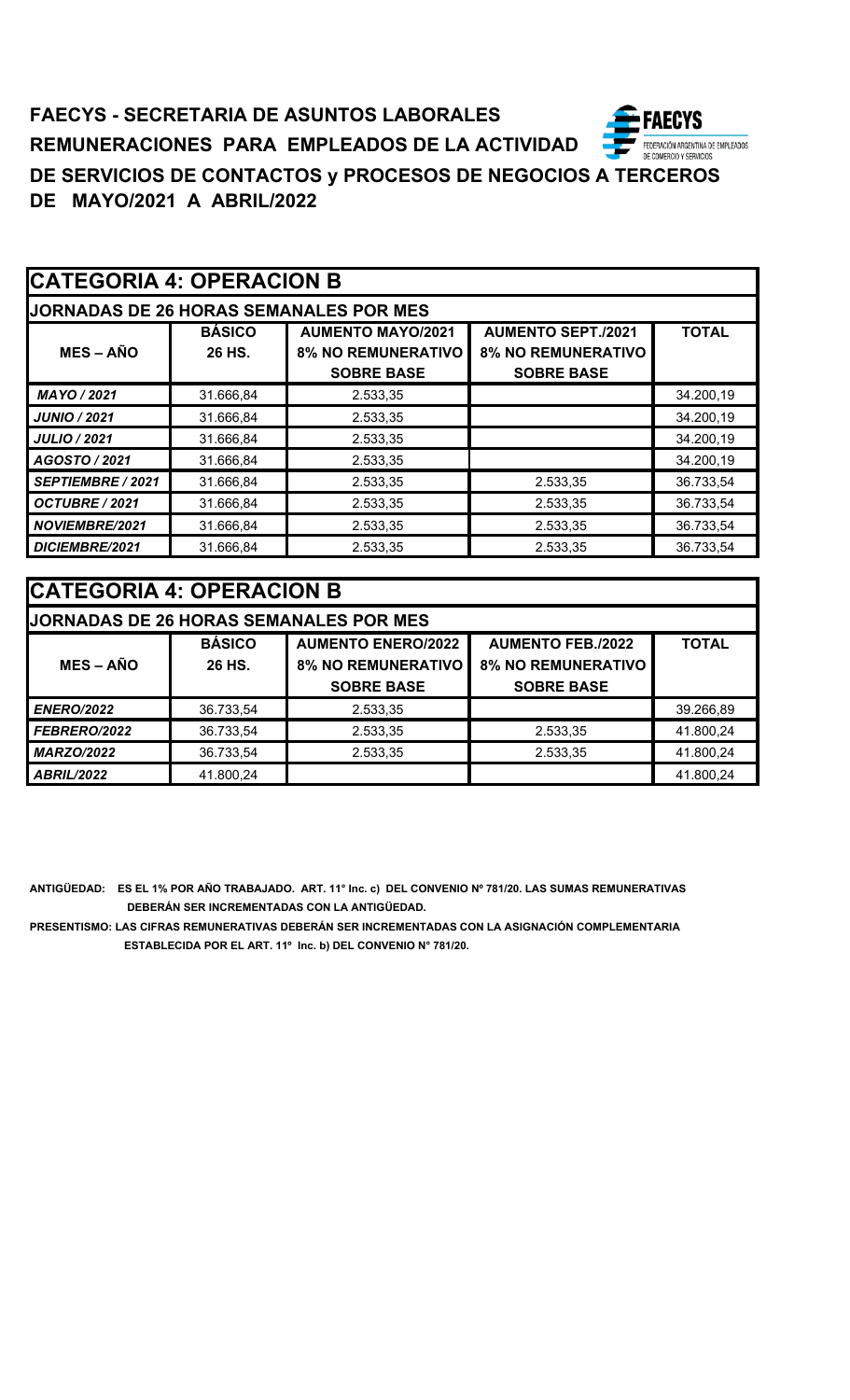# **CATEGORIA 4: OPERACION B**

| IODNADAS DE 27 HODAS SEMANIAI ES DOD MES |  |  |
|------------------------------------------|--|--|

| <b>JORNADAS DE 27 HORAS SEMANALES POR MES</b> |               |                           |                           |              |
|-----------------------------------------------|---------------|---------------------------|---------------------------|--------------|
|                                               | <b>BÁSICO</b> | <b>AUMENTO MAYO/2021</b>  | <b>AUMENTO SEPT./2021</b> | <b>TOTAL</b> |
| <b>MES – AÑO</b>                              | 27 HS.        | <b>8% NO REMUNERATIVO</b> | <b>8% NO REMUNERATIVO</b> |              |
|                                               |               | <b>SOBRE BASE</b>         | <b>SOBRE BASE</b>         |              |
| MAYO / 2021                                   | 32.884,80     | 2.630,78                  |                           | 35.515,58    |
| <b>JUNIO / 2021</b>                           | 32.884,80     | 2.630,78                  |                           | 35.515,58    |
| <b>JULIO / 2021</b>                           | 32.884,80     | 2.630,78                  |                           | 35.515,58    |
| AGOSTO / 2021                                 | 32.884,80     | 2.630,78                  |                           | 35.515,58    |
| <b>SEPTIEMBRE / 2021</b>                      | 32.884,80     | 2.630,78                  | 2.630,78                  | 38.146,36    |
| OCTUBRE / 2021                                | 32.884,80     | 2.630,78                  | 2.630,78                  | 38.146,36    |
| NOVIEMBRE/2021                                | 32.884,80     | 2.630,78                  | 2.630,78                  | 38.146,36    |
| DICIEMBRE/2021                                | 32.884,80     | 2.630,78                  | 2.630,78                  | 38.146,36    |

| <b>CATEGORIA 4: OPERACION B</b> |               |                                        |                           |              |
|---------------------------------|---------------|----------------------------------------|---------------------------|--------------|
|                                 |               | JORNADAS DE 27 HORAS SEMANALES POR MES |                           |              |
|                                 | <b>BÁSICO</b> | <b>AUMENTO ENERO/2022</b>              | <b>AUMENTO FEB./2022</b>  | <b>TOTAL</b> |
| $MES - A\tilde{N}O$             | 27 HS.        | <b>8% NO REMUNERATIVO</b>              | <b>8% NO REMUNERATIVO</b> |              |
|                                 |               | <b>SOBRE BASE</b>                      | <b>SOBRE BASE</b>         |              |
| <b>ENERO/2022</b>               | 38.146,36     | 2.630,78                               |                           | 40.777,14    |
| <b>FEBRERO/2022</b>             | 38.146,36     | 2.630,78                               | 2.630,78                  | 43.407,94    |
| <b>MARZO/2022</b>               | 38.146,36     | 2.630,78                               | 2.630,78                  | 43.407,94    |
| <b>ABRIL/2022</b>               | 43.407,94     |                                        |                           | 43.407,94    |

**ANTIGÜEDAD: ES EL 1% POR AÑO TRABAJADO. ART. 11° Inc. c) DEL CONVENIO Nº 781/20. LAS SUMAS REMUNERATIVAS DEBERÁN SER INCREMENTADAS CON LA ANTIGÜEDAD.**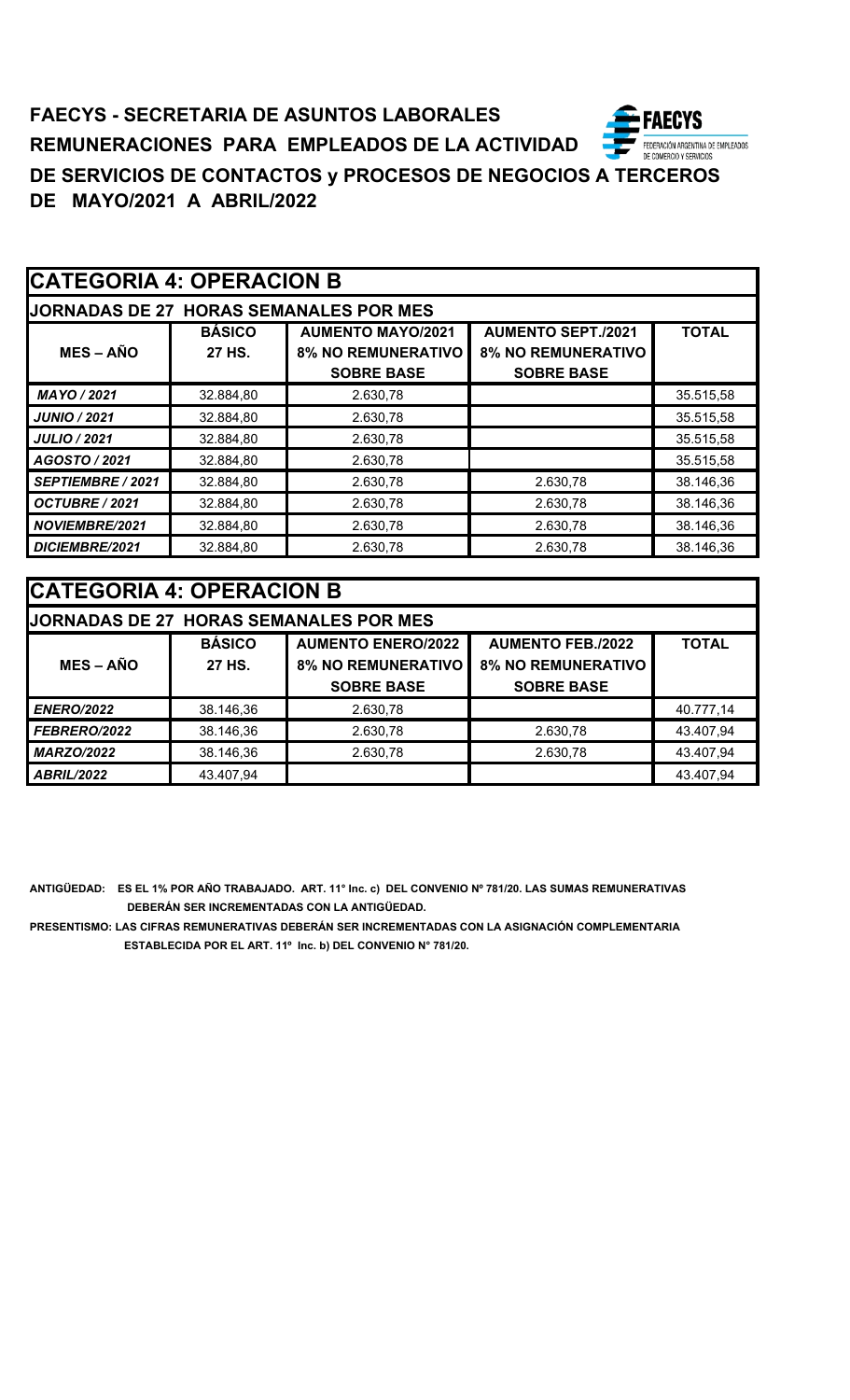# **CATEGORIA 4: OPERACION B**

|  | IODNADAS DE 20 HODAS SEMANAI ES DOD MEI |  |
|--|-----------------------------------------|--|
|  |                                         |  |

| <b>JORNADAS DE 28 HORAS SEMANALES POR MES</b> |               |                           |                           |              |  |
|-----------------------------------------------|---------------|---------------------------|---------------------------|--------------|--|
|                                               | <b>BÁSICO</b> | <b>AUMENTO MAYO/2021</b>  | <b>AUMENTO SEPT./2021</b> | <b>TOTAL</b> |  |
| $MES - AÑO$                                   | 28 HS.        | <b>8% NO REMUNERATIVO</b> | <b>8% NO REMUNERATIVO</b> |              |  |
|                                               |               | <b>SOBRE BASE</b>         | <b>SOBRE BASE</b>         |              |  |
| MAYO / 2021                                   | 34.102,75     | 2.728,22                  |                           | 36.830,97    |  |
| <b>JUNIO / 2021</b>                           | 34.102,75     | 2.728,22                  |                           | 36.830,97    |  |
| <b>JULIO / 2021</b>                           | 34.102,75     | 2.728,22                  |                           | 36.830,97    |  |
| AGOSTO / 2021                                 | 34.102,75     | 2.728,22                  |                           | 36.830,97    |  |
| SEPTIEMBRE / 2021                             | 34.102,75     | 2.728,22                  | 2.728,22                  | 39.559,19    |  |
| OCTUBRE / 2021                                | 34.102,75     | 2.728,22                  | 2.728,22                  | 39.559,19    |  |
| <b>NOVIEMBRE/2021</b>                         | 34.102,75     | 2.728,22                  | 2.728,22                  | 39.559,19    |  |
| DICIEMBRE/2021                                | 34.102,75     | 2.728,22                  | 2.728,22                  | 39.559,19    |  |

| <b>CATEGORIA 4: OPERACION B</b> |               |                                               |                           |              |
|---------------------------------|---------------|-----------------------------------------------|---------------------------|--------------|
|                                 |               | <b>JORNADAS DE 28 HORAS SEMANALES POR MES</b> |                           |              |
|                                 | <b>BÁSICO</b> | <b>AUMENTO ENERO/2022</b>                     | <b>AUMENTO FEB./2022</b>  | <b>TOTAL</b> |
| $MES - AÑO$                     | 28 HS.        | <b>8% NO REMUNERATIVO</b>                     | <b>8% NO REMUNERATIVO</b> |              |
|                                 |               | <b>SOBRE BASE</b>                             | <b>SOBRE BASE</b>         |              |
| <b>ENERO/2022</b>               | 39.559,19     | 2.728,22                                      |                           | 42.287,41    |
| <b>FEBRERO/2022</b>             | 39.559,19     | 2.728,22                                      | 2.728,22                  | 45.015,63    |
| <b>MARZO/2022</b>               | 39.559,19     | 2.728,22                                      | 2.728,22                  | 45.015,63    |
| <b>ABRIL/2022</b>               | 45.015,63     |                                               |                           | 45.015,63    |

**ANTIGÜEDAD: ES EL 1% POR AÑO TRABAJADO. ART. 11° Inc. c) DEL CONVENIO Nº 781/20. LAS SUMAS REMUNERATIVAS DEBERÁN SER INCREMENTADAS CON LA ANTIGÜEDAD.**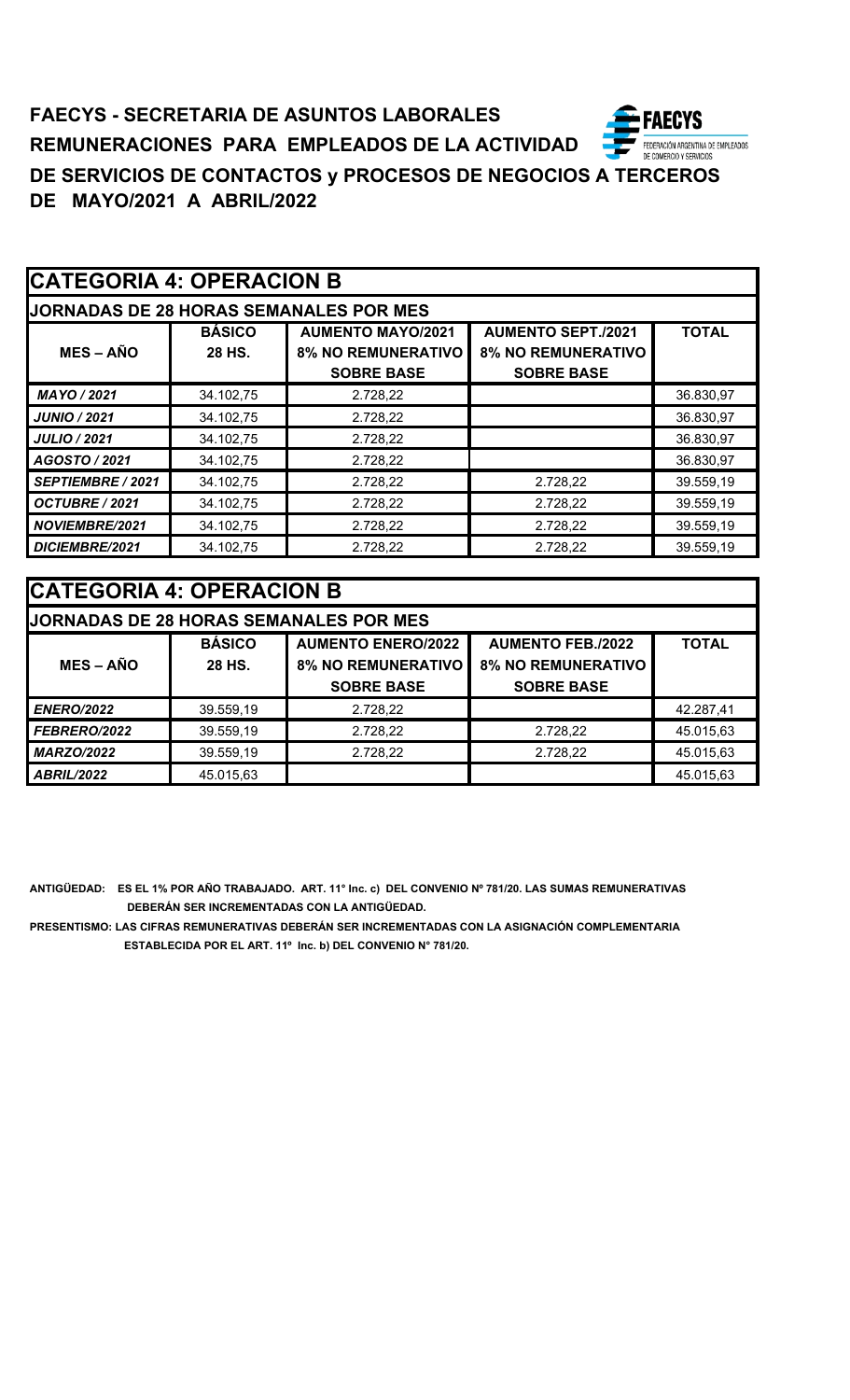# **CATEGORIA 4: OPERACION B**

|  | IODNADAS DE 20 HODAS SEMANAI ES DOD MEG |  |
|--|-----------------------------------------|--|
|  |                                         |  |

| <b>JORNADAS DE 29 HORAS SEMANALES POR MES</b> |               |                           |                           |              |  |
|-----------------------------------------------|---------------|---------------------------|---------------------------|--------------|--|
|                                               | <b>BÁSICO</b> | <b>AUMENTO MAYO/2021</b>  | <b>AUMENTO SEPT./2021</b> | <b>TOTAL</b> |  |
| $MES - AÑO$                                   | 29 HS.        | <b>8% NO REMUNERATIVO</b> | <b>8% NO REMUNERATIVO</b> |              |  |
|                                               |               | <b>SOBRE BASE</b>         | <b>SOBRE BASE</b>         |              |  |
| MAYO / 2021                                   | 35.320,72     | 2.825.66                  |                           | 38.146,38    |  |
| JUNIO / 2021                                  | 35.320,72     | 2.825.66                  |                           | 38.146,38    |  |
| <b>JULIO / 2021</b>                           | 35.320,72     | 2.825,66                  |                           | 38.146,38    |  |
| AGOSTO / 2021                                 | 35.320,72     | 2.825,66                  |                           | 38.146,38    |  |
| <b>SEPTIEMBRE / 2021</b>                      | 35.320,72     | 2.825,66                  | 2.825,66                  | 40.972,04    |  |
| OCTUBRE / 2021                                | 35.320,72     | 2.825,66                  | 2.825,66                  | 40.972,04    |  |
| NOVIEMBRE/2021                                | 35.320,72     | 2.825.66                  | 2.825.66                  | 40.972,04    |  |
| DICIEMBRE/2021                                | 35.320,72     | 2.825,66                  | 2.825,66                  | 40.972,04    |  |

| <b>CATEGORIA 4: OPERACION B</b> |               |                                               |                           |              |
|---------------------------------|---------------|-----------------------------------------------|---------------------------|--------------|
|                                 |               | <b>JORNADAS DE 29 HORAS SEMANALES POR MES</b> |                           |              |
|                                 | <b>BÁSICO</b> | <b>AUMENTO ENERO/2022</b>                     | <b>AUMENTO FEB./2022</b>  | <b>TOTAL</b> |
| $MES - AÑO$                     | 29 HS.        | <b>8% NO REMUNERATIVO</b>                     | <b>8% NO REMUNERATIVO</b> |              |
|                                 |               | <b>SOBRE BASE</b>                             | <b>SOBRE BASE</b>         |              |
| <b>ENERO/2022</b>               | 40.972,04     | 2.825,66                                      |                           | 43.797,70    |
| FEBRERO/2022                    | 40.972,04     | 2.825,66                                      | 2.825,66                  | 46.623,36    |
| <b>MARZO/2022</b>               | 40.972,04     | 2.825,66                                      | 2.825,66                  | 46.623,36    |
| <b>ABRIL/2022</b>               | 46.623,36     |                                               |                           | 46.623,36    |

**ANTIGÜEDAD: ES EL 1% POR AÑO TRABAJADO. ART. 11° Inc. c) DEL CONVENIO Nº 781/20. LAS SUMAS REMUNERATIVAS DEBERÁN SER INCREMENTADAS CON LA ANTIGÜEDAD.**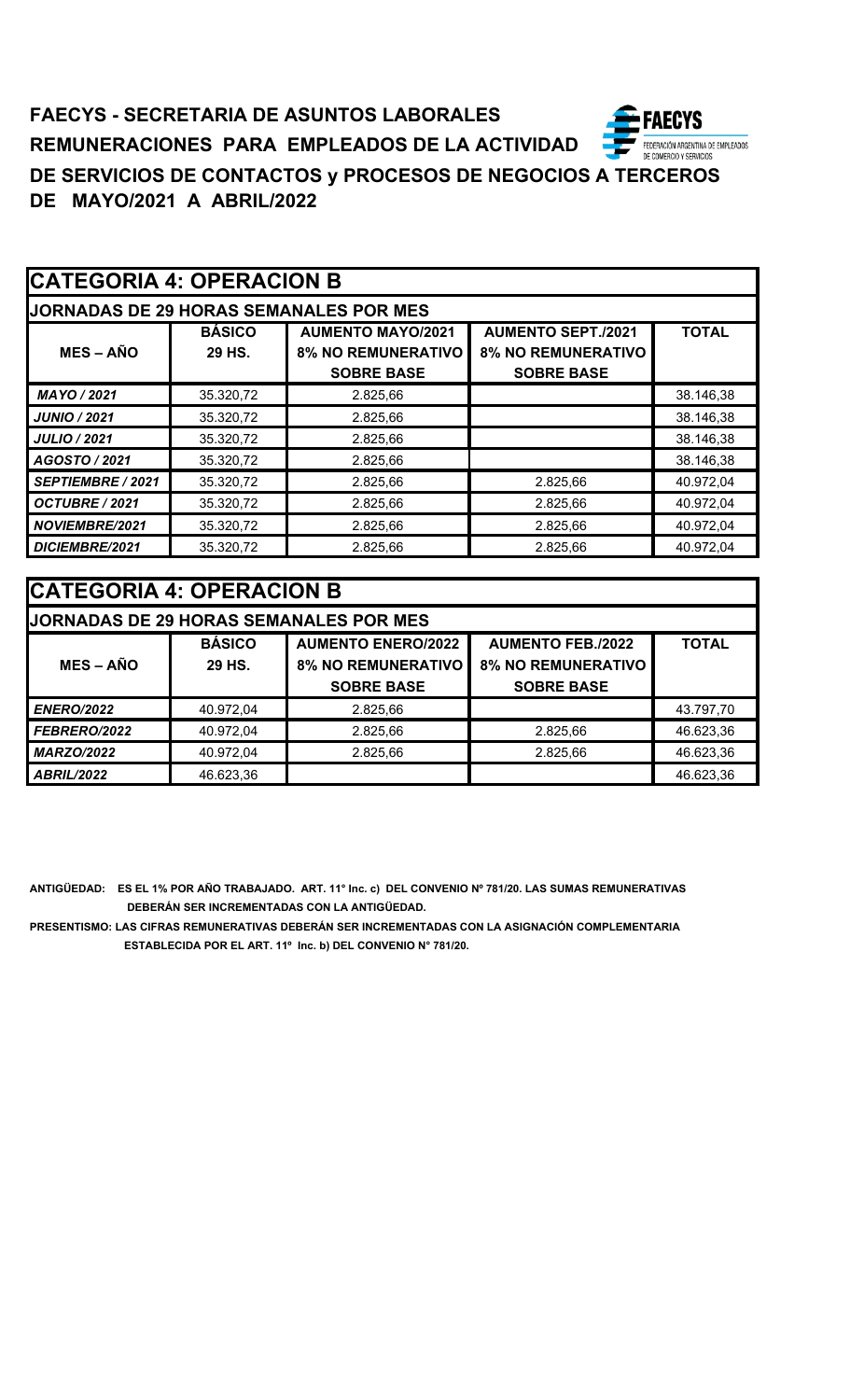| <b>CATEGORIA 4: OPERACION B</b> |                                        |                                                                            |                                                                             |              |  |
|---------------------------------|----------------------------------------|----------------------------------------------------------------------------|-----------------------------------------------------------------------------|--------------|--|
|                                 | JORNADAS DE 30 HORAS SEMANALES POR MES |                                                                            |                                                                             |              |  |
| $MES - AÑO$                     | <b>BÁSICO</b><br>30 HS.                | <b>AUMENTO MAYO/2021</b><br><b>8% NO REMUNERATIVO</b><br><b>SOBRE BASE</b> | <b>AUMENTO SEPT./2021</b><br><b>8% NO REMUNERATIVO</b><br><b>SOBRE BASE</b> | <b>TOTAL</b> |  |
| MAYO / 2021                     | 36.538,66                              | 2.923,09                                                                   |                                                                             | 39.461,75    |  |
| <b>JUNIO / 2021</b>             | 36.538,66                              | 2.923,09                                                                   |                                                                             | 39.461,75    |  |
| <b>JULIO / 2021</b>             | 36.538,66                              | 2.923,09                                                                   |                                                                             | 39.461,75    |  |
| AGOSTO / 2021                   | 36.538,66                              | 2.923,09                                                                   |                                                                             | 39.461,75    |  |
| SEPTIEMBRE / 2021               | 36.538,66                              | 2.923,09                                                                   | 2.923,09                                                                    | 42.384,84    |  |
| OCTUBRE / 2021                  | 36.538,66                              | 2.923,09                                                                   | 2.923,09                                                                    | 42.384,84    |  |
| <b>NOVIEMBRE/2021</b>           | 36.538,66                              | 2.923,09                                                                   | 2.923,09                                                                    | 42.384,84    |  |
| DICIEMBRE/2021                  | 36.538,66                              | 2.923,09                                                                   | 2.923,09                                                                    | 42.384,84    |  |

| <b>ICATEGORIA 4: OPERACION B</b> |               |                                               |                           |              |
|----------------------------------|---------------|-----------------------------------------------|---------------------------|--------------|
|                                  |               | <b>JORNADAS DE 30 HORAS SEMANALES POR MES</b> |                           |              |
|                                  | <b>BÁSICO</b> | <b>AUMENTO ENERO/2022</b>                     | <b>AUMENTO FEB./2022</b>  | <b>TOTAL</b> |
| $MES - AÑO$                      | 30 HS.        | <b>8% NO REMUNERATIVO</b>                     | <b>8% NO REMUNERATIVO</b> |              |
|                                  |               | <b>SOBRE BASE</b>                             | <b>SOBRE BASE</b>         |              |
| <b>ENERO/2022</b>                | 42.384,84     | 2.923.09                                      |                           | 45.307,93    |
| FEBRERO/2022                     | 42.384,84     | 2.923,09                                      | 2.923,09                  | 48.231,02    |
| <b>MARZO/2022</b>                | 42.384,84     | 2.923.09                                      | 2.923,09                  | 48.231,02    |
| <b>ABRIL/2022</b>                | 48.231,02     |                                               |                           | 48.231,02    |

**ANTIGÜEDAD: ES EL 1% POR AÑO TRABAJADO. ART. 11° Inc. c) DEL CONVENIO Nº 781/20. LAS SUMAS REMUNERATIVAS DEBERÁN SER INCREMENTADAS CON LA ANTIGÜEDAD.**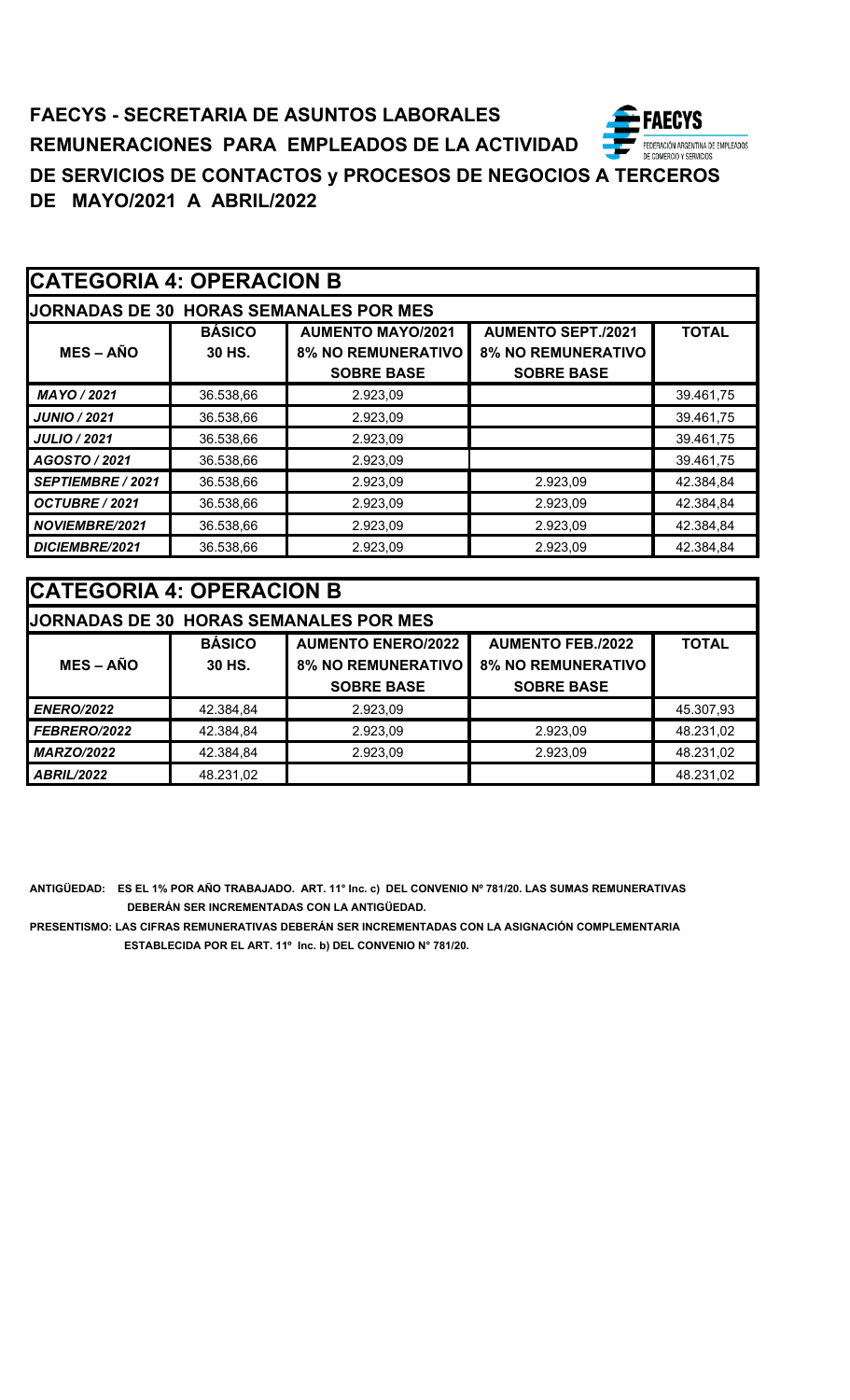# **CATEGORIA 4: OPERACION B**

| <b>JORNADAS DE 31 HORAS SEMANALES POR MES</b> |  |
|-----------------------------------------------|--|
|                                               |  |

| <b>MES – AÑO</b>      | <b>BÁSICO</b><br>31 HS. | <b>AUMENTO MAYO/2021</b><br><b>8% NO REMUNERATIVO</b> | <b>AUMENTO SEPT./2021</b><br><b>8% NO REMUNERATIVO</b> | <b>TOTAL</b> |
|-----------------------|-------------------------|-------------------------------------------------------|--------------------------------------------------------|--------------|
|                       |                         | <b>SOBRE BASE</b>                                     | <b>SOBRE BASE</b>                                      |              |
|                       |                         |                                                       |                                                        |              |
| MAYO / 2021           | 37.756,61               | 3.020,53                                              |                                                        | 40.777,14    |
| JUNIO / 2021          | 37.756,61               | 3.020,53                                              |                                                        | 40.777,14    |
| <b>JULIO / 2021</b>   | 37.756,61               | 3.020,53                                              |                                                        | 40.777,14    |
| AGOSTO / 2021         | 37.756,61               | 3.020,53                                              |                                                        | 40.777,14    |
| SEPTIEMBRE / 2021     | 37.756,61               | 3.020.53                                              | 3.020.53                                               | 43.797,67    |
| OCTUBRE / 2021        | 37.756,61               | 3.020,53                                              | 3.020,53                                               | 43.797,67    |
| <b>NOVIEMBRE/2021</b> | 37.756,61               | 3.020,53                                              | 3.020,53                                               | 43.797,67    |
| DICIEMBRE/2021        | 37.756,61               | 3.020,53                                              | 3.020,53                                               | 43.797,67    |

| <b>CATEGORIA 4: OPERACION B</b> |               |                                               |                           |              |  |  |
|---------------------------------|---------------|-----------------------------------------------|---------------------------|--------------|--|--|
|                                 |               | <b>JORNADAS DE 31 HORAS SEMANALES POR MES</b> |                           |              |  |  |
|                                 | <b>BÁSICO</b> | <b>AUMENTO ENERO/2022</b>                     | <b>AUMENTO FEB./2022</b>  | <b>TOTAL</b> |  |  |
| $MES - AÑO$                     | 31 HS.        | <b>8% NO REMUNERATIVO</b>                     | <b>8% NO REMUNERATIVO</b> |              |  |  |
|                                 |               | <b>SOBRE BASE</b>                             | <b>SOBRE BASE</b>         |              |  |  |
| <b>ENERO/2022</b>               | 43.797,67     | 3.020,53                                      |                           | 46.818,20    |  |  |
| FEBRERO/2022                    | 43.797,67     | 3.020,53                                      | 3.020,53                  | 49.838,73    |  |  |
| <b>MARZO/2022</b>               | 43.797,67     | 3.020,53                                      | 3.020,53                  | 49.838,73    |  |  |
| <b>ABRIL/2022</b>               | 49.838,73     |                                               |                           | 49.838,73    |  |  |

**ANTIGÜEDAD: ES EL 1% POR AÑO TRABAJADO. ART. 11° Inc. c) DEL CONVENIO Nº 781/20. LAS SUMAS REMUNERATIVAS DEBERÁN SER INCREMENTADAS CON LA ANTIGÜEDAD.**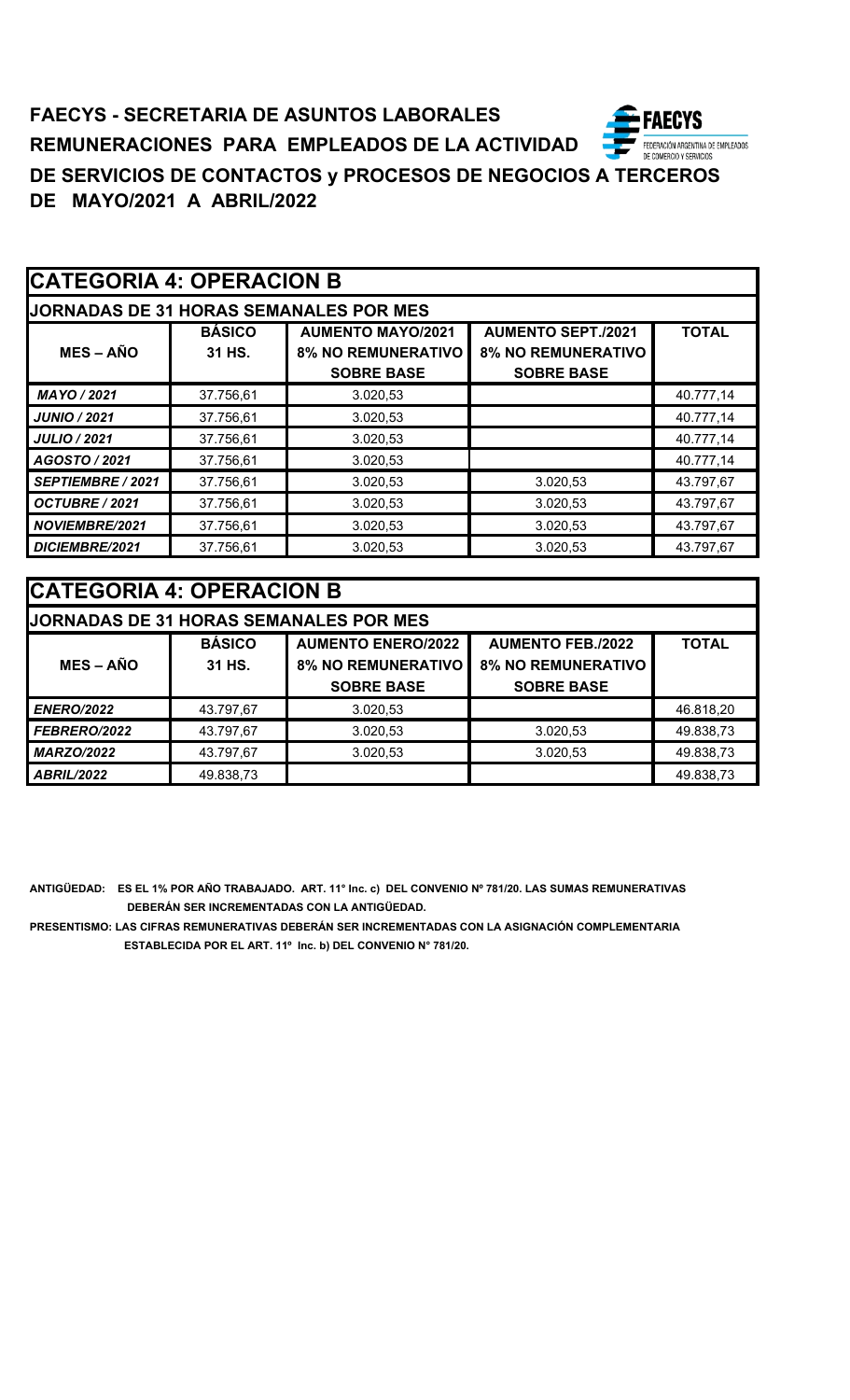| <b>CATEGORIA 4: OPERACION B</b> |  |
|---------------------------------|--|
|---------------------------------|--|

| <b>JJORNADAS DE 32 HORAS SEMANALES POR MES</b> |                         |                                                                            |                                                        |              |  |  |
|------------------------------------------------|-------------------------|----------------------------------------------------------------------------|--------------------------------------------------------|--------------|--|--|
| $MES - AÑO$                                    | <b>BÁSICO</b><br>32 HS. | <b>AUMENTO MAYO/2021</b><br><b>8% NO REMUNERATIVO</b><br><b>SOBRE BASE</b> | <b>AUMENTO SEPT./2021</b><br><b>8% NO REMUNERATIVO</b> | <b>TOTAL</b> |  |  |
|                                                |                         |                                                                            | <b>SOBRE BASE</b>                                      |              |  |  |
| MAYO / 2021                                    | 38.974,58               | 3.117,97                                                                   |                                                        | 42.092,55    |  |  |
| <b>JUNIO / 2021</b>                            | 38.974,58               | 3.117,97                                                                   |                                                        | 42.092,55    |  |  |
| <b>JULIO / 2021</b>                            | 38.974,58               | 3.117,97                                                                   |                                                        | 42.092,55    |  |  |
| AGOSTO / 2021                                  | 38.974,58               | 3.117,97                                                                   |                                                        | 42.092,55    |  |  |
| SEPTIEMBRE / 2021                              | 38.974,58               | 3.117,97                                                                   | 3.117,97                                               | 45.210,52    |  |  |
| OCTUBRE / 2021                                 | 38.974,58               | 3.117,97                                                                   | 3.117,97                                               | 45.210,52    |  |  |
| <b>NOVIEMBRE/2021</b>                          | 38.974,58               | 3.117,97                                                                   | 3.117,97                                               | 45.210,52    |  |  |
| DICIEMBRE/2021                                 | 38.974,58               | 3.117.97                                                                   | 3.117.97                                               | 45.210,52    |  |  |

| <b> CATEGORIA 4: OPERACION B</b> |               |                                               |                           |              |  |  |
|----------------------------------|---------------|-----------------------------------------------|---------------------------|--------------|--|--|
|                                  |               | <b>JORNADAS DE 32 HORAS SEMANALES POR MES</b> |                           |              |  |  |
|                                  | <b>BÁSICO</b> | <b>AUMENTO ENERO/2022</b>                     | <b>AUMENTO FEB./2022</b>  | <b>TOTAL</b> |  |  |
| $MES - AÑO$                      | 32 HS.        | <b>8% NO REMUNERATIVO</b>                     | <b>8% NO REMUNERATIVO</b> |              |  |  |
|                                  |               | <b>SOBRE BASE</b>                             | <b>SOBRE BASE</b>         |              |  |  |
| <b>ENERO/2022</b>                | 45.210,52     | 3.117,97                                      |                           | 48.328,49    |  |  |
| FEBRERO/2022                     | 45.210,52     | 3.117,97                                      | 3.117,97                  | 51.446,46    |  |  |
| <b>MARZO/2022</b>                | 45.210,52     | 3.117.97                                      | 3.117,97                  | 51.446,46    |  |  |
| <b>ABRIL/2022</b>                | 51.446,46     |                                               |                           | 51.446,46    |  |  |

**ANTIGÜEDAD: ES EL 1% POR AÑO TRABAJADO. ART. 11° Inc. c) DEL CONVENIO Nº 781/20. LAS SUMAS REMUNERATIVAS DEBERÁN SER INCREMENTADAS CON LA ANTIGÜEDAD.**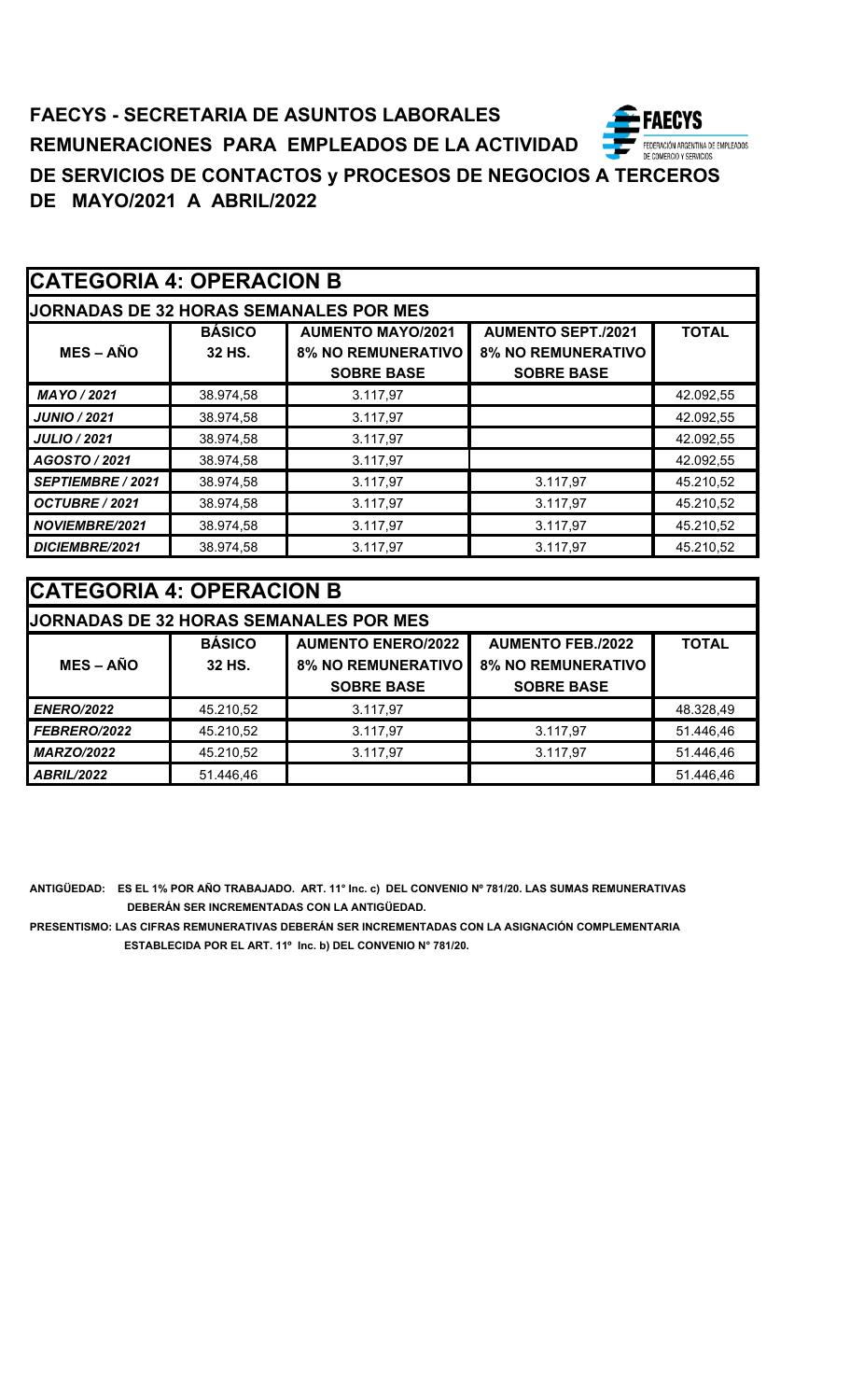| <b>CATEGORIA 4: OPERACION B</b> |
|---------------------------------|
|---------------------------------|

| IODNADAS DE 22 HODAS SEMANAI ES DOD MES |  |  |
|-----------------------------------------|--|--|

| <b>JORNADAS DE 33 HORAS SEMANALES POR MES</b> |               |                           |                           |              |  |  |
|-----------------------------------------------|---------------|---------------------------|---------------------------|--------------|--|--|
|                                               | <b>BÁSICO</b> | <b>AUMENTO MAYO/2021</b>  | <b>AUMENTO SEPT./2021</b> | <b>TOTAL</b> |  |  |
| <b>MES – AÑO</b>                              | 33 HS.        | <b>8% NO REMUNERATIVO</b> | <b>8% NO REMUNERATIVO</b> |              |  |  |
|                                               |               | <b>SOBRE BASE</b>         | <b>SOBRE BASE</b>         |              |  |  |
| MAYO / 2021                                   | 40.192,53     | 3.215.40                  |                           | 43.407,93    |  |  |
| <b>JUNIO / 2021</b>                           | 40.192,53     | 3.215,40                  |                           | 43.407,93    |  |  |
| <b>JULIO / 2021</b>                           | 40.192,53     | 3.215,40                  |                           | 43.407,93    |  |  |
| AGOSTO / 2021                                 | 40.192,53     | 3.215,40                  |                           | 43.407,93    |  |  |
| SEPTIEMBRE / 2021                             | 40.192,53     | 3.215,40                  | 3.215,40                  | 46.623,33    |  |  |
| OCTUBRE / 2021                                | 40.192,53     | 3.215,40                  | 3.215,40                  | 46.623,33    |  |  |
| NOVIEMBRE/2021                                | 40.192,53     | 3.215,40                  | 3.215,40                  | 46.623,33    |  |  |
| <b>DICIEMBRE/2021</b>                         | 40.192,53     | 3.215,40                  | 3.215,40                  | 46.623,33    |  |  |

| <b>CATEGORIA 4: OPERACION B</b> |               |                                               |                           |              |  |  |
|---------------------------------|---------------|-----------------------------------------------|---------------------------|--------------|--|--|
|                                 |               | <b>JORNADAS DE 33 HORAS SEMANALES POR MES</b> |                           |              |  |  |
|                                 | <b>BÁSICO</b> | <b>AUMENTO ENERO/2022</b>                     | <b>AUMENTO FEB./2022</b>  | <b>TOTAL</b> |  |  |
| $MES - A\tilde{N}O$             | 33 HS.        | <b>8% NO REMUNERATIVO</b>                     | <b>8% NO REMUNERATIVO</b> |              |  |  |
|                                 |               | <b>SOBRE BASE</b>                             | <b>SOBRE BASE</b>         |              |  |  |
| <b>ENERO/2022</b>               | 46.623,33     | 3.215,40                                      |                           | 49.838,73    |  |  |
| FEBRERO/2022                    | 46.623,33     | 3.215,40                                      | 3.215,40                  | 53.054,13    |  |  |
| <b>MARZO/2022</b>               | 46.623,33     | 3.215,40                                      | 3.215,40                  | 53.054,13    |  |  |
| <b>ABRIL/2022</b>               | 53.054,13     |                                               |                           | 53.054,13    |  |  |

**ANTIGÜEDAD: ES EL 1% POR AÑO TRABAJADO. ART. 11° Inc. c) DEL CONVENIO Nº 781/20. LAS SUMAS REMUNERATIVAS DEBERÁN SER INCREMENTADAS CON LA ANTIGÜEDAD.**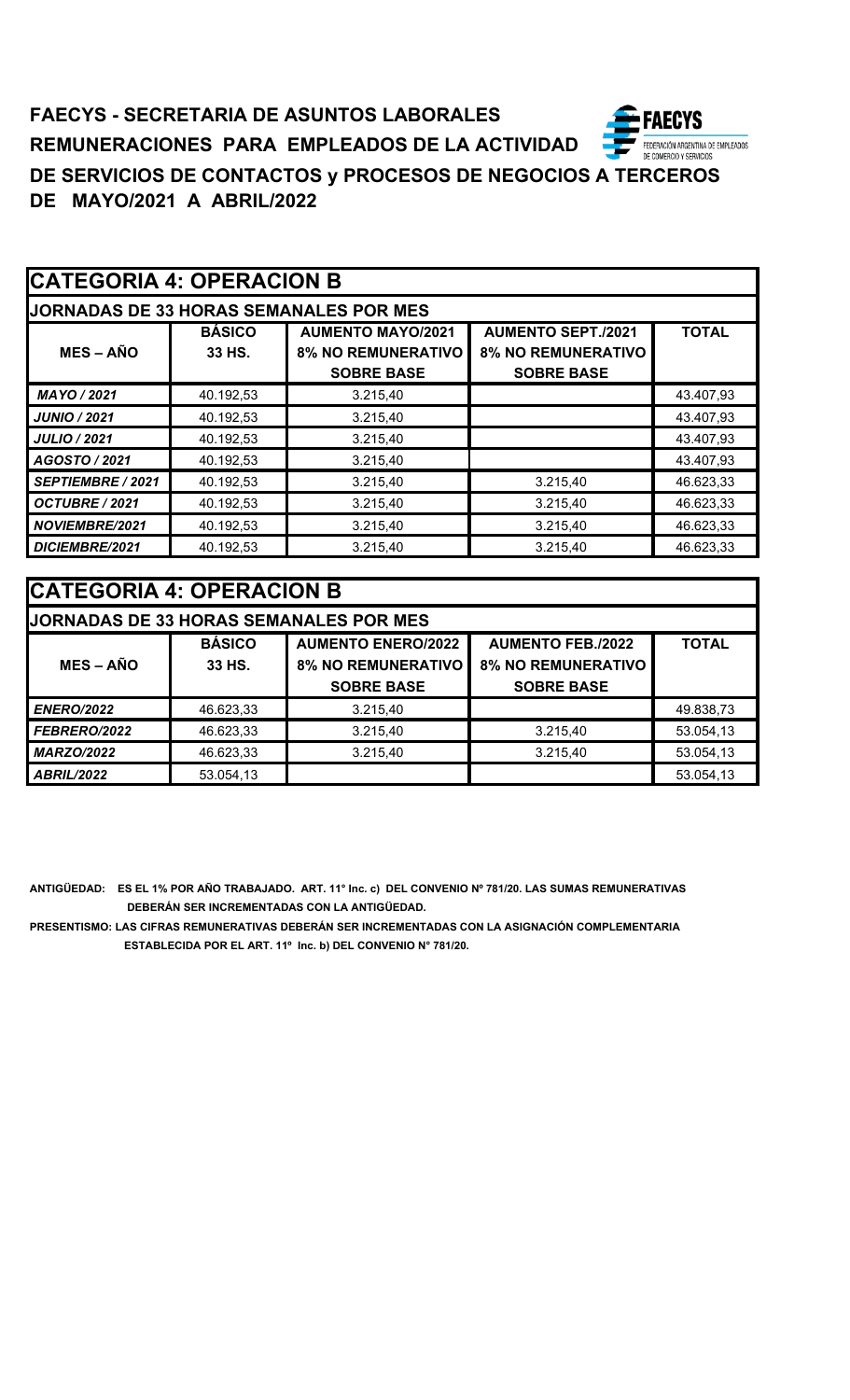| <b>CATEGORIA 4: OPERACION B</b> |
|---------------------------------|
|---------------------------------|

| <b>JJORNADAS DE 34 HORAS SEMANALES POR MES</b> |               |                           |                           |              |  |  |
|------------------------------------------------|---------------|---------------------------|---------------------------|--------------|--|--|
|                                                | <b>BÁSICO</b> | <b>AUMENTO MAYO/2021</b>  | <b>AUMENTO SEPT./2021</b> | <b>TOTAL</b> |  |  |
| $MES - AÑO$                                    | 34 HS.        | <b>8% NO REMUNERATIVO</b> | <b>8% NO REMUNERATIVO</b> |              |  |  |
|                                                |               | <b>SOBRE BASE</b>         | <b>SOBRE BASE</b>         |              |  |  |
| MAYO / 2021                                    | 41.410,49     | 3.312,84                  |                           | 44.723,33    |  |  |
| <b>JUNIO / 2021</b>                            | 41.410,49     | 3.312,84                  |                           | 44.723,33    |  |  |
| <b>JULIO / 2021</b>                            | 41.410,49     | 3.312,84                  |                           | 44.723,33    |  |  |
| AGOSTO / 2021                                  | 41.410,49     | 3.312,84                  |                           | 44.723,33    |  |  |
| <b>SEPTIEMBRE / 2021</b>                       | 41.410,49     | 3.312,84                  | 3.312,84                  | 48.036,17    |  |  |
| OCTUBRE / 2021                                 | 41.410,49     | 3.312.84                  | 3.312.84                  | 48.036,17    |  |  |
| <b>NOVIEMBRE/2021</b>                          | 41.410,49     | 3.312,84                  | 3.312,84                  | 48.036,17    |  |  |
| DICIEMBRE/2021                                 | 41.410,49     | 3.312,84                  | 3.312,84                  | 48.036,17    |  |  |

| <b>CATEGORIA 4: OPERACION B</b> |               |                                               |                           |              |  |  |
|---------------------------------|---------------|-----------------------------------------------|---------------------------|--------------|--|--|
|                                 |               | <b>JORNADAS DE 34 HORAS SEMANALES POR MES</b> |                           |              |  |  |
|                                 | <b>BÁSICO</b> | <b>AUMENTO ENERO/2022</b>                     | <b>AUMENTO FEB./2022</b>  | <b>TOTAL</b> |  |  |
| $MES - AÑO$                     | 34 HS.        | <b>8% NO REMUNERATIVO</b>                     | <b>8% NO REMUNERATIVO</b> |              |  |  |
|                                 |               | <b>SOBRE BASE</b>                             | <b>SOBRE BASE</b>         |              |  |  |
| <b>ENERO/2022</b>               | 48.036,17     | 3.312,84                                      |                           | 51.349,01    |  |  |
| FEBRERO/2022                    | 48.036,17     | 3.312,84                                      | 3.312,84                  | 54.661,85    |  |  |
| <b>MARZO/2022</b>               | 48.036,17     | 3.312,84                                      | 3.312,84                  | 54.661,85    |  |  |
| <b>ABRIL/2022</b>               | 54.661,85     |                                               |                           | 54.661,85    |  |  |

**ANTIGÜEDAD: ES EL 1% POR AÑO TRABAJADO. ART. 11° Inc. c) DEL CONVENIO Nº 781/20. LAS SUMAS REMUNERATIVAS DEBERÁN SER INCREMENTADAS CON LA ANTIGÜEDAD.**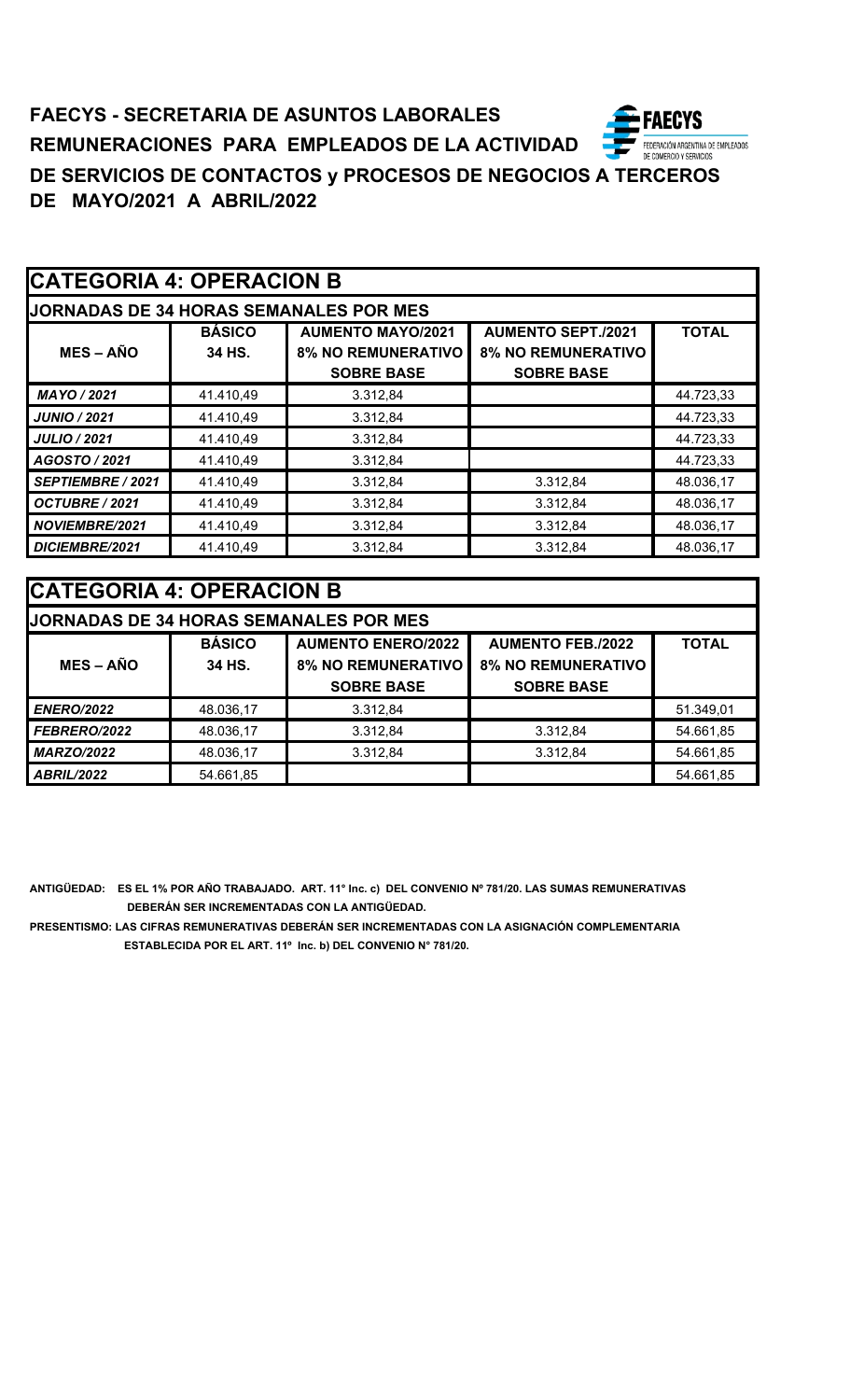| <b>CATEGORIA 4: OPERACION B</b> |  |
|---------------------------------|--|
|---------------------------------|--|

| IODNIA DA CIDE OF HODA CIDEANIAL ECIDO NEC |  |  |
|--------------------------------------------|--|--|

| <b>JORNADAS DE 35 HORAS SEMANALES POR MES</b> |               |                           |                           |              |  |
|-----------------------------------------------|---------------|---------------------------|---------------------------|--------------|--|
|                                               | <b>BÁSICO</b> | <b>AUMENTO MAYO/2021</b>  | <b>AUMENTO SEPT./2021</b> | <b>TOTAL</b> |  |
| <b>MES – AÑO</b>                              | 35 HS.        | <b>8% NO REMUNERATIVO</b> | <b>8% NO REMUNERATIVO</b> |              |  |
|                                               |               | <b>SOBRE BASE</b>         | <b>SOBRE BASE</b>         |              |  |
| MAYO / 2021                                   | 42.628,44     | 3.410,27                  |                           | 46.038,71    |  |
| <b>JUNIO / 2021</b>                           | 42.628.44     | 3.410.27                  |                           | 46.038,71    |  |
| <b>JULIO / 2021</b>                           | 42.628,44     | 3.410,27                  |                           | 46.038,71    |  |
| AGOSTO / 2021                                 | 42.628,44     | 3.410,27                  |                           | 46.038,71    |  |
| <b>SEPTIEMBRE / 2021</b>                      | 42.628,44     | 3.410,27                  | 3.410,27                  | 49.448,98    |  |
| OCTUBRE / 2021                                | 42.628,44     | 3.410.27                  | 3.410,27                  | 49.448,98    |  |
| NOVIEMBRE/2021                                | 42.628,44     | 3.410,27                  | 3.410,27                  | 49.448,98    |  |
| DICIEMBRE/2021                                | 42.628,44     | 3.410,27                  | 3.410.27                  | 49.448.98    |  |

| <b>CATEGORIA 4: OPERACION B</b>               |               |                           |                           |              |
|-----------------------------------------------|---------------|---------------------------|---------------------------|--------------|
| <b>JORNADAS DE 35 HORAS SEMANALES POR MES</b> |               |                           |                           |              |
|                                               | <b>BÁSICO</b> | <b>AUMENTO ENERO/2022</b> | <b>AUMENTO FEB./2022</b>  | <b>TOTAL</b> |
| $MES - A\tilde{N}O$                           | 35 HS.        | <b>8% NO REMUNERATIVO</b> | <b>8% NO REMUNERATIVO</b> |              |
|                                               |               | <b>SOBRE BASE</b>         | <b>SOBRE BASE</b>         |              |
| <b>ENERO/2022</b>                             | 49.448,98     | 3.410,27                  |                           | 52.859,25    |
| FEBRERO/2022                                  | 49.448,98     | 3.410,27                  | 3.410,27                  | 56.269,52    |
| <b>MARZO/2022</b>                             | 49.448,98     | 3.410,27                  | 3.410,27                  | 56.269,52    |
| <b>ABRIL/2022</b>                             | 56.269,52     |                           |                           | 56.269,52    |

**ANTIGÜEDAD: ES EL 1% POR AÑO TRABAJADO. ART. 11° Inc. c) DEL CONVENIO Nº 781/20. LAS SUMAS REMUNERATIVAS DEBERÁN SER INCREMENTADAS CON LA ANTIGÜEDAD.**